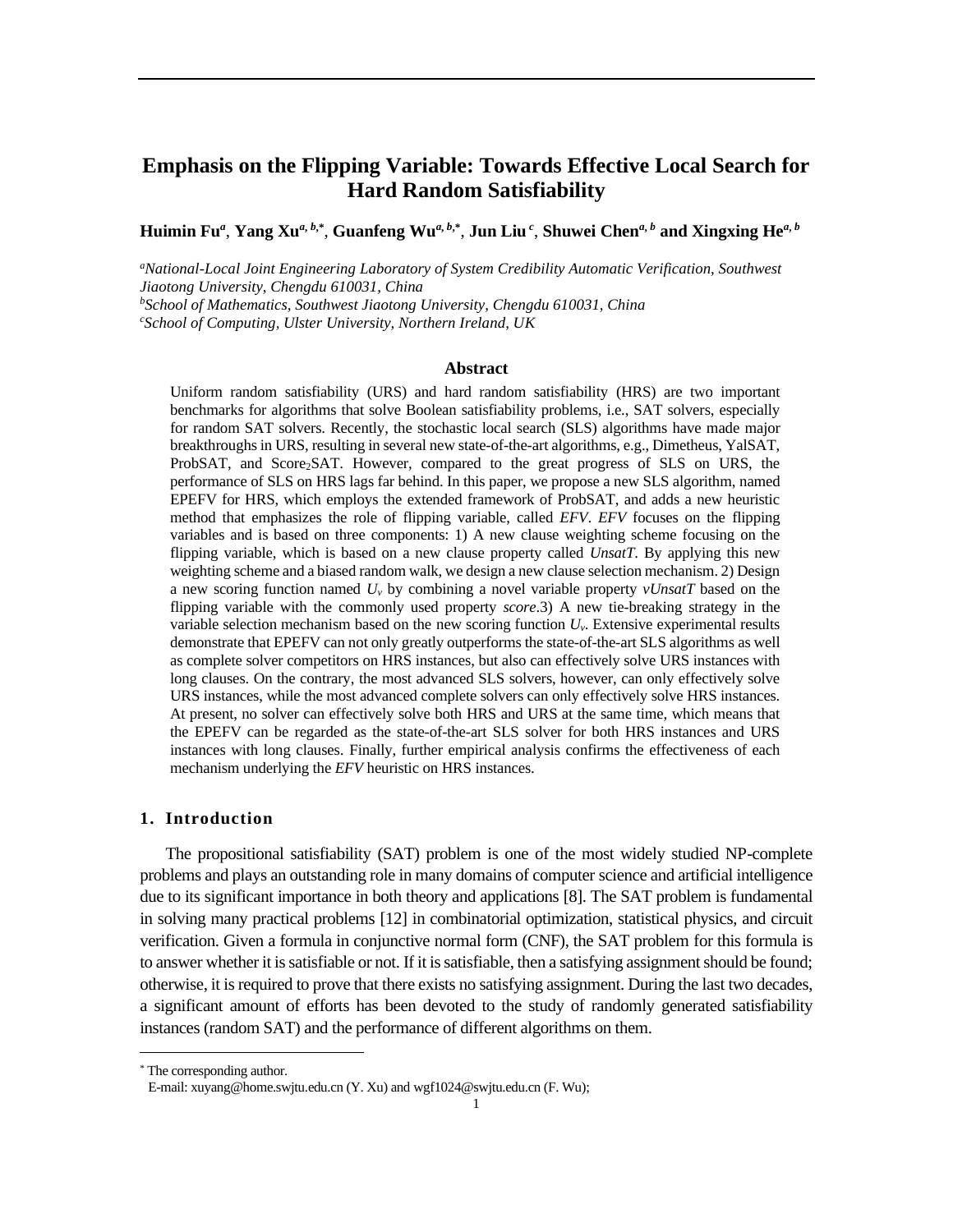SAT algorithms can be mainly categorized into two classes: complete algorithms and incomplete algorithms [18]. Complete algorithms, including conflict-driven clause learning (CDCL) [33, 34, 44], are able to correctly judge a given formula to be satisfiable or unsatisfiable, but as the scale of the problem increases, the complexity of the solution space grows exponentially. Incomplete algorithms cannot determine that a given formula is unsatisfiable, but they are usually surprisingly effective in finding solutions of satisfiable instances for random SAT (RS) instances [24]. Especially, stochastic local search (SLS) algorithms among the incomplete algorithms are the most actively developing approach [40]. The readers are referred to [3] for other kinds of incomplete algorithms.

SLS algorithms for SAT start by randomly generating a truth assignment of the variables of a given formula. Then they explore the search space to minimize the number of falsified clauses. To do this, they iteratively adapt some heuristics to select a variable to be flipped until they seek out a solution or timeout. SLS algorithms are often evaluated on RS benchmarks [1], including uniform random *k*-SAT (URS) benchmarks and hard random SAT (HRS) benchmarks. We adopt the name of "hard random SAT" from [24] and the SAT competitions [8, 9], which are random instances generated by planting a solution using an approach named "clause distribution control" (HRS) [10]. So, they are essentially HRS-based random instances. The word "hard" is just stating that such instances are hard to solve for existing local search algorithms. Both URS and HRS have a large variety of instances to test the robustness of algorithms. Moreover, the performance of algorithms is usually stable on RS instances. Thus, we can easily recognize good heuristics by testing SLS algorithms on RS instances. The heuristics used by SLS solvers to solve RS problems are also useful for solving application problems (large-scale application problems can be transformed into SAT problems and then solved by the SAT solvers), e.g., computing theory [42], core graphs [29], gene regulatory networks [19], automated verification [45].

Among URS instances, the famous SLS algorithm WalkSAT could solve uniform random 3-SAT instances with one million variables two decades ago [23, 30]. The FrwCB solves uniform random 3- SAT instances at ratio 4.2 with millions of variables within 2-3 hours [16]. Recently, significant breakthroughs have been achieved on SLS algorithms for solving URS, resulting in the current SLS algorithms, e.g., ProbSAT [5], ProbSAT's variant YalSAT [11], ProbSAT's improvement Dimetheus  $[21]$  as well as Score<sub>2</sub>SAT  $[17]$ . The ProbSAT algorithm achieves great progress in solving URS instances with a clause-to-variable ratio at the solubility phase transition, and these instances are the most difficult among RS instances [27]. ProbSAT utilizes the probability distribution strategy for variable selection [6], which has been successfully applied to URS problems. YalSAT adopts the restart strategy based on a reluctant doubling scheme (Luby) on the basis of ProbSAT and shows great success on solving URS. Dimetheus adopts preprocessing and bias-based decimation on the basis of ProbSAT and is currently the best SLS algorithm for solving huge URS instances whose ratios are not close to phase transition. In addition, it solves all uniform random 3-SAT instances at clause-to-variable less than 4.267 (*r*<4.267) with millions of variables within 5000 seconds according to the recent results of SAT Competitions<sup>1</sup>.. Score<sub>2</sub>SAT algorithm is developed based on the configuration checking (CC) strategy [35] and shows good performance on URS instances. However, uniform random *k*-SAT with long clauses (*k*>3) remains challenging for SLS solvers.

In addition, HRS instances are even harder to solve than URS instances at the solubility phase transition for SLS solvers [45]. Note that all the HRS instances counts 65% of the random benchmark in the random track of SAT Competition in 2018<sup>2</sup> , indicating that the importance of HRS instances has

<sup>1</sup>http://www.satcompetition.org/

<sup>&</sup>lt;sup>2</sup>https://baldur.iti.kit.edu/sat-competition-2017/benchmarks/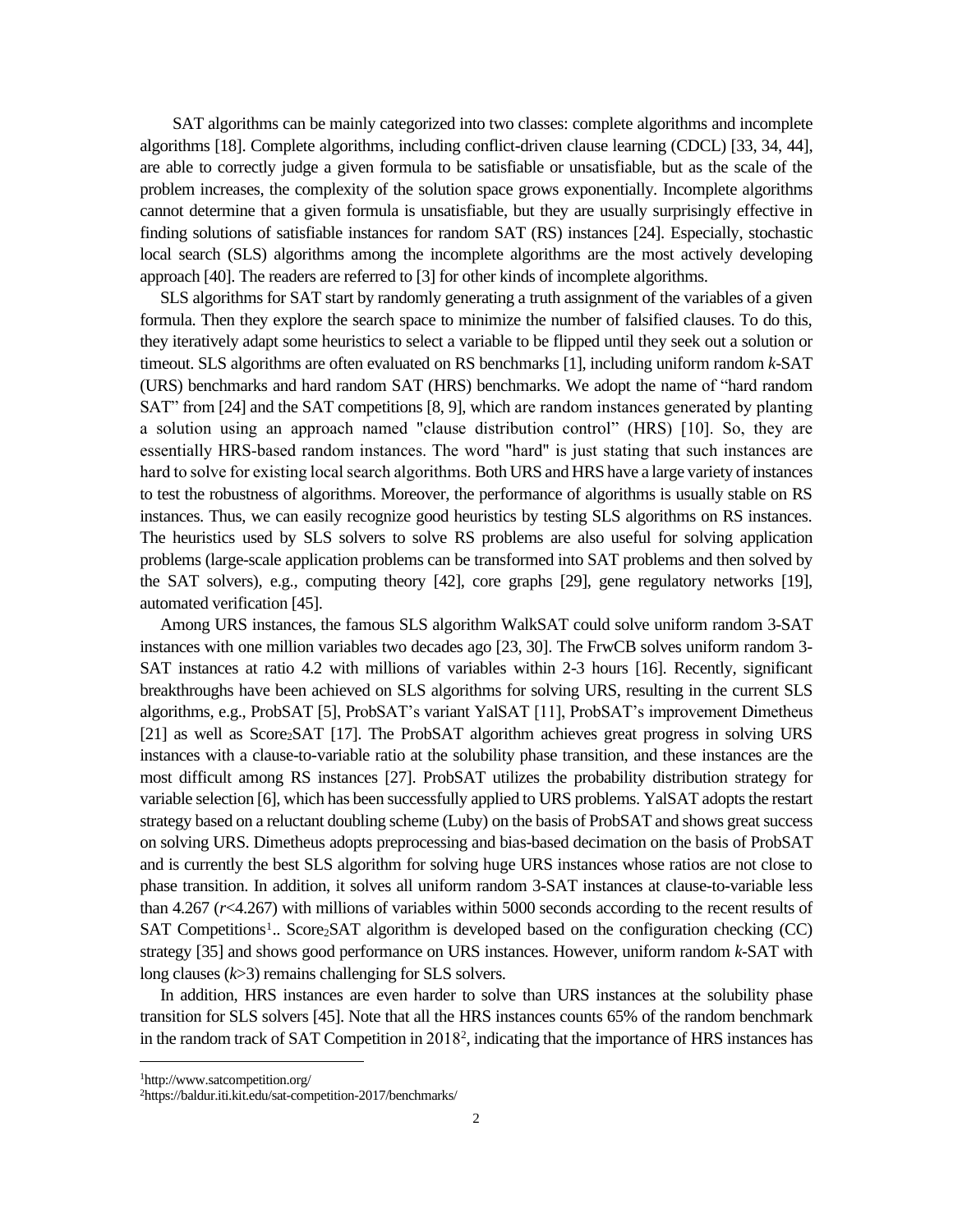been highly recognized by the SAT community. As can be seen from the competition results of the random track of SAT Competitions in 2017 and 2018, although the number of variables in HRS instances is usually smaller than that in URS, the success rates of ProbSAT, Yalsat, Demetheus, and Score2SAT in solving HRS lags far behind compared with their success rates in solving URS. Thus, the performance of current SLS solvers on solving HRS needsto be further improved, along with the above fact that URS with long clauses remains challenging for SLS solvers, which motivates us to design a more effective and efficient SLS algorithm for solving more classes of HRS problems as well as URS problems with long clauses.

SLS algorithms explore the search space aiming to minimize the number of unsatisfied clauses by some heuristics whose goal is to select a flipping variable. Thus, flipping variables play a rather important role in the search process. In this work, we present a new SLS algorithm named EPEFV (Extended Probability strategy with Emphasis on the Flipping Variable) to achieve the above objective. EPEFV employs an extended framework of ProbSAT incorporated with a new heuristic called *EFV*, with emphasis on the flipping variable. The *EFV* heuristic has two components: a clause selection mechanism based on the weighting scheme and the biased random walk, and a variable selection mechanism based on a novel scoring function. The main contributions are summarized as follows.

Firstly, we identify an efficient SLS algorithm as a basis for solving RS. We have chosen ProbSAT as a basis finally instead of Dimetheus, although ProbSAT shows worse performance than Dimetheus on solving URS and has similar performance to Dimetheus on solving HRS according to the results of the random track of SAT Competition in 2018. The new SLS algorithm is proposed by either replacing the existing strategies in ProbSAT or adding new strategies to ProbSAT, especially on both clause selection scheme and variable selection scheme as detailed below. It is worth noting that based on the experimental results in Section 7 and Section 8, the performance of the proposed SLS algorithm is better than Dimetheus.

Secondly, we introduce a new clause property focusing on the flipping variable called *UnsatT*, which measures the number of steps at which a clause was unsatisfied while containing the flipping variable up to a certain step (containing the flipping variable is necessary because some unsatisfied clauses do not contain the flipping variable in a certain step, that is also the main reason behind the term "emphasis on the flipping variable"). General clause weights are updated according to whether a clause is satisfied or unsatisfied by flipping a variable [17, 36], while it is achieved in *UnsatT* based on only whether an unsatisfied clause contains the flipping variable, distinguishing itself from the existing clause weighting functions. Based on the *UnsatT* property, we develop a new clause weighting scheme named UT, and define a new type of clause named HSC-UT (hard satisfiable clauses based on UT). Then, a new clause selection mechanism is proposed based on the HSC-UT clauses, the UT scheme, and the updated biased random walk strategy.

Thirdly, we introduce a new variable property emphasizing the flipping variable called *vUnsatT*, which measures the number of times at which a variable appeared in those unsatisfied clauses while containing the flipping variable up to a certain step, distinguishing itself from previous variable properties. In this work, we design a new tie-breaking strategy based on a scoring function called  $U_{\nu}$ , which is a linear combination of *score* and *vUnsatT*.

Finally, by adopting the clause selection mechanism with emphasis on the flipping variable and integrating it with the proposed variable selection mechanism with emphasis on the flipping variable, we obtain a new *EFV* heuristic. The two mechanisms underlying the heuristic *EFV* form the key components of the EPEFV algorithm.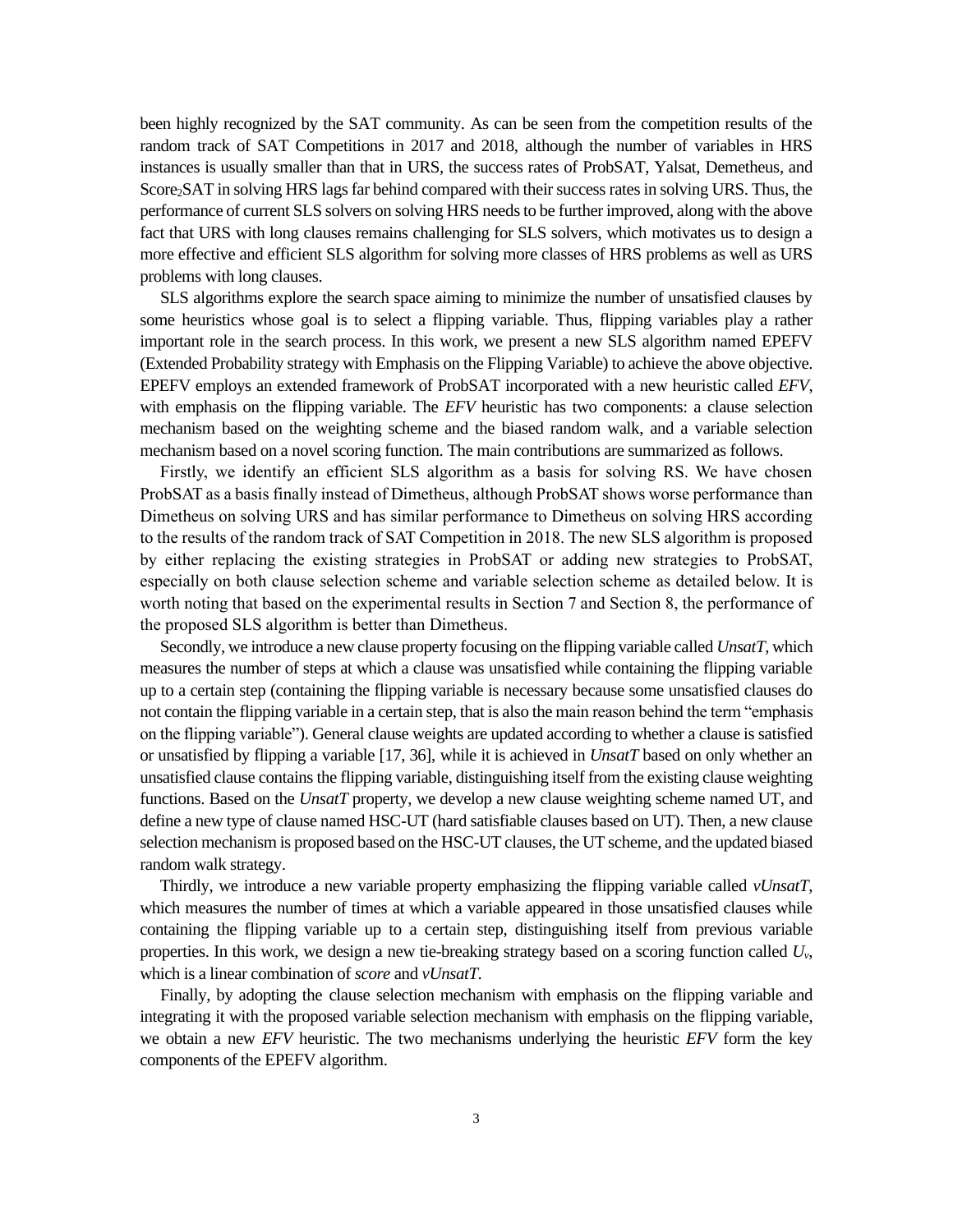To evaluate the efficiency and the robustness of the EPEFV algorithm, we compare the performance of EPEFV on the extensive HRS benchmarks against ProbSAT, YalSAT, Dimetheus, Score2SAT as well as several complete algorithms, i.e., MapleLCMDistChronoBT [46], Cadical [28], gluHack [44], SparrowToRiss [7]. Experimental results clearly show that EPEFV outperforms all competitors, and thus establishes a new state-of-the-art SLS algorithm for solving HRS. Besides, we compare the EPEFV on URS benchmarks against ProbSAT, YalSAT, Dimetheus, and Score2SAT. Experiments show that EPEFV significantly outperforms these SLS solvers on URS benchmarks with long clauses. Finally, we perform more empirical evaluations to analyze the effectiveness of the *EFV* heuristic and demonstrate its contribution to the performance of EPEFV on HRS benchmarks, as well as the influence of different clause weighting schemes on EPEFV.

The remainder of the paper is organized as follows. In Section 2, we provide some preliminary definitions and notations. Section 3 presents a brief overview of the ProbSAT algorithm. In Section 4, we introduce a new clause selection mechanism with an emphasis on the flipping variable. Section 5 describes the new variable selection mechanism with an emphasis on the flipping variable. In Section 6, we present the EPEFV algorithm and describe it in detail. Section 7 conducts extensive experiments on HRS benchmarks to present the effectiveness and efficiency of the EPEFV, and Section 8 conducts large experiments on URS benchmarks to present the generality and applicability of the EPEFV. In Section 9, we empirically analyze the relationship of *UnsatT* and *vUnsatT* and the effectiveness of each component underlying the *EFV* heuristic on HRS benchmark, then list the main differences between EPEFV and ProbSAT as well as the major differences between UT and popular clause weighting schemes. Section 10 concludes this paper and provides some future research directions.

### **2. Preliminaries**

A SAT instance *F* is defined by a pair  $F=(X, C)$  such that  $var(F)=\{v_1, v_2, ..., v_n\}$  is a set of *n* Boolean variables (their values belong to the set {*true*, *false*}) and  $C = \{c_1, c_2, ..., c_m\}$  is a set of *m* clauses. A clause  $c_i \in C$  is a disjunction of literals and a literal is either a variable  $v_i$  or its negation  $\neg v_i$ . For a formula *F*, we use  $r = m/n$  to denote its clause-to-variable ratio. A formula  $F = c_1 \wedge c_2 \wedge ... \wedge c_n$  $c_m$  is a conjunction of clauses, i.e., a CNF. A uniform random  $k$ -SAT instance is such that each clause contains exactly *k* distinct non-complementary literals. A satisfying assignment  $\alpha$  for a CNF formula *F* is an assignment to its variables such that the formula is evaluated to be true. Given a CNF formula, the SAT problem will find an assignment that satisfies all the clauses of *F.*

SLS algorithms for SAT typically start by randomly assigning to every variable appearing in a given formula a value of either true or false; then, in each subsequent search step, a variable is selected to flip its truth assignment from true to false or vice versa.In SLS algorithms, for a variable *v* and an assignment  $\alpha$ , *score*  $(\nu, \alpha)$  measures the increase in the number of satisfied clauses by flipping the assigned value of  $\nu$  in our algorithm, and *break*  $(\nu, \alpha)$  is the number of satisfied clauses that become unsatisfied by flipping the assigned value of *v*.

The satisfiable uniform random *k*-SAT generator generates satisfiable instances with planted solutions according to the q-hidden model [2]. The URS benchmarks are generated for two different sizes: medium and huge [5]. The medium-sized benchmarks are such instances with various variables and *r* equals to the phase-transition ratio. The huge-sized benchmarks are such instances with a few million clauses and with the ratio from far from the phase-transition ratio to relatively close and are as large as some of the application benchmarks. Especially, most (nearly 66.6% of) URS instances in the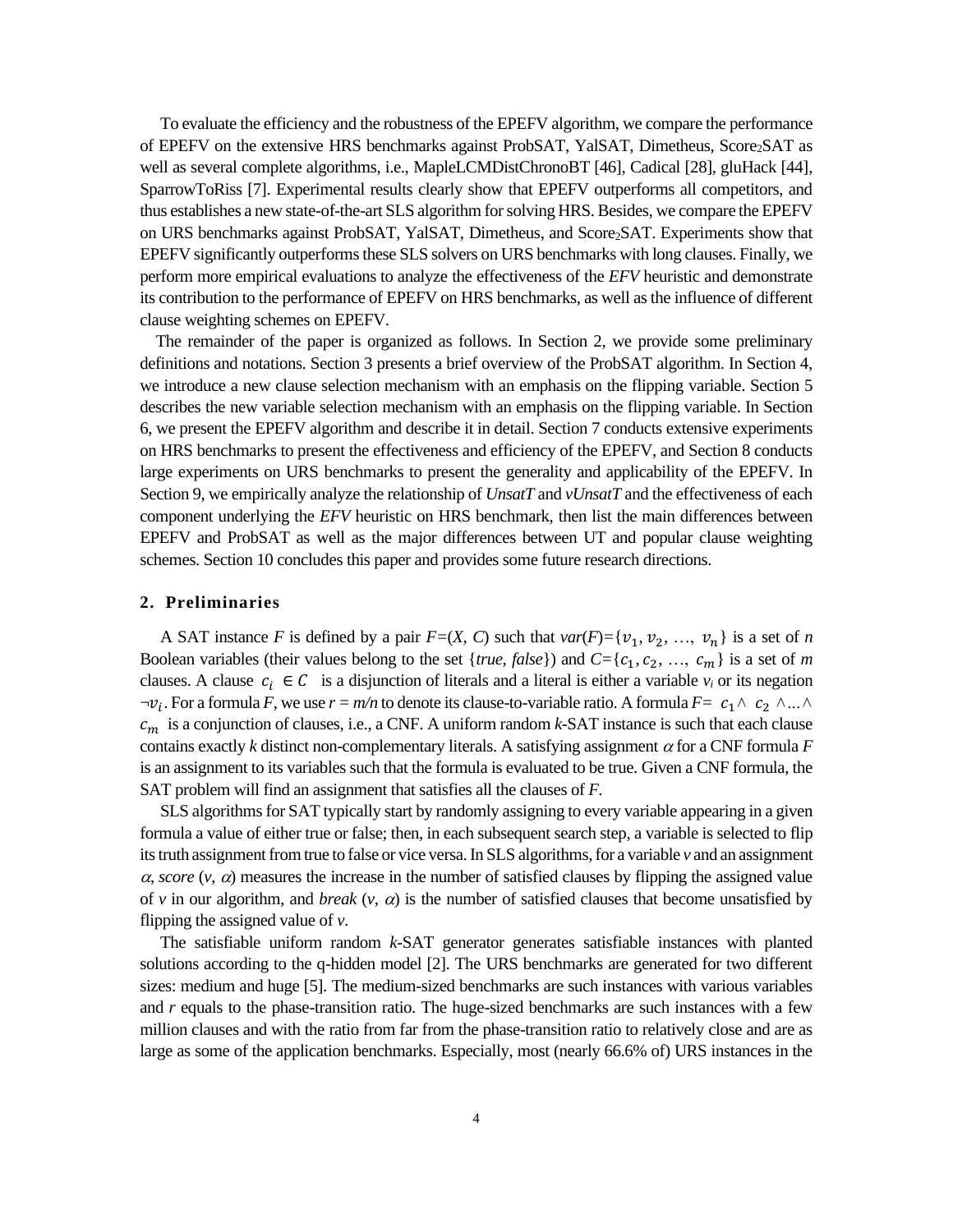benchmark of the random SAT track in SAT Competition 2018 are huge ones. URS instances have been added to the random track of SAT Competition since 2004.

The hard random satisfiability (HRS) is particularly interesting because it turns out to be one of the hardest for all SLS solvers [8, 9]. The satisfiable hard random instances are generated by planting a solution using the **C**lause **D**istribution **C**ontrol approach [10], and thus these instances are named as HRS-based instances.The word "hard" is just saying such instances are hard for existing local search algorithms to solve. The author [8] has indicated that HRS problems have some potential in applications (e.g., generating HRS problems with a planted solution can be used in cryptography). HRS was added for the first time to the random track of SAT Competition in 2016 to evaluate and improve SAT solvers, especially for SLS solvers. As witnessed in SAT competitions since 2016, apart from URS instances, most (nearly 65% of) instances in the benchmark of the random SAT track in the SAT Competition 2018 are HRS, which is classified into three types based on clause-to-variable ratios (*r*): *r*=4.3, *r*≈5.206 and *r*=5.5. However, the performance of existing SLS algorithms lags far behind on HRS especially for ratios of *r*≈5.206 and 5.5.

### **3. ProbSAT Algorithm Overview**

In this section, we briefly review ProbSAT algorithm [5], which serves as the basis of the proposed SLS algorithm. ProbSAT algorithm has wide influence among current SLS algorithms and attracted increasing interest for solving RS benchmarks in the last few years.

ProbSAT uses only the *break* values of a variable in a probability function  $f(v, a)$  including a polynomial or exponential shape as listed below.

$$
f(v, a) = (0.9 + break(v, a))^{cb_1}
$$
 or  $f(v, a) = (cb_2)^{-break(v, a)}$ ,

where  $cb_1$  and  $cb_2$  are decimal parameters.

Note that ProbSAT algorithm is designed for solving HRS. The pseudo-code of ProbSAT is described in Algorithm 1 and can be found in the literature [6].

| <b>Algorithm 1</b> The ProbSAT Algorithm                                                            |
|-----------------------------------------------------------------------------------------------------|
| <b>Input:</b> CNF-formula F, MaxTries, MaxSteps                                                     |
| <b>Output:</b> A satisfying assignment $\alpha$ of F, or Unknown                                    |
| 1: for $i := 1$ to <i>MaxTries</i> do                                                               |
| 2:<br>$\alpha$ := a randomly generated truth assignment;                                            |
| 3:<br>for $j = 1$ to <i>MaxSteps</i> do                                                             |
| 4:<br>if $\alpha$ satisfies F then return $\alpha$ ;                                                |
| 5:<br>$C :=$ an unsatisfied clause chosen at random;                                                |
| $v := x \in C$ selected with probability $\frac{f(x, \alpha)}{\sum_{z \in C} f(z, \alpha)}$ ;<br>6: |
| 7:<br>$\alpha := \alpha$ with v flipped;                                                            |
| 8: return Unknown;                                                                                  |

Initially, ProbSAT algorithm performs the first loop until it finds a satisfying assignment or reaches the first limited steps denoted by *MaxTries* (*MaxTries* = 10<sup>19</sup>). Then ProbSAT algorithm generates a complete assignment  $\alpha$  randomly as the initial assignment (line 2 in Algorithm 1). Then ProbSAT algorithm starts the second loop until a satisfying solution is found or reaches the second limited steps denoted by *MaxSteps* (*MaxSteps* =  $10^{19}$ ). During the search process, ProbSAT algorithm selects an unsatisfied clause randomly (line 5 in Algorithm 1), and then for solving 3-SAT instances, ProbSAT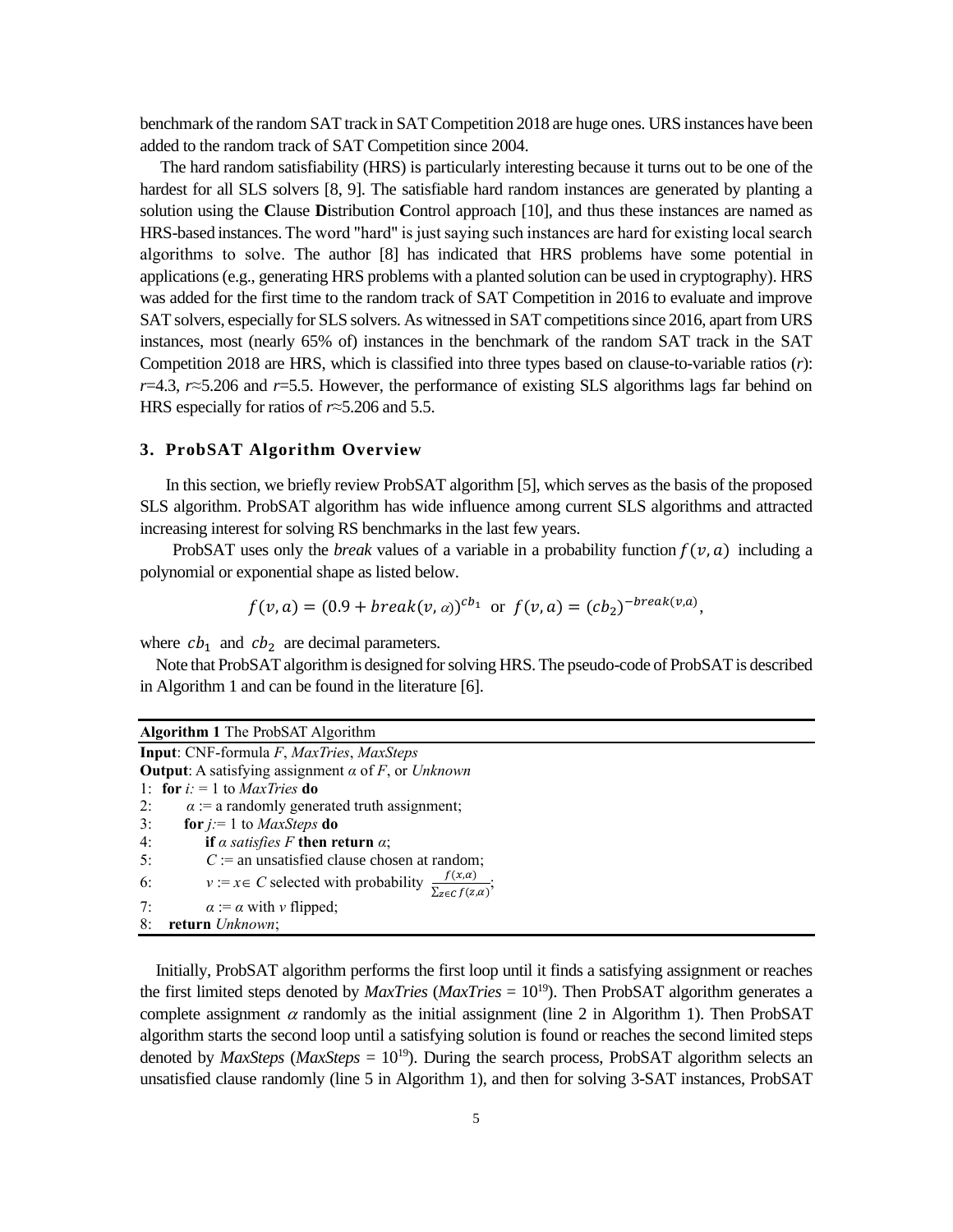chooses the polynomial function; otherwise, ProbSAT chooses the exponential function. ProbSAT tries to select a flipping variable based on probability (line 6 in Algorithm1) to be flipped (line 7 in Algorithm 1). Finally, once the search process terminates, the ProbSAT reports  $\alpha$  as the solution; otherwise, ProbSAT reports UNKNOWN.

On the one hand, ProbSAT algorithm explores the search space to minimize the number of unsatisfied clauses, and to do this, it is natural for the ProbSAT algorithm to select a variable to be flipped, and thus each flipping variable is a rather important feature in the search process. The variable selection of ProbSAT mainly depends on two factors: clause selection strategy and variable selection strategy. Therefore, the heuristic emphasizing the flipping variable (named *EFV*) is suggested in the EHC heuristic [39]. However, EHC may not be suitable for the HRS. Since there are no hard clauses and soft clauses (All clauses in a weighted partial CNF formula are divided into hard ones and soft ones, and each soft clause is associated with a positive integer as its weight) [39] in HRS and the flipping variable decides the direction of the search, it is reasonable for us to employ a heuristic emphasizing the flipping variable to solve HRS. To further improve SLS algorithms for HRS, we focus on proposing two new selection heuristics with emphasis on the flipping variable, which is detailed in subsequent Sections 4 and 5 respectively.

### **4. Clause Selection Mechanism with Emphasis on the Flipping Variable**

The strategy of picking an unsatisfied clause is known to be successful for general SAT solving [5]. Indeed, the condition that the selected clause is unsatisfied is necessary, as selecting a satisfied clause may lead to a local optimum [27]. As can be clearly seen from Algorithm 1, the ProbSAT algorithm does not distinguish unsatisfied clauses in each step. In our opinion, this is a disadvantage of ProbSAT when it is applied to RS solving. Because each unsatisfied clause varies in how easily it can be converted from being unsatisfied to satisfied, selecting from the unsatisfied clauses with equal probability does not provide sufficient guidance for SLS algorithms, especially for HRS instances. The number of times an unsatisfied clause contains the flipped variable is an indication of how difficult it satisfies the clause. We take this observation as the basis for a new clause weighting scheme that distinguishes between unsatisfied clauses.

To improve the performance of ProbSAT on solving SAT, we develop a new clause selection mechanism, which separates unsatisfied clauses in each step. The clause selection mechanism includes three components as detailed in the subsequent sections: a new clause weighting scheme (named UT), hard satisfiable clauses based on UT (HSC-UT), and a biased random walk strategy.

### 4.1 A New Clause Weighting Scheme Focusing on the Flipping Variable

Clause weighting schemes have been used prominently in SLS algorithms for solving SAT [4, 14, 20, 35], such as DLM [50], PAWS [49], and SAPS [26]. Although these mainstream clause weighting SLS algorithms differ in the manner of how clause weights should be updated (probabilistic or deterministic), they all choose to increase the weights of all the unsatisfied clauses or reduce the weights of all the satisfied clauses as soon as a local minimum is encountered. These mainstream clause weighting schemes are simply categorizing clauses into unsatisfied ones and satisfied ones, which are also witnessed by mainstream SLS solvers such as Sparrow [4], DCCASat [35], and Score<sub>2</sub>SAT [17]. Moreover, as can be seen from the competition results of the random track of SAT Competitions 2017 and 2018, these SLS solvers, including Score<sub>2</sub>SAT, DCCASat, Sparrow, ProbSAT, and Dimetheus [21], lost their power and effectiveness on solving HRS. Thus, these clause weighting schemes are not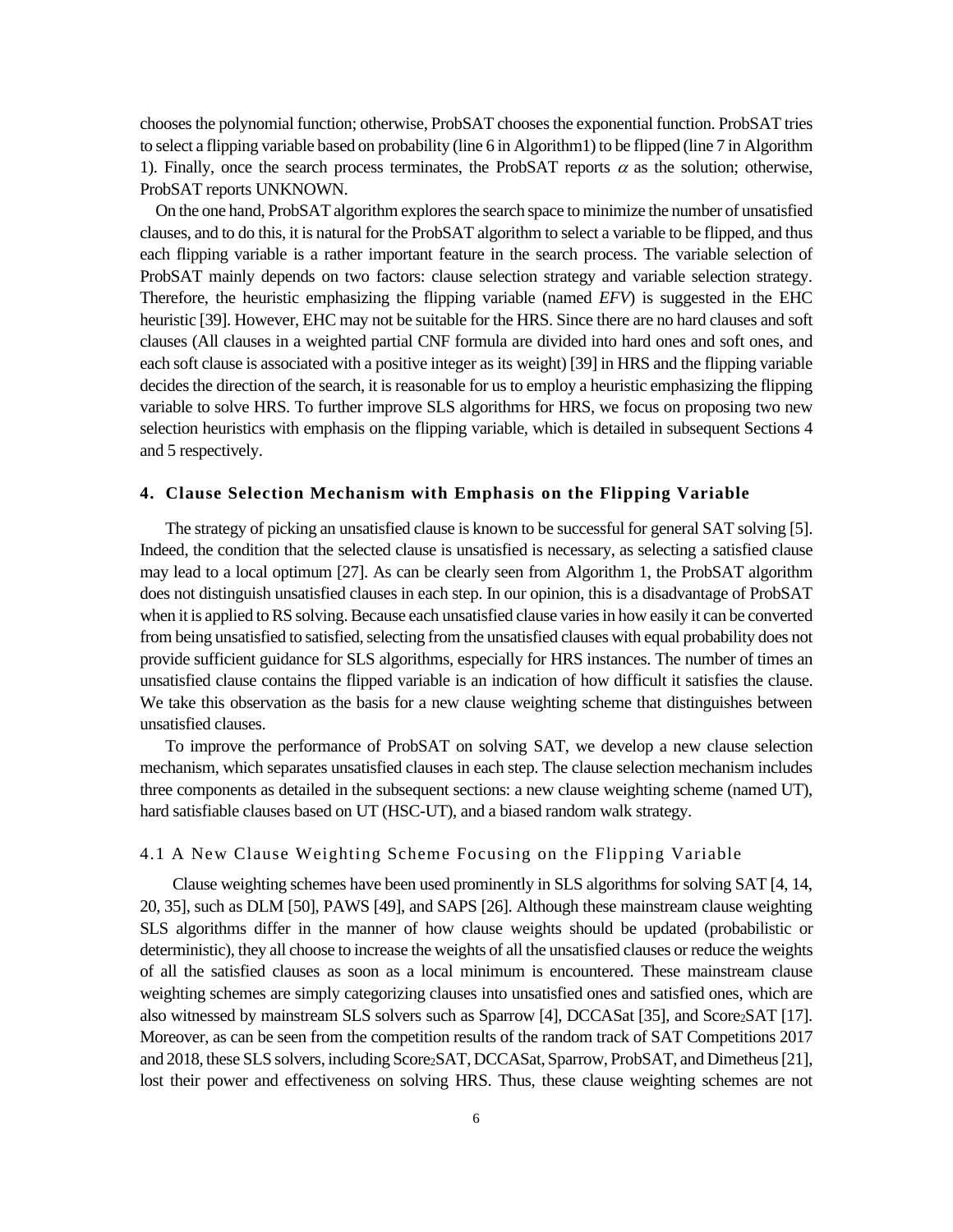informative enough to guide the SLSs for HRS instances. This motivates us to design a new clause weighting scheme that could distinguish unsatisfied clauses in each step in a more effective way.

Accordingly, we consider a new clause property named *UnsatT*, which is the number of times that a clause is unsatisfied and contains the flipping variable up to a certain step. *UnsatT* is formally defined as below:

**Definition 1.** *For a clause c, in each step s, UnsatT(c, s) is the number of steps at which a clause was unsatisfied while containing the flipping variable up to step s*.

In this sense, *UnsatT* can be regarded as the generalization of the property of clauses, i.e., *UnsatT* can be widely used to improve the performance of the SLS algorithm like *break* property [4]. Intuitively, clauses with larger *UnsatT* values are harder to keep satisfied in the search process. Thus, it is beneficial for SLS algorithms to satisfy these clauses at the first instance.

To assign higher priority on clauses with larger *UnsatT* in clause weights, a new clause weighting scheme based on *UnsatT* is proposed, which only works for the unsatisfied clauses which contain the flipping variable during the search steps. The new clause weighting scheme, denoted as UT, works as follows:

- At the beginning of the SLS algorithm, after an initial assignment  $\alpha$  is generated, for a clause  $c$ , if *c* is unsatisfied under  $\alpha$ , the weight of *c* (i.e., *UnsatT*(*c*, 0)) is set to be 1; otherwise, *UnsatT*(*c*,  $(0) = 0$ ;
- **•** In search step *s*, if *c* is unsatisfied and contains the flipping variable, then  $UnsatT(c, s) = UnsatT(c, s)$  $s-1$ ) + 1;
- Otherwise,  $UnsatT(c, s) = UnsatT(c, s-1)$ .

Accordingly, the proposed algorithm based on UT only checks the unsatisfied clauses containing the flipping variable rather than checking all clauses, and thus saving the computation time. Here we utilize UT to guide the clause selection, distinguishing itself from previous clause weighting schemes in SLS algorithms on picking a variable [4, 14, 35].

To pick a clause based on UT, inspired by HCSCCD (Hard Clauses' States based Configuration Changed and Decreasing) variables [39] in SLS algorithms, we introduce the notions of HSC-UT (hard satisfiable clause based on UT) and ESC-UT (easily satisfiable clauses based on UT). The formal definitions of HSC-UT and ESC-UT are given as follows:

**Definition 2.** *For a clause c, in search step s, and given a positive integer parameter β, c is called an HSC-UT in step s if c is unsatisfied and UnsatT(c, s)≥β.*

**Definition 3.** *For a clause c, in search step s, and given a positive integer parameter β, c is called an HSC-UT in step s if c is unsatisfied and UnsatT(c, s)<β.*

In this work, when the SLS algorithm searches to step *s*, we use the notation HSC-UT(*s*, *β*) to denote the set of all HSCs-UT in step *s* and ESC-UT( $s$ ,  $\beta$ ) to denote the set of all ESCs-UT in step *s* respectively for the given  $\beta$ . In search step *s*, the union of HSC-UT(*s*,  $\beta$ ) and ESC-UT(*s*,  $\beta$ ) is the set of all unsatisfied clauses in search step *s* for the given *β*. HSCs-UT is regarded as good candidates for clause selection, especially when solving HRS problems.

# 4.2 The Biased Random Walk Strategy

An important component of ProbSAT algorithm is the standard random walk (line 6 in Algorithm 1). The standard random walk has been utilized prominently in SLS algorithms, including WalkSAT [23], ProbSAT, YalSAT [11], and Dimetheus [21]. However, these SLS solvers are ineffective on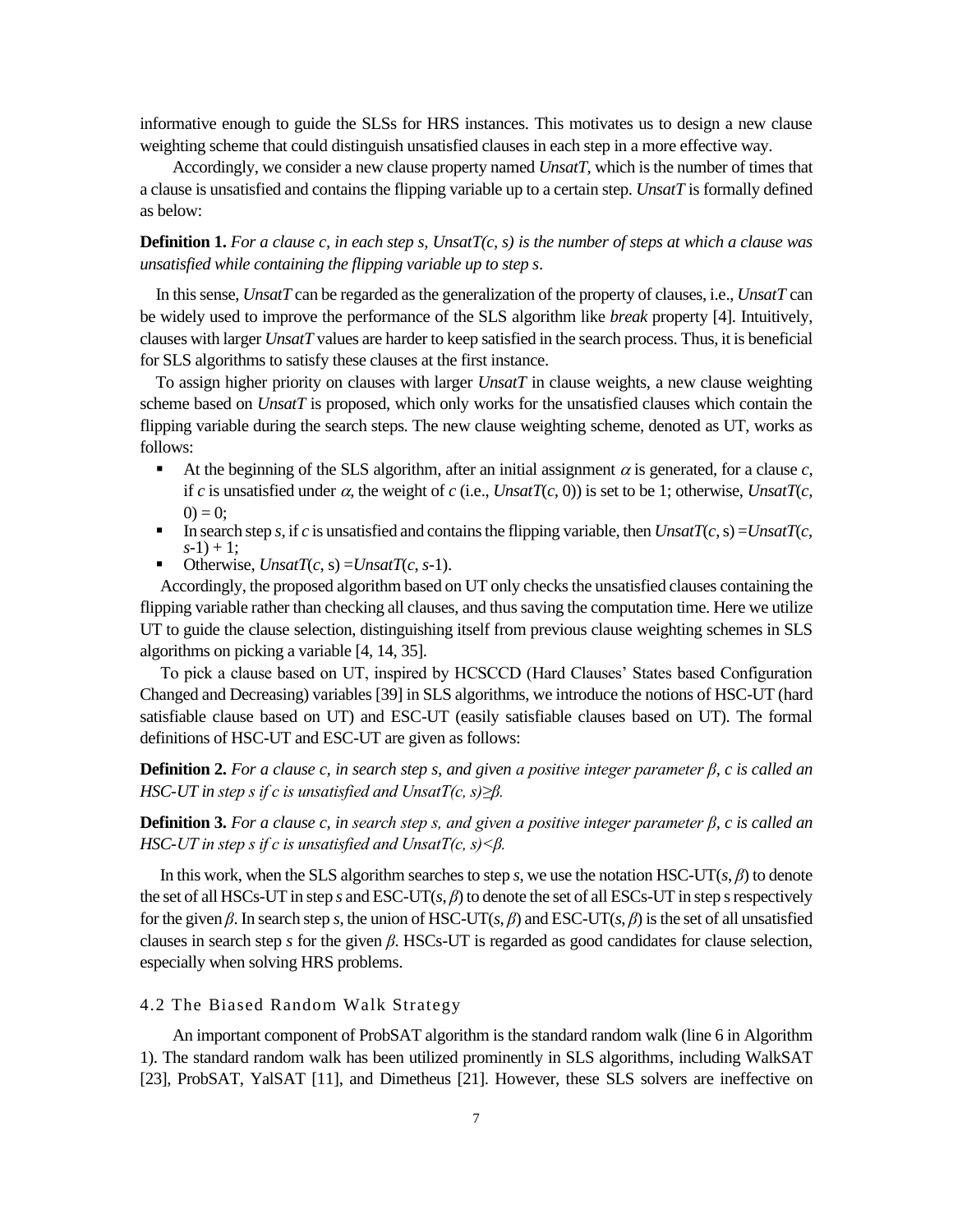solving HRS instances, which was also illustrated by recent SAT Competitions. Thus, the standard random walk may not be suitable for HRS instances. As discussed in Section 4.1, HSCs-UT is assigned higher priority to be satisfied for HRS in the proposed algorithm, and thus it is reasonable for us to adopt a biased random walk strategy inspired by the idea from [39], which is utilized to select a clause and described as follows:

- At each step *s*, when a biased random walk is called, if *HSCs* (*s*, *β*) is not empty, then an HSC-UT clause is selected randomly;
- Otherwise, an ESC-UT clause is selected randomly.

In summary, in the proposed new SLS algorithm, we replace the standard random walk component (lines 6 in Algorithm 1) with the above described biased random walk component. As the biased random walk component would select a clause randomly from either HSC-UT(*s*, *β*) or ESC-UT(*s*, *β*) in any step *s* for a given *β*, thus a key point to efficiently implement biased random walk is to maintain two clause sets during the search process: the set of current HSCs-UT and the set of current ESCs-UT. Following the above clause selection scheme, the algorithm will select a variable in the chosen clause, which is based on a new variable selection mechanism introduced in the subsequent section.

### **5. Variable Selection Heuristic with Emphasis on the Flipping Variable**

In this section, we introduce a new variable selection heuristic with emphasis on the flipping variable, named EFV, which is composed of three components: probabilistic variable selection, a new variable property (namely *vUnsatT*), and a tie-breaking strategy based on a new scoring function (called *Uv*), as detailed below.

# 5.1 Probabilistic Variable Selection

The *break* values count the number of clauses that become unsatisfied by flipping a given variable, and thus it is natural to give priority to variables that have the smallest *break* value. Given a selected clause, we adopt the probability function *f* (described in Section 3) used in ProbSAT [5] to probabilistically select variables that have smaller *break* values. However, using only probability-based on *f* may result in the same variable being selected in consecutive steps. To avoid this, a new variable property (namely *vUnsatT*) is introduced to design a new scoring function (called  $U_v$ ), and then we employ a tie-breaking strategy based on *Uv*.

### 5.2 A New Variable Property- *vUnsatT*

In SLS algorithms, the method for selecting the variable to be flipped in each step is usually guided by a scoring function. A scoring function can be a simple variable property or any mathematical expression with one or more properties. The *score* property minimizes the number of currently unsatisfied clauses in CNF. However, as indicated in Section 4.1, simply focusing on the number of satisfied clauses and unsatisfied clauses is not informative enough to guide the SLS algorithm, especially for HRS.

Therefore, we consider the number of times each variable appears in those unsatisfied clauses containing the flipping variable in each search step. This measurement of a variable can be regarded as a new variable property, distinguishing itself from previous variable properties and is defined formally as below: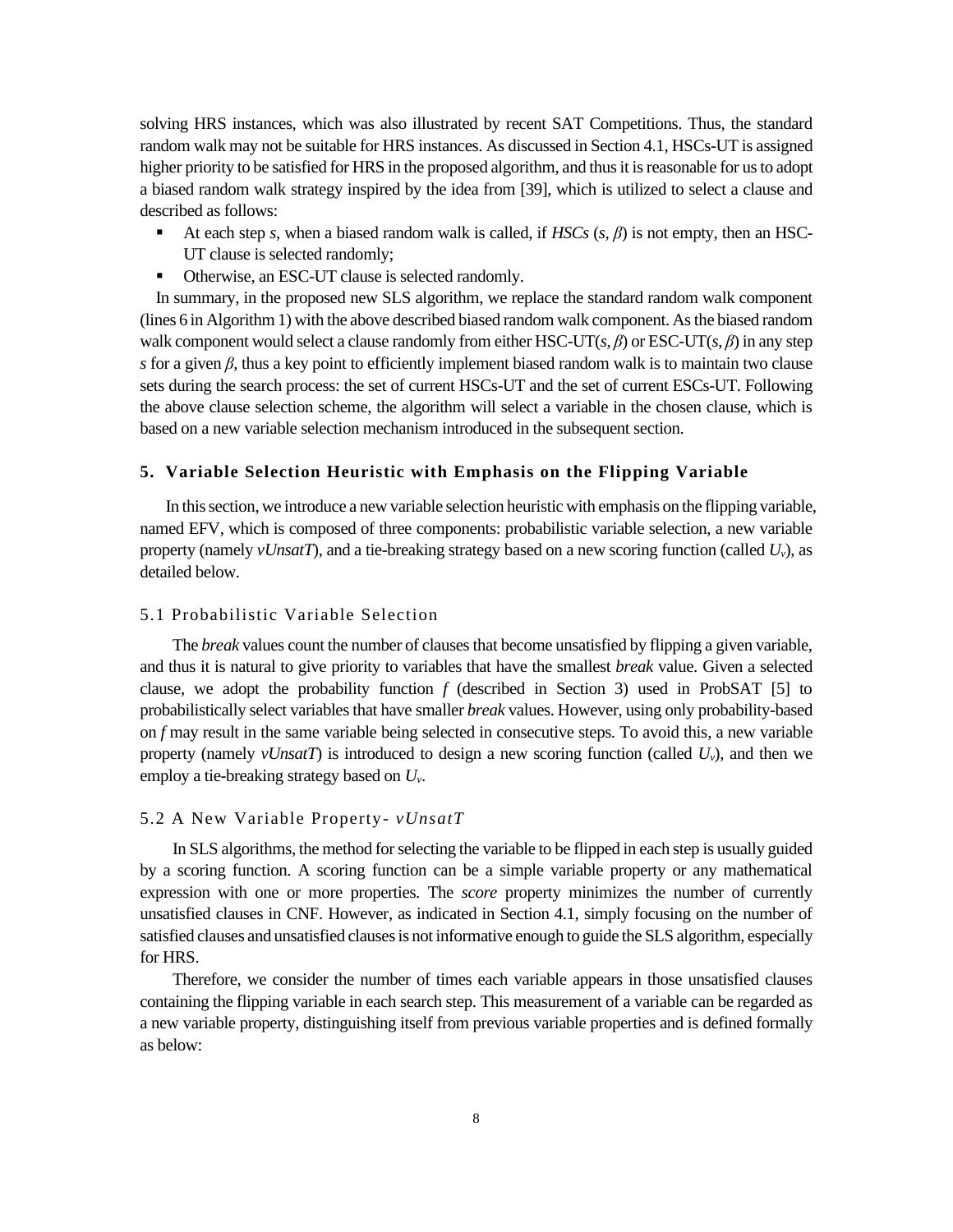**Definition 4.** For a variable v, in the search step s, vUnsatT(v, s) is the number of steps at which a *variable v appeared in those unsatisfied clauses while containing the flipping variable up to step s.* 

In this sense, *vUnsatT* can be regarded as the generalization of the property of variables, i.e., *vUnsatT* can also be widely used to improve the performance of the SLS algorithm like *score* property [16]. Intuitively, clauses containing variables with larger *vUnsatT* are harder to keep being satisfied in the search process, and we use *vUnsatT* to guide the variable selection. The update process of *vUnsatT* is given below.

- **•** After an initial assignment  $\alpha$  is generated, for a variable  $\nu$ , if  $\nu$  appears in *t* unsatisfied clauses under  $\alpha$ , then *vUnsatT*(*v*, 0)=*t*; otherwise, if *v* does not appear in any unsatisfied clauses,  $vUnsatT(v, 0) = 0$ ;
- In search step *s*, once a flipping variable has been selected, let  $m<sub>v</sub>(s)$  denote the number of times that *v* appears in those unsatisfied clauses while containing the flipped variable in step *s*. If  $m<sub>v</sub>$  $(s) \neq 0$ , then  $vUnsatT(v, s) = vUnsatT(v, s-1) + m_v(s)$ ;
- Otherwise, if  $m_v(s)=0$ ,  $vUnsatT(c, s) = vUnsatT(c, s-1)$ .

**Remarks**: when the variable property *vUnsatT* is updated, the algorithm only checks the variables that appear in the unsatisfied clauses while containing the flipped variable in step *s* rather than checking all variables and thus saves the computation time. In addition, it can be seen from the function *vUnsatT*  $(v, s)$  that, as the step *s* increases,  $vUnsatT(v, s)$  is monotonically increasing with respect to variable *v*.

### 5.3 Scoring Function of Variable –  $U_v$

The *score* property tends to decrease the number of unsatisfied clauses in the greedy mode. The *vUnsatT* property can be used as a heuristic for greedy search as its use tends to reduce the set of HSCs-UT by flipping a variable of an HSC-UT.

When deciding the priority of candidate variables to be selected, although *score* property is more important than *vUnsatT* property, in some cases, *vUnsatT* should be allowed to overwrite the priorities. Given a CNF formula *F*, the maximum value of *score* for all variables does not exceed the number of clauses during the search process. However, as the search process progresses, the *vUnsatT* value of each variable increases rapidly, and the more step the search proceeds, the larger the value of *vUnsatT* will be.

To combine *score* and *vUnsatT* in a greedy search, we introduce a new scoring function that is a linear combination of *score* and *vUnsatT*, inspired by the concept of comprehensive *score* [16]. The new scoring function, named *U<sup>v</sup>* (because it is utilized to break the tie of variable as detailed in the subsequent section), is defined as follows:

**Definition 5.** For a variable  $v$ , in search step s, when the assignment is  $\alpha$ , the scoring function, denoted *as Uv, is defined as:*

$$
U_{\nu}(v, s, \alpha) = score(v, \alpha) + vUnsatT(v, s)/\gamma,
$$

*where γ is a positive integer parameter, which is used to control the role of vUnsatT value played in the scoring function.*

 $U_{\nu}$  is so simple that it can be computed with little overhead, and the parameter *γ* can be easily tuned. Moreover, its simplicity allows its potential usage in solving many SAT instances and perhaps other combinatorial search problems.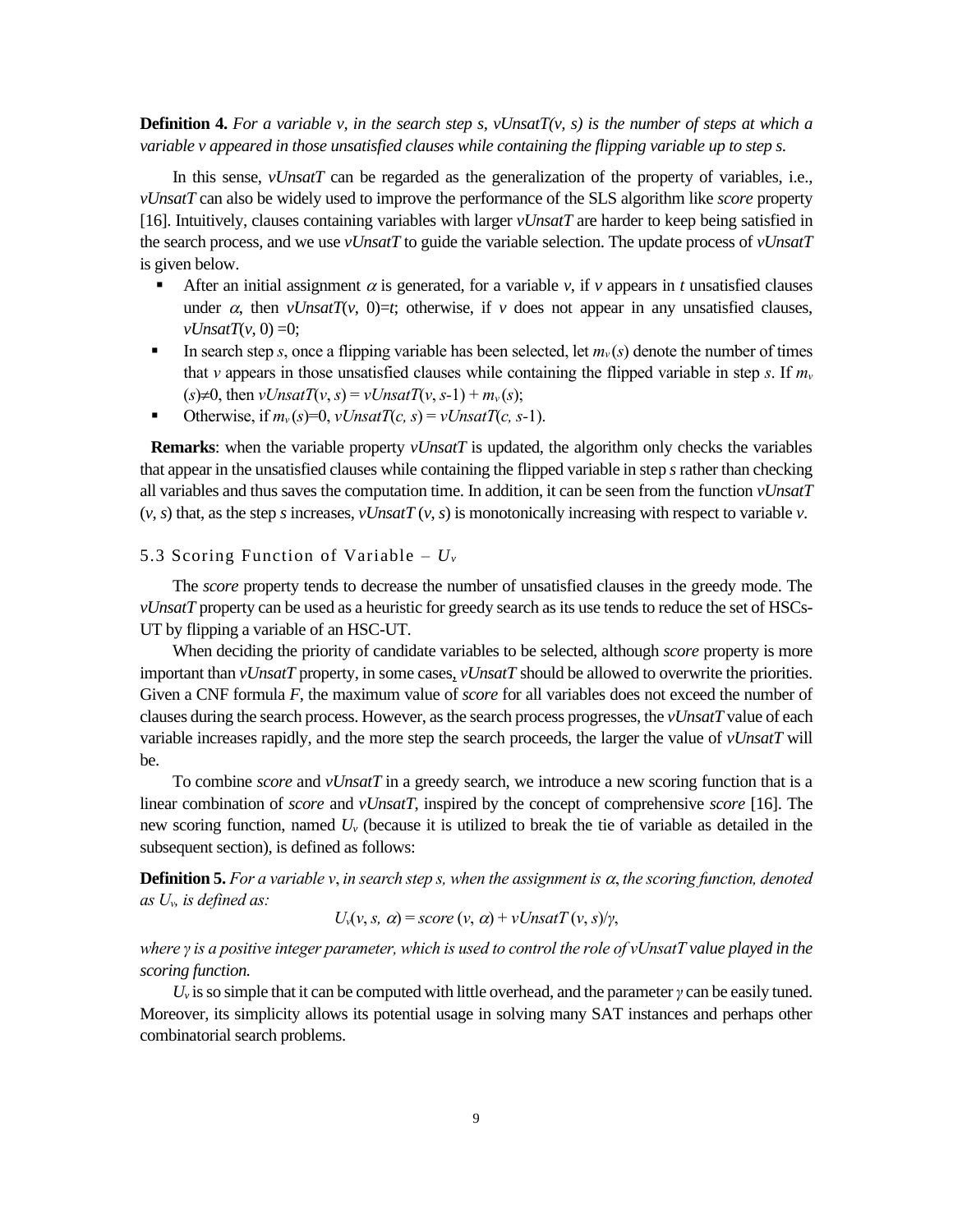### 5.4 The New Tie-breaking Strategy

In the above sections, some measures or evaluations of a variable property have been discussed and form the basis for the new variable selection heuristic. Currently, there are two most popular variable selection strategies for solving RS: probability function strategy [6] and CC strategy [14].

In ProbSAT, it may result in selecting the same variable in consecutive steps by adopting only the probability function *f* to pick a variable to be flipped, so that it causes useless work in consecutive steps. Therefore, based on one idea of CC strategy [13, 38], it is expected to remember each variable's circumstance information and prevents a variable from being flipped if its circumstance has not been changed since its last flip, which has been proved to be effective in the SLS algorithm for solving URS instances [17, 35]. CC strategy is technically hard to track and realized by selecting a variable from all variables in a SAT formula, while our algorithm selects a variable from an unsatisfied clause chosen by the biased random walk, i.e., CC-based SLS solvers [13, 14, 16, 17, 35] have only the variable selection, while our algorithm needs to select a clause and then select a variable from this selected clause. Thus, the CC strategy may not be suitable for our algorithm, and it is reasonable for us to employ a tie-breaking strategy that avoids selecting the same variable in consecutive steps.

The new tie-breaking scheme in the variable selection heuristic is described as follows:

In our algorithm, if the variable selected by probability at step *s* is the same as the variable flipped in step  $s-1$ , a different variable with the greatest  $U_v$  value will be selected instead (further ties are broken by picking the variable that comes earliest in the clause).

The proposed tie-breaking strategy is inspired by the idea in the literature [16], but they are essentially different from each other due to the fact that the latter may not be suitable for HRS. The main difference in our proposal lies in that a variable is mainly selected based on the probability function, and there is no need to select one from all those variables with the same minimum break value in the selected clause.

In brief, in the chosen clause based on the EFV heuristic, the new variable selection mechanism is achieved by selecting the variables based on the probability function *f*; once ties occur, a new tiebreaking strategy breaks ties of variables and selects a variable by preferring the variable with the greatest *U<sup>v</sup>* value, which is a linear combination of *score* and *vUnsatT*.

### **6. The EPEFV Algorithm**

Based on the ProbSAT framework and two selection mechanisms underlying the EFV heuristic described in Sections 4 and 5, we present a new SLS algorithm for solving random SAT, named EPEFV (**E**xtended Probability strategy with **E**mphasis on the **F**lipping **V**ariable) in this section. The pseudocode of the EPEFV algorithm is outlined in Algorithm 2. We describe it in detail as follows.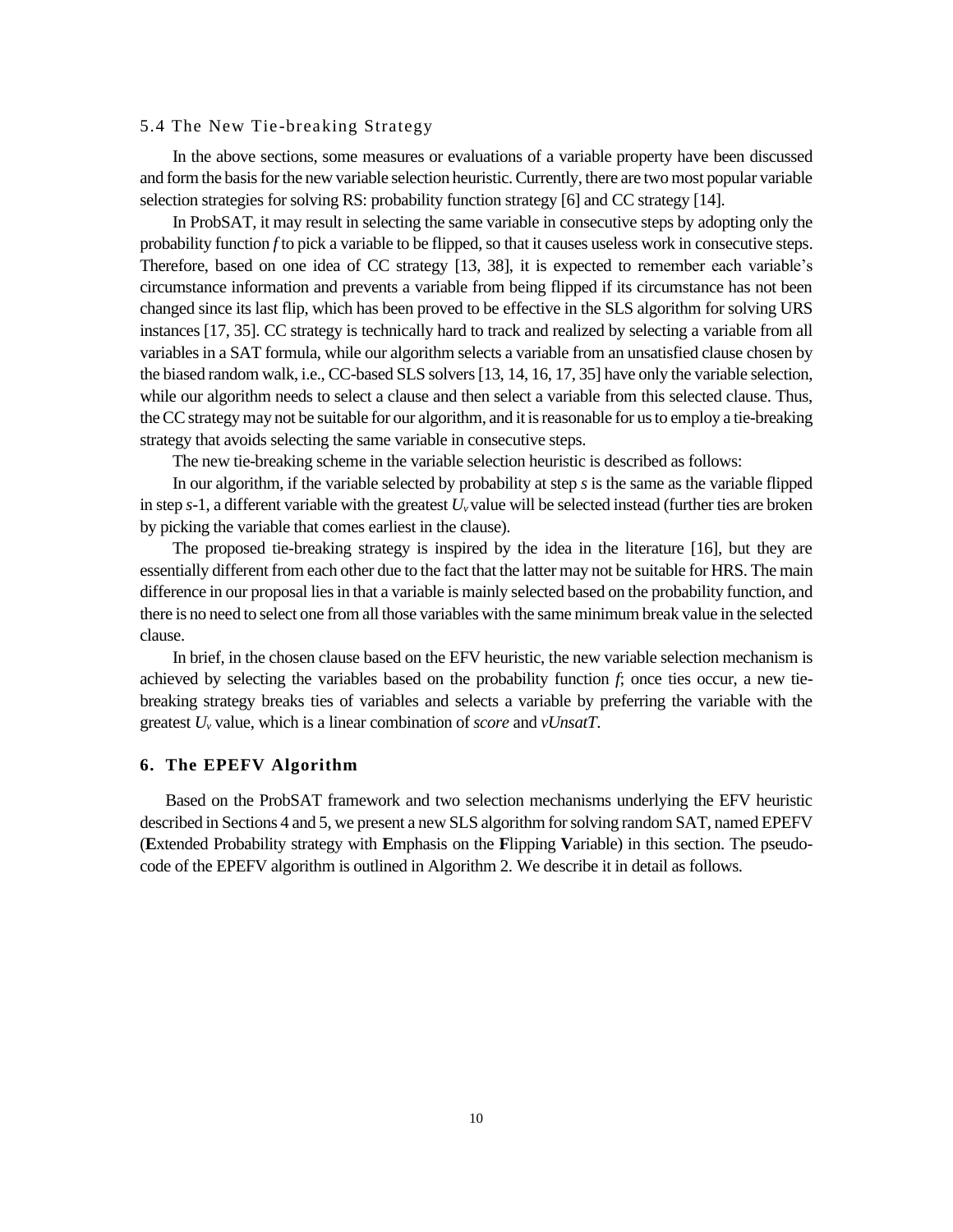**Algorithm 2** The *EPEFV* Algorithm

| <b>Input:</b> CNF-formula F, MaxTries, MaxSteps, $\gamma$ , $\beta$                                                      |
|--------------------------------------------------------------------------------------------------------------------------|
| <b>Output:</b> A satisfying assignment $\alpha$ of F, or Unknown                                                         |
| 1: for $i = 1$ to <i>MaxTries</i> do                                                                                     |
| $\alpha$ := a randomly generated truth assignment;<br>2:                                                                 |
| 3:<br><i>bestVar</i> := null;                                                                                            |
| 4:<br><b>for</b> $j := 1$ to <i>MaxSteps</i> <b>do</b>                                                                   |
| 5:<br>if a satisfies F then return $\alpha$ ;                                                                            |
| <b>if</b> HSC-UT( <i>j</i> , $\beta$ ) is not empty <b>then</b><br>6:                                                    |
| C := a clause randomly chosen from <i>HSC-UT(j, <math>\beta</math>)</i> ;<br>7:                                          |
| 8:<br>else C := a clause randomly chosen from <i>ESC-UT</i> ( <i>j</i> , $\beta$ );                                      |
| $v := x \in C$ selected with probability $\frac{f(x, \alpha)}{\sum_{z \in C} f(z, \alpha)}$ ;<br>9:                      |
| 10:<br>if $v := bestVar$ then                                                                                            |
| 11:<br>bestVar := $x \in C$ , $x \neq y$ , with the greatest $U_y(x, s, a)$ in C, breaking ties with the smallest order; |
| 12:<br>else <i>bestVar</i> := $v$ ;                                                                                      |
| 13:<br>$\alpha := \alpha$ with <i>bestVar</i> flipped;                                                                   |
| update UT and vUnsatT;<br>14:                                                                                            |
| 15: return Unknown;                                                                                                      |

Initially, EPEFV performs the first loop until it finds a satisfying assignment or reaches the first limited steps denoted by *MaxTries*. Then EPEFV generates a complete assignment  $\alpha$  at random as the initial solution. *bestVar* is used to record which variable was flipped in the last step (line 3). Then it executes the second loop until a solution is found or reaches the second limited steps denoted by *MaxSteps*. The value of *MaxSteps* and *MaxTries* are set the same as those in ProbSAT in Algorithm 1. In each search step, EPEFV picks a variable to be flipped. EPEFV performs the biased random walk component as detailed in Section 4.2 (lines 6-8 in Algorithm 2): if there exists any HSC-UT in any step *j*, a clause is picked randomly from HSC-UT $(j, \beta)$ ; otherwise, a clause is picked randomly from ESC-UT(*j*, *β*). The algorithm then picks a variable according to the probability based on *f* and the new tiebreaking strategy as detailed in Section 5.3 (lines 9-12 in Algorithm 2): EPEFV picks first a variable by the probability based on  $f$  (line 9 in Algorithm 2); if the variable is the same as the last flipped variable (*bestVar*), EPEFV selects a variable by preferring the variable with the greatest  $U_v$  value (line 11). After the variable is selected, the EPEFV flips the selected variable (line 13 in Algorithm 2) and updates the clause weights based on the weighting scheme UT as detailed in Section 4.1 and also updates the *vUnsatT* as detailed in Section 5.1 (line 14 in Algorithm 2), then the EPEFV algorithm starts the next search step.

Finally, when the search terminates, if  $\alpha$  satisfies all clauses of *F*, EPEFV outputs  $\alpha$  as the solution; otherwise, EPEFV reports *UNKNOWN*.

### **7. Experimental Evaluations on HRS Benchmarks**

In this section, we first introduce the benchmark instance sets, the competitors, and the experimental setup utilized in our experiments. Then we compare EPEFV with state-of-the-art SLS solvers and complete solvers on all HRS testing benchmarks.

### 7.1 The Benchmarks

To make the experimental evaluation more comprehensive, apart from the existing HRS benchmarks taken from the latest SAT competitions, additional HRS instances are generated according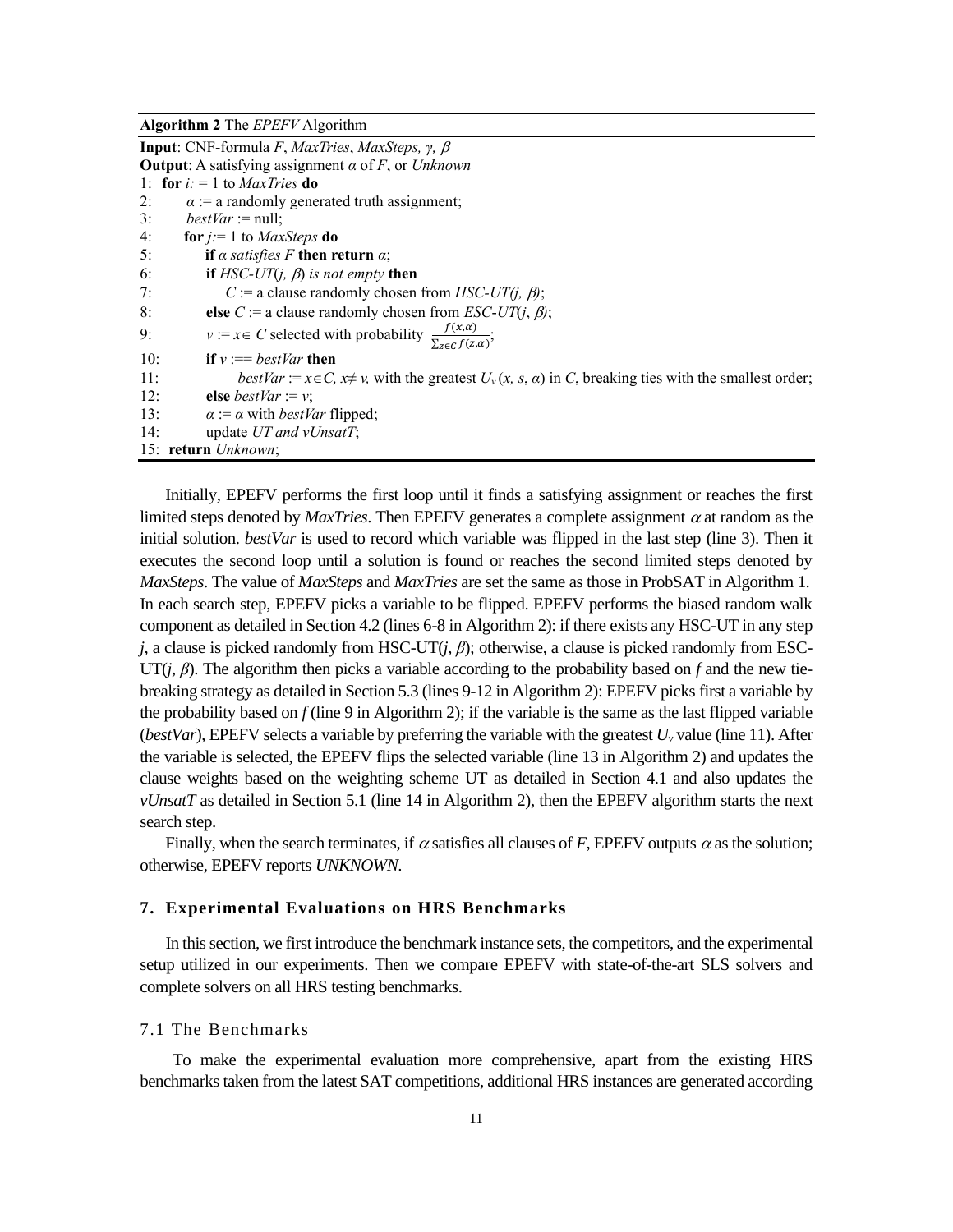to the hard random SAT formula tool [9], which randomly generates SAT instances significantly harder than URS of the same size. We adopt the following benchmarks for HRS for testing purposes as well.

- 1) **4.3HRS Comp17:** all HRS instances with *r*=4.3 from SAT Competition 2017(400≤*n*≤540, 40 instances, 5 for each size)
- 2) **4.3HRS Testing**: HRS instances generated randomly by the hard random SAT formula tool (*r*=4.3, 600≤*n*≤1000, 1000 instances, 200 for each size)
- 3) **5.206HRS Comp17:** all HRS instances with *r*=5.206 from SAT Competition 2017 (400≤*n*  $\leq$ 540, 40 instances, 5 for each size)
- 4) **5.206HRS Testing**: HRS instances generated randomly by the hard random SAT formula tool (*r*=5.206, 600≤*n*≤1000, 1000 instances, 200 for each size)
- 5) **5.5HRS Comp17:** all HRS instances with *r*=5.5 from SAT Competition 2017(400≤*n*≤540, 40 instances, 5 for each size)
- 6) **5.5HRS Testing**: HRS instances generated randomly by the hard random SAT formula tool (*r*=5.5, 600≤*n*≤1000, 1000 instances, 200 for each size)
- 7) **5.699HRS Training**: HRS instances generated randomly by the hard random SAT formula tool (*r*=5.699, 200≤*n*

 $\leq$ 1000, 45 instances, 5 for each size)

- 8) **SAT Comp18**: all HRS instances from SAT Competition 2018 (*r*=4.3, *r*=5.206, *r*=5.5, 200≤*n*≤400, 165 instances, 55 for each ratio). Note that these HRS instances occupy 65% of random benchmark in SAT Competition 2018, indicating that the importance of HRS instances has been highly recognized by the SAT community.
- 9) **5.699HRS Testing**: HRS instances generated randomly by the hard random SAT formula tool (*r*=5.699, 200≤*n*≤1000, 900 instances, 100 for each size)

7.2 State-of-the-art SLS and Complete Competitors

First of all, the proposed EPEFV algorithm is compared against four SLS solvers including Score<sub>2</sub>SAT [17], Yalsat [11], ProbSAT [6] and Dimetheus [22] as well as four complete solvers including Cadical [28], Maple\_LCM\_Dist\_ ChronoBT [46], gluHack [44], and SparrowToRiss [7].

Note that ProbSAT is the basic framework of EPEFV and is also the basic framework of Dimetheus and YalSAT. Yalsat won the random track of SAT competition in 2017 (RTS2017). As reported in the results of 2017<sup>3</sup>, Yalsat significantly outperforms an efficient complete algorithm tch\_glucose3. Dimetheus is the best SLS solver for URS instances. Dimetheus won the RSC2014<sup>4</sup> and RSC2016<sup>5</sup> and also first place among the SLS algorithms in RSC2018<sup>6</sup> . According to the results of the RTS2016 and RTS2018, Dimetheus performs much better than DCCAlm [37], CSCCSat [36], YalSAT, and ProbSAT. In our experiments, we use the versions of Dimetheus, ProbSAT, and Yalsat submitted to RTS2018. The Score<sub>2</sub>SAT algorithm is the best SLS solver for HRS and won third place in RTS2017.

<sup>3</sup>https://baldur.iti.kit.edu/sat-competition-2017/results/random.csv.

<sup>4</sup>[www.satcompetition.org/2014 /results.shtml.](http://www.satcompetition.org/2014%20/results.shtml)

<sup>5</sup>[https://baldur.iti.kit.edu/sat-competition-2016/index.php?cat=results.](https://baldur.iti.kit.edu/sat-competition-2016/index.php?cat=results)

<sup>6</sup>[http://sat2018.forsyte.tuwien.](http://sat2018.forsyte.tuwien/) ac.at/index.php?cat=results.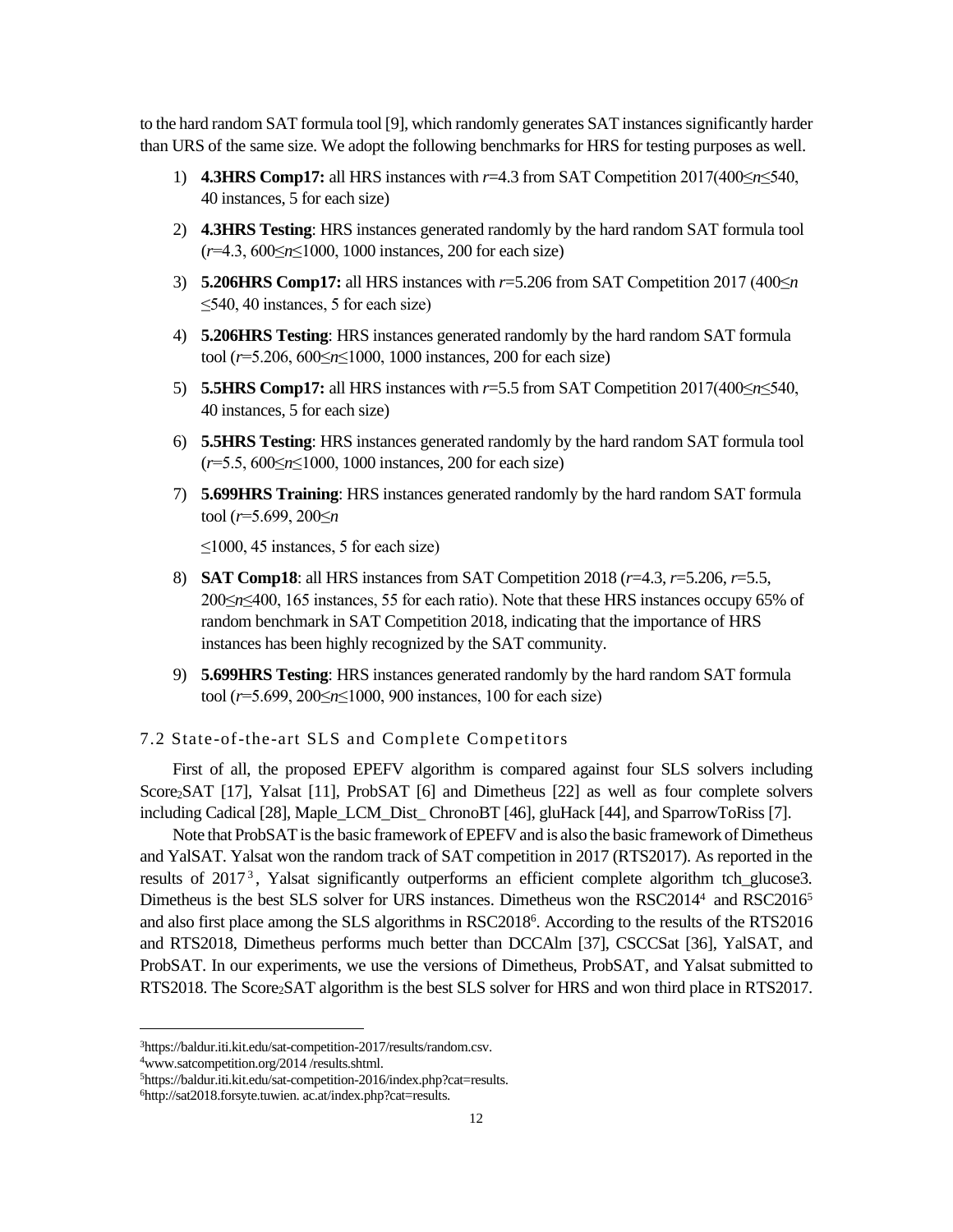In our experiments, the Score<sub>2</sub>SAT is downloaded from the webpage of SAT Competition 2017.

SparrowToRiss (denoted by STR for convenience) is a complex solver among preprocessor CP3 [41], Sparrow [4], and Riss [7], and is the best complete solver for HRS, and won the RTS2018. As reported in the results of the RTS2018, STR shows superiority over Dimetheus. The algorithm gluHack is an efficient complete solver and won the silver of RTS2018. For STR and gluHack, we use the binary from SAT Competition 2018. MapleLCMDistChronoBT (denoted by MBT) won the main track of 2018 SAT Competition (MTS2018). In our experiments, the binary of MBT is the one submitted to MTS2018. Cadical is the best complete solver for application instances and solved the most instances in MTS2019. In our experiments, the source code of Cadical can be downloaded online<sup>7</sup> .

### 7.3 Experimental Preliminaries

EPEFV is implemented in C. We tuned the  $\beta$  and  $\gamma$  parameters of EPEFV according to our experience. Accordingly, the optimal parameters are summarized in Table 1. For  $c_1$  and  $c_2$ , we utilize the default parameter setting tuned in the literature [7].

#### **Table 1**

Parameters settings of *β* and *γ* for EPEFV on solving HRS benchmarks.

| Variable n            | $r \leq 4.3$ |     | 4.3 < r < 5.5 | $r \geq 5.5$ |          |  |
|-----------------------|--------------|-----|---------------|--------------|----------|--|
|                       |              |     | $\sim$        |              | $\gamma$ |  |
| $n \leq 400$          | 1000         |     | 321           |              | 911      |  |
| 400 $\leq n \leq 600$ |              | 215 |               | 2380         | 961      |  |
| n > 600               | 1022         |     | 1212          |              | 1205     |  |
|                       |              |     |               |              |          |  |

All experiments are carried out on the machine under a 64-bit Ubuntu Linux Operation System, using 2 cores of Intel(R) Core (TM) i7-6700M 3.4 GHz CPU and 16 GB RAM. Each run that terminates in finding a satisfying assignment within the cutoff time is successful. The cutoff time is set to 5000 seconds for the 4.3HRS Comp17 benchmark, 5.206HRS Comp17 benchmark, 5.5HRS Comp17 benchmark, and SAT Comp18 benchmark (as in SAT Competitions 2017, 2018, and 2019), and 600 seconds for the rest benchmarks (as in the literature [9]).

For the HRS instances from SAT Competition 2017, we run each solver 10 times for each instance. For the HRS instances randomly generated and the SAT Comp18, we run each solver one time for each instance, as the instances in each ratio are sufficient to test the performance of the solvers [16].

For performance metrics, we report successful runs ("suc") and the penalized average run time ("par 2") (an unsuccessful run is penalized as double cutoff time) (as in SAT Competitions). The best results for an instance class are highlighted in bold. If a solver has no successful run for a group of instances, the corresponding 'par 2' is marked with "-".

#### 7.4 Experimental Results

In this subsection, we summarize the experimental results of EPEFV compared with its SLS and complete competitors on the testing benchmarks for HRS as introduced in Section 7.1.

Table 2 presents the comparative experimental results of EPEFV with its SLS competitors Score2SAT, YalSAT, Dimetheus as well as ProbSAT and complete competitors gluHack, STR, MBT and Cadical on 4.3HRS Comp17 benchmark, 4.3HRS testing benchmark, 5.206HRS Comp17

<sup>7</sup>http://sat-race-2019.ciirc.cvut.cz/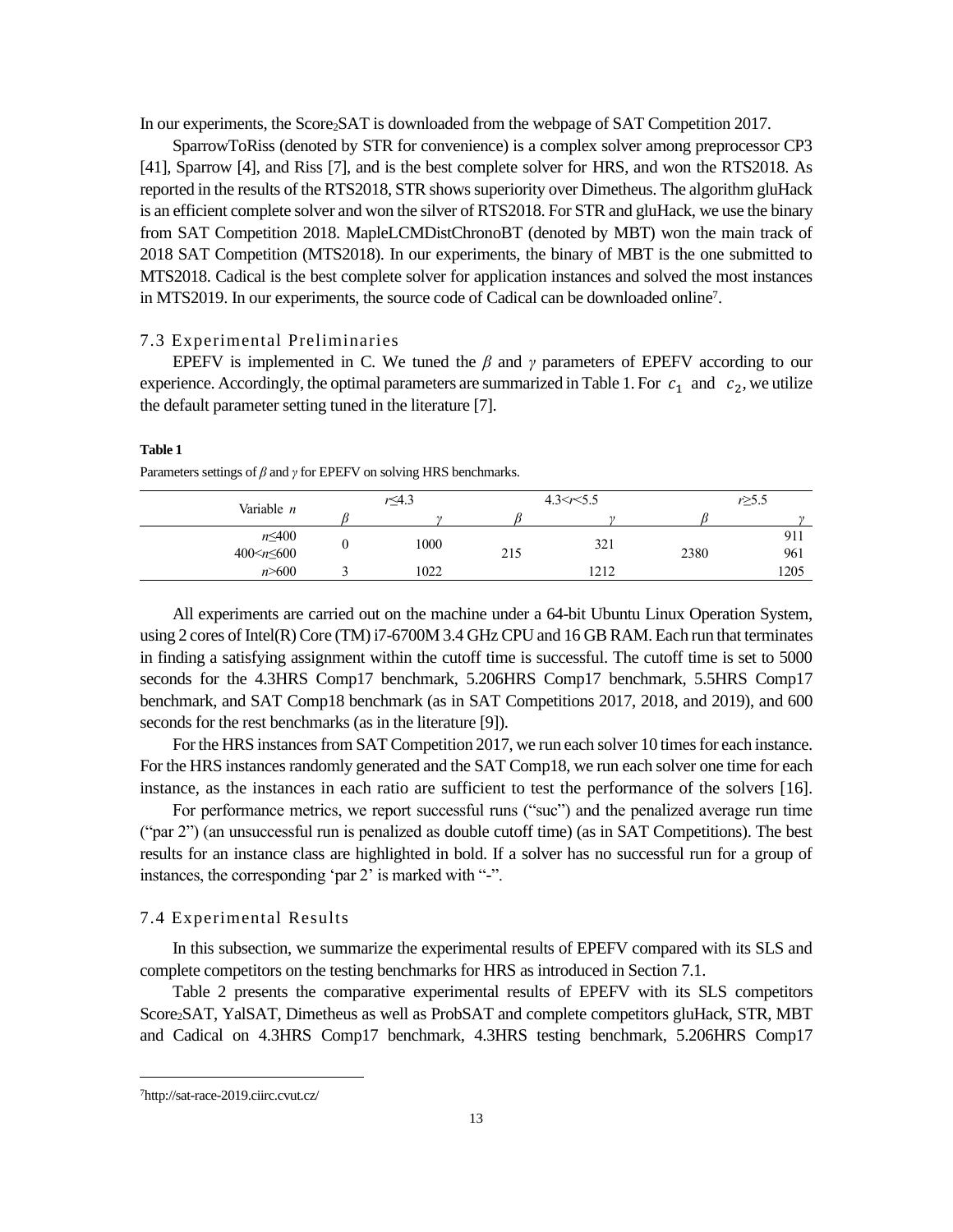benchmark, 5.206HRS Testing benchmark, 5.5HRS Comp17 benchmark, 5.5HRS Testing benchmark, SAT Comp18 benchmark and 5.699HRS testing benchmark (Detailed breakdown results are shown in **Tables 1- 5 in the Appendix**).

Table 2 shows that EPEFV is clearly the best solver on these benchmarks of HRS instances. EPEFV gives the best performance for all HRS instance classes except for 4.3HRS Comp17 and 4.3HRS testing, and especially it solves more 5.206HRS Testing, 5.5HRS Testing, and 5.699HRS testing instances than all other solvers. Given the good performance of EPEFV on 5.206HRS Testing benchmark with up to1000 variables, it is very likely that it could be able to solve larger HRS instances with  $r=5.206$ ,  $r=5.5$ , and  $r=5.699$ . For 4.3HRS Comp17 and 4.3HRS testing, EPEFV solves as many instances as all SLS competitors, but par 2 is a little more than those of all SLS competitors. These experimental results confirm the good performance of EPEFV on the HRS benchmarks in SAT Competition 2018, where it also solved more HRS instances than all SLS competitors and spent less time than all complete competitors.

#### **Table 2**

|                  | Score <sub>2</sub> SAT | YalSAT           | Dimetheus        | ProbSAT          | gluHack | <b>STR</b> | <b>MBT</b>   | Cadical          | <b>EPEFV</b> |
|------------------|------------------------|------------------|------------------|------------------|---------|------------|--------------|------------------|--------------|
| <b>Benchmark</b> | suc                    | suc              | suc              | suc              | suc     | suc        | suc          | suc              | suc          |
|                  | par2                   | par <sub>2</sub> | par <sub>2</sub> | par <sub>2</sub> | par2    | par2       | par2         | par <sub>2</sub> | par2         |
| 4.3HRS           | 400                    | 400              | 400              | 400              | 290     | 400        | 270          | 350              | 400          |
| Comp17           | 0.020                  | 0.017            | 0.057            | 0.062            | 3481    | 0.117      | 3641         | 1625             | 0.023        |
| 4.3HRS           | 1000                   | 1000             | 1000             | 1000             | 40      | 1000       | $\mathbf{0}$ | 80               | 1000         |
| Testing          | 0.028                  | 0.017            | 0.028            | 0.024            | 1347    | 0.376      |              | 1119             | 0.223        |
| 5.206HRS         | 30                     | $\theta$         | $\mathbf{0}$     | $\mathbf{0}$     | 380     | 400        | 400          | 380              | 400          |
| Comp17           | 9250                   |                  |                  |                  | 863.2   | 5.709      | 67.64        | 1179             | 0.039        |
| 5.206HRS         | $\theta$               | $\theta$         | $\theta$         | $\theta$         | 80      | 800        | 193          | 120              | 1000         |
| Testing          |                        |                  |                  |                  | 323.2   | 261.2      | 1010         | 1642             | 0.079        |
| 5.5HRS           | 90                     | 90               | 90               | 90               | 400     | 400        | 400          | 400              | 400          |
| Comp17           | 7750                   | 7750             | 7750             | 7750             | 24.90   | 151.0      | 3.785        | 15.23            | 0.662        |
| 5.5HRS           | 160                    | 160              | 160              | 160              | 360     | 460        | 920          | 440              | 1000         |
| Testing          | 1008                   | 1008             | 1008             | 1008             | 839.8   | 650.3      | 158.1        | 751.6            | 1.298        |
| <b>SAT</b>       | 100                    | 94               | 79               | 79               | 165     | 165        | 165          | 165              | 165          |
| Comp18           | 3939                   | 4349             | 5526             | 5259             | 5.476   | 45.82      | 4.544        | 21.13            | 0.128        |
| 5.699HRS         | $\mathbf{0}$           | $\theta$         | $\theta$         | $\theta$         | 600     | 520        | 800          | 559              | 900          |
| Testing          |                        |                  |                  |                  | 438.1   | 608.7      | 179.7        | 473.4            | 0.768        |

Computational results on the HRS instances.

### **8. Experimental Evaluations on URS Benchmarks**

Section 7 is focused on a comprehensive evaluation of the performance of EPEFV compared with the SLS and complete competitors on the existing HRS benchmarks from the latest SAT competitions (2017 and 2018), along with additional HRS instances generated according to the hard random SAT formula tool [9]. To show the generality and applicability of the proposed EPEFV algorithm, additional experiments on the uniform random *k*-SAT (URS) benchmarks are carried out, and the results are summarized in this section. More specifically, results of extensive experiments to evaluate EPEFV on uniform *k*-SAT instances with long clauses are provided, now that URS with long clauses remains challenging for SLS solvers.

### 8.1 The Benchmarks and Experiment preliminaries

To make the experimental evaluation more comprehensive, apart from the existing URS benchmarks from the latest SAT Competitions (2016 and 2017), additional URS instances are generated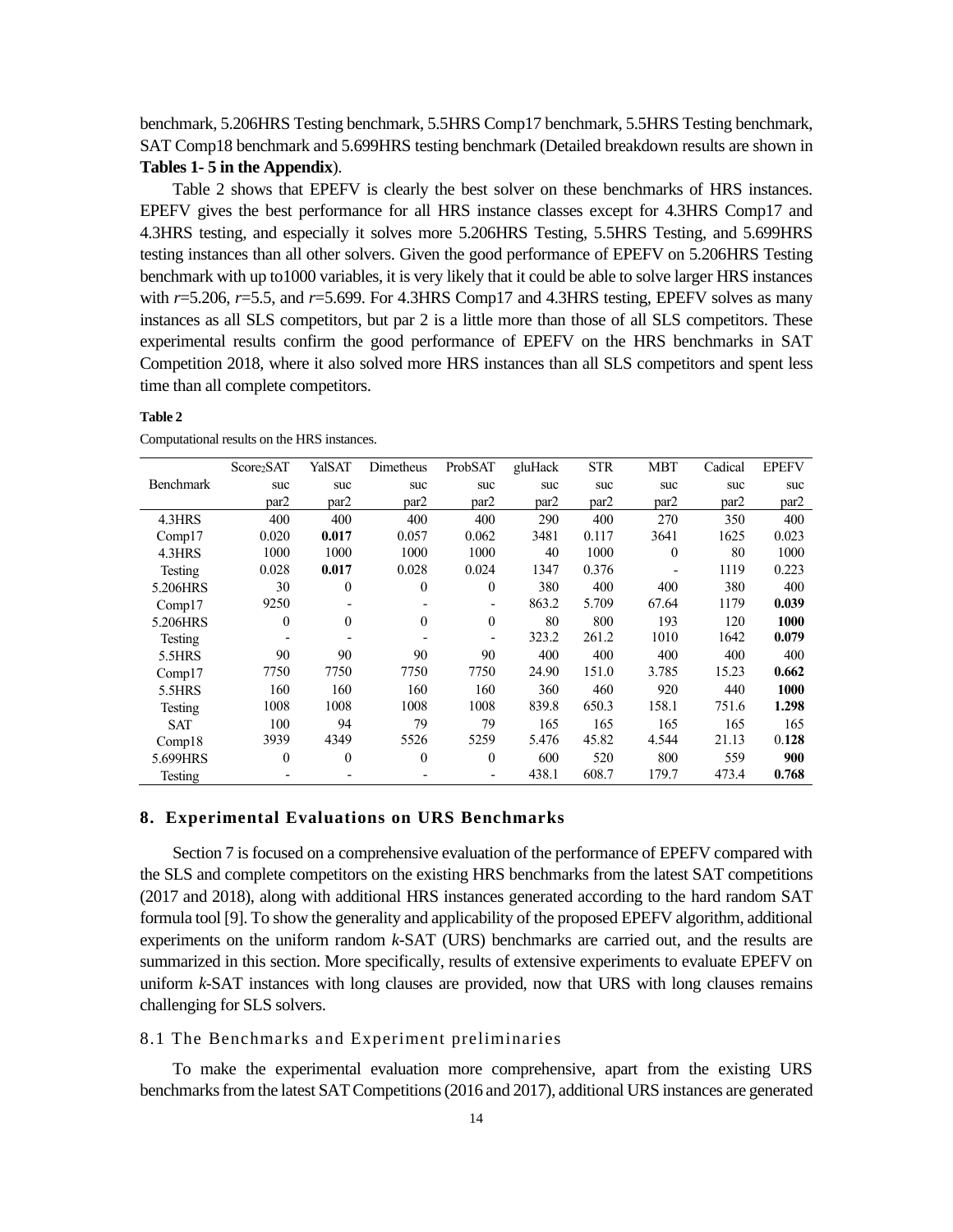according to the URS generator<sup>8</sup>, with additional application instances from SAT Race 2019. Specially, we adopt the following benchmarks:

- 1) **SAT Competition 2017**: all random *k*-SAT instances with *k*>3 from SAT Competition 2017 (120 instances, 60 for each *k*-SAT, *k*=5, 7), which vary in both size and ratio. These instances count 67% of the random URS benchmark in SAT Competition 2017 (these instances occupy 40% of all random benchmark including URS and HRS in SAT Competition 2017). The instances at *r*=21.117 vary from 200 variables to 590 variables, and with *n*=250000 vary from 16.0 ratios to 19.8 ratios for 5-SAT. The instances at *r*=87.79 vary from 90 variables to 168 variables, and with *n*=50000 vary from 55.0 ratios to 74.0 ratios for 7-SAT.
- 2) **5-SAT medium:** all URS instances at phase transition generated randomly according to the URS generator (*r*=21.117, *n*=200, 250, 300, 60 instances, 20 for each size)
- 3) **7-SAT medium:** all URS instances at phase transition generated randomly according to the URS generator (*r*=87.79, *n*=100, 110, 120, 60 instances, 20 for each size)
- 4) **SAT Competition 2016 medium**: all random *k*-SAT instances at phase transition with long clauses (80 instances, 40 for each *k*-SAT, *k*=5, 7). The instances at  $r=21.117$  vary from 200 variables to 590 variables for 5-SAT, and the instances at *r*=87.79 vary from 90 variables to 168 variables for 7-SAT.
- 5) **5-SAT huge:** all URS instances whose ratios are not that close to phase transition while they have huge sizes generated randomly according to the URS generator (*r*=18.0, 18.2, 18.4, *n*=250000, 150 instances, 50 for each size)
- 6) **7-SAT huge:** all URS instances with huge sizes generated randomly according to the URS generator (*r*=64, 65, 66 *n*=50000, 150 instances, 50 for each size)

The parameter settings are determined according to our experience for *β* and *γ* are summarized in Table 3.

| $k$ -SAT |     | huge   | medium   |          |  |
|----------|-----|--------|----------|----------|--|
|          |     | $\sim$ |          |          |  |
| 5-SAT    | 800 |        | 10000000 | 50000000 |  |
| 7-SAT    |     | 50     | 50000000 | 20000000 |  |

# **Table 3**

The computing environments for the experiments are the same as those utilized for experiments in Section 7. We perform each solver 10 runs for each instance from SAT Competitions in 2017 and 2016. For the remaining benchmarks, each solver is performed one run on each instance. Each run that terminates in finding a satisfying assignment within the cutoff time is successful. The cutoff time is set to be 5000 seconds. We report successful runs ("suc") and the penalized average run time ("par 2") (as in SAT Competitions). The best results for an instance class are highlighted in bold. If a solver has no successful run for a group of instances, the corresponding 'par 2' is marked with "-".

# 8.2 Experimental results

In the following, we present the comparative experimental results of EPEFV and its competitors on each benchmark.

Parameters settings of  $\beta$  and  $\gamma$  for EPEFV on solving URS benchmarks.

<sup>8</sup>https://sourceforge.net/projects/ksat generator/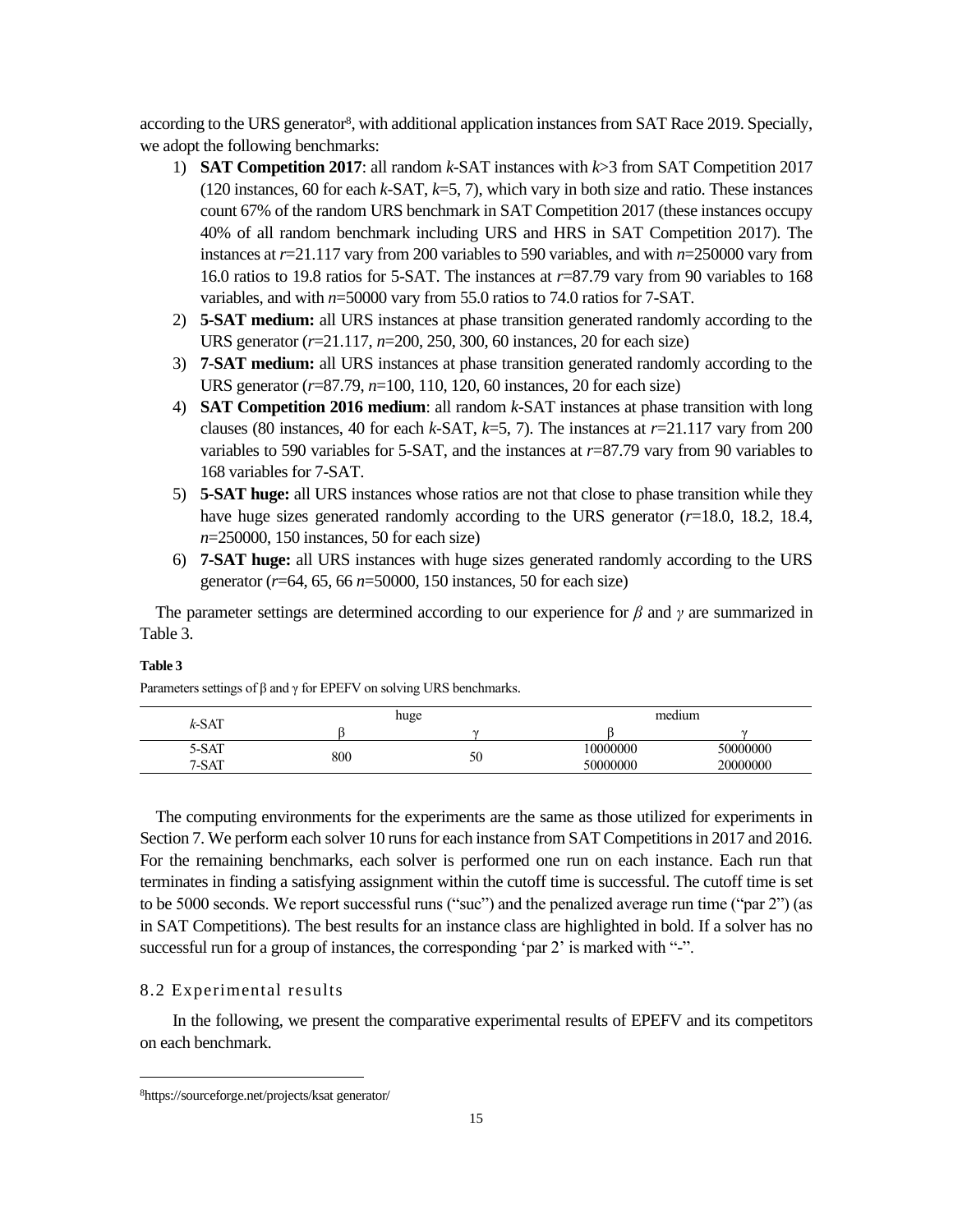Table 4 presents the comparative results of EPEFV with its SLS competitors Score2SAT, YalSAT, Dimetheus as well as ProbSAT on SAT Competition 2017 benchmark, SAT Competition 2016 benchmark, 5-SAT medium benchmark, 7-SAT medium benchmark, 5-SAT huge benchmark, and 7- SAT huge benchmark (Detailed breakdown results are shown in **Tables 6- 10 in the Appendix**).

Since EPEFV is based on ProbSAT, we first compare these two solvers. As shown in Table 4, EPEFV solves more instances than ProbSAT on all instance classes except for the 7-SAT medium. For each benchmark, ProbSAT succeeds in 533 runs, 321 runs, 29 runs, 32 runs, 48 runs, 97 runs respectively, while EPEFV succeeds in 621 runs, 330 runs, 30 runs, 30 runs, 150 runs, 150 runs respectively.

According to Table 4, EPEFV solves a few more instances than  $Score_2SAT$ , YalSAT, and Dimetheus. Further observation shows that EPEFV has similar performance with all SLS competitors on 5-SAT medium and 7-SAT medium instances, and has similar performance as the best solver Dimetheus on 5-SAT huge and 7-SAT huge instances, but with less time.

| Benchmark Class                |     | <b>Dimetheus</b> |     | ProbSAT |     | YalSAT           |     | Score <sub>2</sub> SAT |     | <b>EPEFV</b> |
|--------------------------------|-----|------------------|-----|---------|-----|------------------|-----|------------------------|-----|--------------|
|                                | suc | par2             | suc | par2    | suc | par <sub>2</sub> | suc | par <sub>2</sub>       | suc | par2         |
| SAT Competition 2017           | 592 | 5173             | 533 | 5713    | 510 | 5890             | 534 | 6077                   | 621 | 5138         |
| 5-SAT medium                   | 31  | 4895             | 29  | 5260    | 31  | 5014             | 29  | 5360                   | 30  | 5133         |
| 7-SAT medium                   | 33  | 4690             | 32  | 4857    | 33  | 4857             | 33  | 4622                   | 30  | 5134         |
| SAT Competition 2016<br>medium | 311 | 6383             | 321 | 6239    | 282 | 6657             | 311 | 4808                   | 330 | 6102         |
| 5-SAT huge                     | 150 | 626.5            | 48  | 7073    | 96  | 4260             | 50  | 7927                   | 150 | 1552         |
| 7-SAT huge                     | 150 | 318.9            | 97  | 3812    | 21  | 10721            | 91  | 6303                   | 150 | 473.1        |
|                                |     |                  |     |         |     |                  |     |                        |     |              |

#### **Table 4**

Computational results on the URS instances.

#### **9. Discussions**

In this section, we present a detailed discussion of the EPEFV algorithm on HRS benchmarks. First, we conduct further empirical analyses to reveal the relationship between *UnsatT* and *vUnsatT,* and present the effectiveness of each underlying component in the EFV heuristic. Then we discuss the major differences between EPEFV and ProbSAT. Finally, we discuss the main differences between the clause weighting scheme UT and the popular clause weighting schemes PAWS and SWT.

9.1 Relationship between *UnsatT* and v*UnsatT* as well as Their Impact on the Effectiveness of the EFV Mechanism

In this subsection, we illustrate the impact of *UnsatT* and *vUnsatT* on the effectiveness of the EFV heuristic through both theoretical and experimental analysis.

Intuitively, in a clause *c*, if the maximum difference between *vUnsatT* and *UnsatT* is so small that all variables in *c* are not connected to other clauses, then the *vUnsatT* property becomes ineffective because the tie-breaking strategy depends only on the *score* function of the variable. We will go deep into this intuition by analyzing the relationship between *UnsatT* and *vUnsatT* in HRS instances and demonstrating their influence on the effectiveness of the variable selection heuristic.

For a HRS formula *F*, when EPEFV performs until step *s*, for the relationship between *UnsatT* and *vUnsatT* in *F*, we have the following conclusion.

**Theorem 1.** *For a CNF formula F, when EPEFV runs to step s, for a clause c and a variable v*  with the minimum vUnsatT in c, the least upper bound of UnsatT(c, s) is equal to vUnsatT(v, s) in c.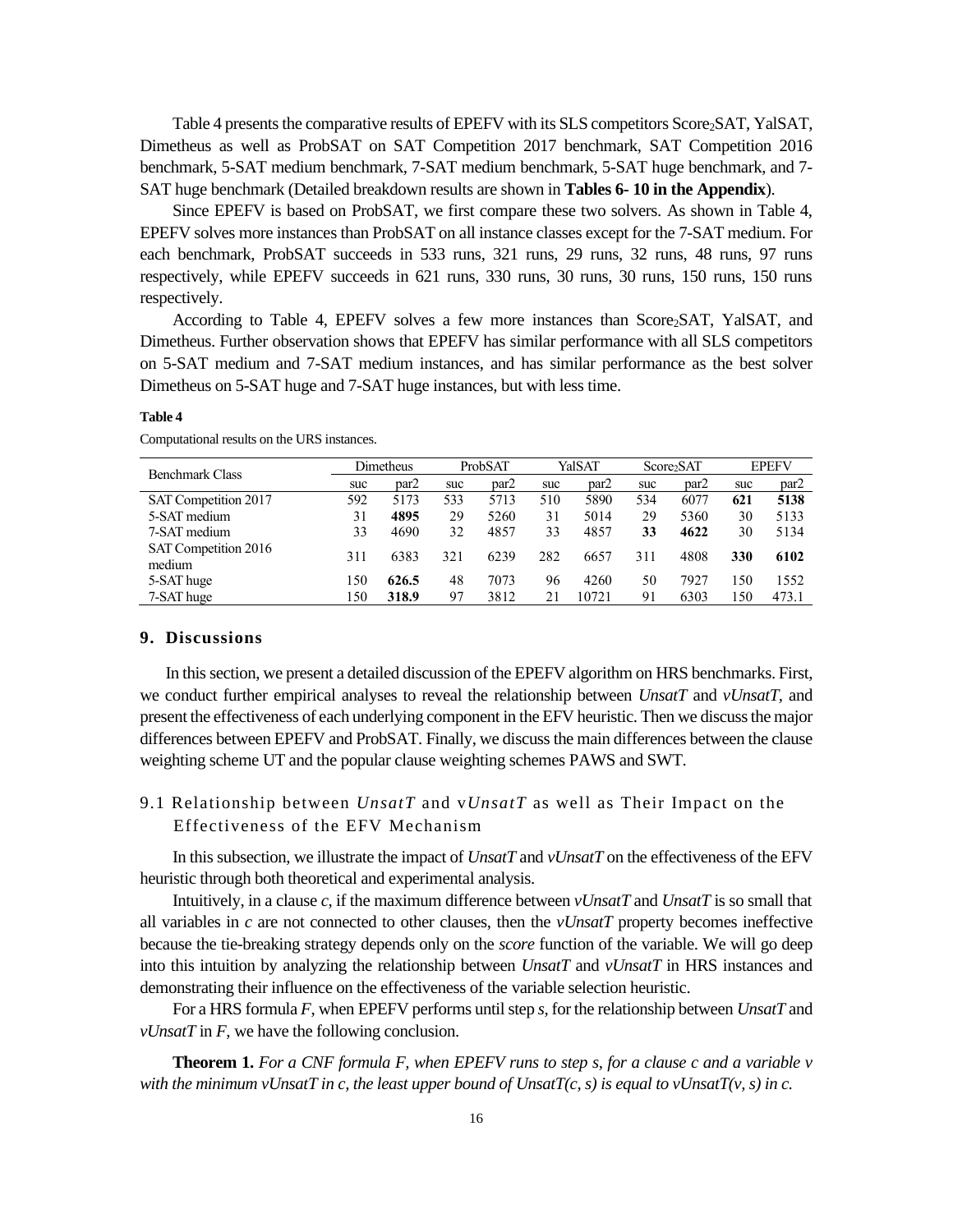**Proof.** In a CNF formula, suppose *c* includes *p*+1variables, i.e.,  $c = v \lor v_1 \lor v_2 \lor ... \lor v_p$ . For a variable *v*, there exists at least a clause *c* where *v* appears in *F*. Suppose *v* appears in  $t+1$  clauses, i.e., *c*,  $c_1^{\nu}, c_2^{\nu}, \ldots, c_t^{\nu}$ . Note that  $vUnsatT(v, s) = UnsatT(c, s) + UnsatT(c_1^{\nu}, s) + UnsatT(c_2^{\nu}, s) + \ldots + UnsatT(c_t^{\nu}, s)$ *s*), since *vUnsatT*(*v*, *s*)*>*0 and *vUnsatT* is a nonnegative integer according to its definition in Section 5, and *UnsatT*(*c*, *s*)>0 and *UnsatT* is a nonnegative integer based on its definition in Section 4, we can obtain that  $vUnsatT(v, s) \geq UnsatT(c, s)$ .

Suppose  $v_1$  appears in  $(t_1)$  +1 clauses, i.e., *c*,  $c_1^{v_1}$ ,  $c_2^{v_1}$ , ...,  $c_{t_1}^{v_1}$ . Note that *vUnsatT*( $v_1$ , *s*)= *UnsatT*(*c*, *s*)+ *UnsatT*( $c_1^{\nu_1}$ , *s*)+ *UnsatT*( $c_2^{\nu_1}$ , *s*)...+ *UnsatT*( $c_{t_1}^{\nu_1}$ , *s*), since *vUnsatT*( $\nu_1$ , *s*)>0 and *vUnsatT* is a nonnegative integer, and *UnsatT*(*c*, *s*)>0 and *UnsatT* is a nonnegative integer, we can easily obtain *vUnsatT*( $v_1$ , *s*)≥*UnsatT*(*c*, *s*). For the same reason, we can easily obtain *vUnsatT*( $v_2$ , *s*)≥*UnsatT*(*c*, *s*),  $vUnsatT(v_3, s) \geq UnsatT(c, s), \ldots, vUnsatT(v_p, s) \geq UnsatT(c, s).$ 

As *vUnsatT*(*v*, *s*) is the minimum *vUnsatT* in *c*, min{*vUnsatT*(*v*, *s*), *vUnsatT*( $v_1$ , *s*), *vUnsatT*( $v_2$ , *s*),..., *vUnsatT*( $v_p$ , *s*)}= *vUnsatT*(*v*, *s*) $\ge$ *UnsatT*(*c*, *s*). Thus the least upper bound of *c's UnsatT* is  $vUnsatT(v, s)$  in  $c.$ 

We summarize some experimental statistics in Table 5 in order to verify these theoretical expectations (the details of all HRS Testing benchmarks can be seen in Section 7.1), where min $\Delta_{\text{min}}$ is the minimum values of *vUnsatT* minus *UnsatT*, and max∆max is the maximum values of *vUnsatT* minus *UnsatT*. As can be clearly seen from Table 5, min $\Delta_{min}$  is equal to or greater than 0 in each class. Thus, the experimental results are consistent with the theoretical ones.

#### **Table 5**

The size of *vUnsatT* minus *UnsatT* in an HRS formula. It shows when EPEFV performs step 10000, the experimental minimum and maximum size of *vUnsatT* minus *UnsatT* of each clause on 100 instances for each class.

| Variable size |                   | 4.3HRS Testing    |                   | 5.206HRS Testing  | 5.5HRS Testing   |                   | 5.699HRS Testing  |                   |  |
|---------------|-------------------|-------------------|-------------------|-------------------|------------------|-------------------|-------------------|-------------------|--|
|               | $min\Delta_{min}$ | $max\Delta_{max}$ | $min\Delta_{min}$ | $max\Delta_{max}$ | $mn\Delta_{min}$ | $max\Delta_{max}$ | $min\Delta_{min}$ | $max\Delta_{max}$ |  |
| $n=200$       |                   | 272               |                   | 813               |                  | 1029              |                   | 920               |  |
| $n=300$       |                   | 455               |                   | 509               |                  | 917               |                   | 650               |  |
| $n=400$       |                   | 390               |                   | 566               |                  | 648               |                   | 457               |  |
| $n = 500$     |                   | 364               |                   | 411               |                  | 673               |                   | 559               |  |
| $n = 600$     |                   | 261               |                   | 299               |                  | 511               |                   | 362               |  |
| $n=700$       |                   | 272               |                   | 288               |                  | 362               |                   | 280               |  |
| $n = 800$     |                   | 259               |                   | 231               |                  | 361               |                   | 281               |  |
| $n = 900$     |                   | 195               |                   | 221               |                  | 378               |                   | 285               |  |
| $n=1000$      |                   | 208               |                   | 221               |                  | 344               |                   | 205               |  |

As explained in Section 4, two mechanisms are underlying the EFV heuristic, i.e., the clause selection mechanism including two components: the new clause weighting scheme focusing on the unsatisfied clauses of containing flipping variable and the biased random walk, and the variable selection mechanism only containing one component: the new tie-breaking strategy. Thus, to demonstrate the effectiveness of components (i.e., *vUnsatT* and *UnsatT*) in the EFV heuristic, we conduct experiments to compare EPEFV with the four alternative versions in the following:

- EPEFV\_alt1: This alternative version of EPEFV does not utilize the new clause weighting scheme, i.e., does not use the *UnsatT* (i.e., removing update clause weights UT of line 14 in Algorithm 2, or replacing the biased random walk component, i.e., lines 6-8 in Algorithm 2, with the standard random walk component, i.e., line 6 in Algorithm 1);
- EPEFV\_alt2: This alternative version of EPEFV does not use the tie-breaking strategy in the variable selection mechanism. In other words, this alternative version does not select a variable to be flipped based on the *U<sup>v</sup>* function during the search process, i.e., does not use the *vUnsatT*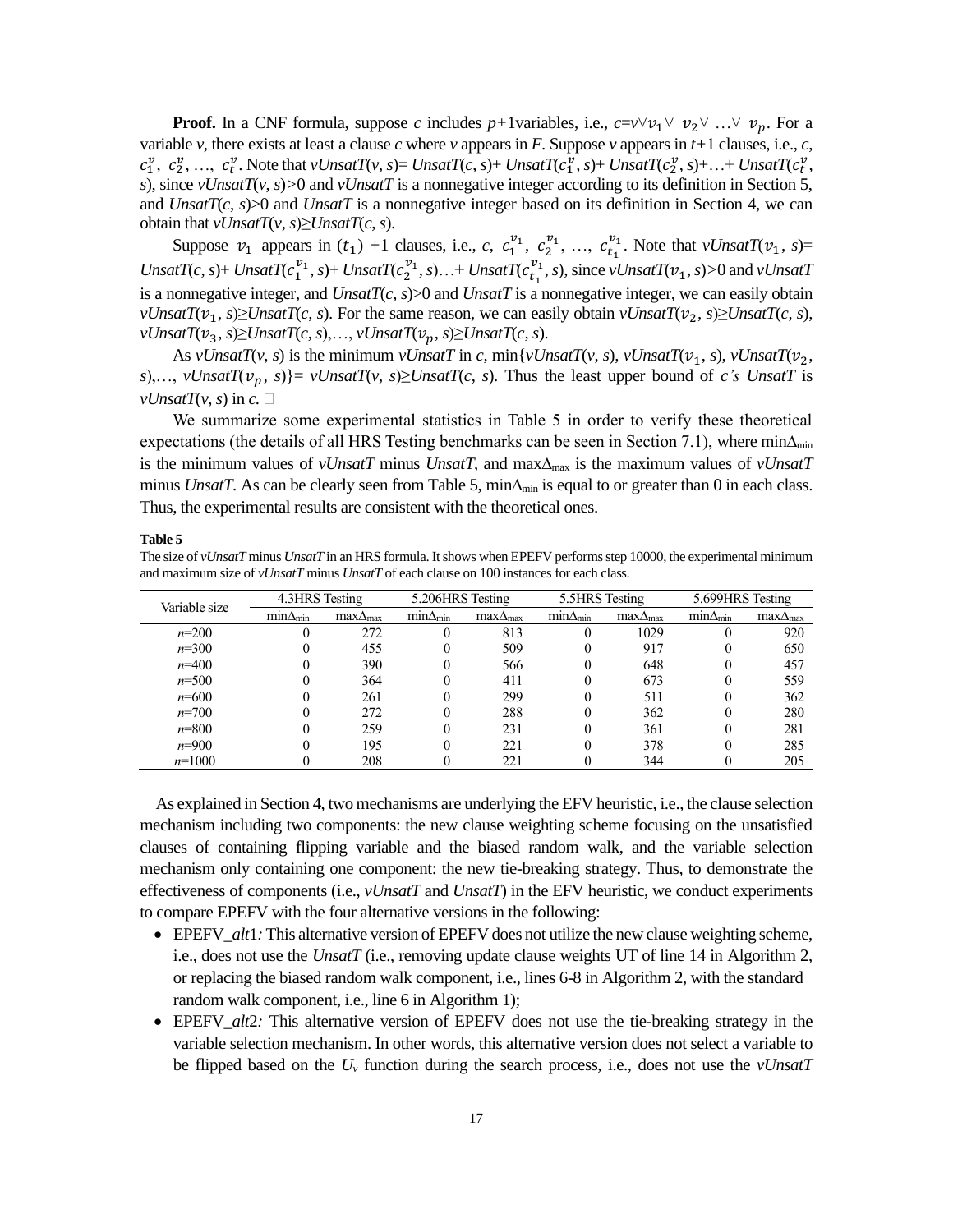property (i.e., removing lines 10-12 and update variable property *vUnsatT* of line 14 in Algorithm 2);

- EPEFV *alt*<sup>3</sup>: This alternative version of EPEFV uses the new tie-breaking strategy in the variable selection mechanism, but the  $U_\nu$  function only uses *score* (i.e., replacing the  $U_\nu$  function, i.e., line 11 and variable property *vUnsatT* of line 14 in Algorithm 2, with the *score*);
- EPEFV *alt*4 (*ProbSAT*)*:* This alternative version of EPEFV does not use UT and the tie-breaking strategy. i.e., does not use the *UnsatT* property and the *vUnsatT* property (i.e., removing lines 6-8, 10-12, and 14 in Algorithm 2, i.e., replacing Algorithm 2 with Algorithm 1).

To make the experiment more convincing, parameter  $\gamma$  of EPEFV\_*alt*1, parameter  $\beta$  of EPEFV *alt*2 and EPEFV *alt*3 are set to be the same as those in EPEFV, and we use these parameters in the experiments. Each solver is performed on each instance, with a cutoff time of 600 seconds.

#### **Table 6**

Experimental results of EPEFV and its three alternative versions on all testing HRS benchmarks.

| <b>Benchmarks</b> | #inst | <b>EPEFV</b> |       |          | <b>EPEFV</b><br>alt1     |      | alt2<br><b>EPEFV</b> |      | <b>EPEFV</b><br>alt3 |          | <b>EPEFV</b><br>alt4 |  |
|-------------------|-------|--------------|-------|----------|--------------------------|------|----------------------|------|----------------------|----------|----------------------|--|
|                   |       | suc          | par2  | suc      | par2                     | suc  | par2                 | suc  | par <sub>2</sub>     | suc      | par2                 |  |
| 4.3HRS Comp17     | 40    | 40           | 0.023 | 40       | 0.006                    | 40   | 0.009                | 40   | 0.049                | 40       | 0.057                |  |
| 4.3HRS Testing    | 1000  | 1000         | 0.223 | 960      | 48.09                    | 1000 | 0.021                | 1000 | 0.027                | 1000     | 0.023                |  |
| 5.206HRS Comp17   | 40    | 40           | 0.039 | $\theta$ |                          | 39   | 30.05                | 40   | 0.042                | $\theta$ |                      |  |
| 5.206HRS Testing  | 1000  | 1000         | 0.079 | $\theta$ | $\overline{\phantom{0}}$ | 1000 | 0.090                | 1000 | 0.089                | 0        |                      |  |
| 5.5HRS Comp17     | 40    | 40           | 0.662 | 9        | 930                      | 22.  | 540.36               | 29   | 330.5                | 9        | 960                  |  |
| 5.5 HRS Testing   | 1000  | 1000         | 1.298 | 80       | 1104                     | 360  | 768.3                | 280  | 864.3                | 160      | 1008                 |  |
| SAT Comp18        | 165   | 165          | 0.128 | 71       | 683.6                    | 145  | 1200                 | 152  | 94.66                | 79       | 5259                 |  |
| 5.699HRS Testing  | 900   | 900          | 0.768 | $\theta$ | $\overline{\phantom{0}}$ | 900  | 1.074                | 900  | 0.973                | 0        |                      |  |

#### **Table 7**

Implementation rate of three components (*β* of UT, tie-breaking, *r* of tie-breaking) of EPEFV and its three alternative versions on HRS benchmarks.

| <b>Benchmarks</b> | <b>EPEFV</b>  |           |         | <b>EPEFV</b> | alt1    | alt2<br><b>EPEFV</b> | <b>EPEFV</b>  | alt3      |
|-------------------|---------------|-----------|---------|--------------|---------|----------------------|---------------|-----------|
|                   | $rate(\beta)$ | rate(tie) | rate(r) | rate(tie)    | rate(r) | $rate(\beta)$        | $rate(\beta)$ | rate(tie) |
| 4.3HRS Comp17     | 1.000         | 0.038     | 0.023   | 0.037        | 0.023   | 0.584                | 0.656         | 0.092     |
| 4.3HRS Testing    | 0.998         | 0.027     | 0.023   | 0.033        | 0.016   | 0.957                | 0.983         | 0.036     |
| 5.206HRS Comp17   | 0.286         | 0.100     | 0.087   |              |         | 0.584                | 0.284         | 0.101     |
| 5.206HRS Testing  | 0.291         | 0.099     | 0.037   |              |         | 0.524                | 0.298         | 0.100     |
| 5.5HRS Comp17     | 0.528         | 0.151     | 0.149   | 0.053        | 0.008   | 0.675                | 0.598         | 0.141     |
| 5.5HRS Testing    | 0.540         | 0.153     | 0.150   | 0.062        | 0.047   | 0.677                | 0.547         | 0.152     |
| 5.699HRS Testing  | 0.371         | 0.124     | 0.121   |              |         | 0.566                | 0.383         | 0.126     |

Empirical results for EPEFV and its four alternative versions on all testing HRS benchmarks (in Section 7.1) are reported in Table 6 and Table 7. Table 6 presents experimental results in term of successful runs and par 2, and Table 7 reports average rate, i.e., steps of performing each component (i.e., steps of *UnsatT* >*β*, steps of performing tie-breaking, the steps of *vUnsatT* >*γ*) divided by total steps for solving each HRS benchmark respectively, denoted by "rate(*β*)", "rate(tie)", and "rate(*γ*)" respectively. If a solver has no successful run for a group of instances, the corresponding average rate' is marked with "/".

By comparing EPEFV and EPEFV\_*alt2* in Table 6, EPEFV overall outperforms EPEFV\_*alt2* in term of successful runs on each benchmark, and rate(*tie*) of EPEFV is at least 0.1 on HRS instances with *r*≈5.206,*r*=5.5 and *r*=5.699 in Table 7, which indicate that the new tie-breaking strategy contributes to the performance of EPEFV on several HRS instances with *r*≈5.206, *r*=5.5 and *r*=5.699.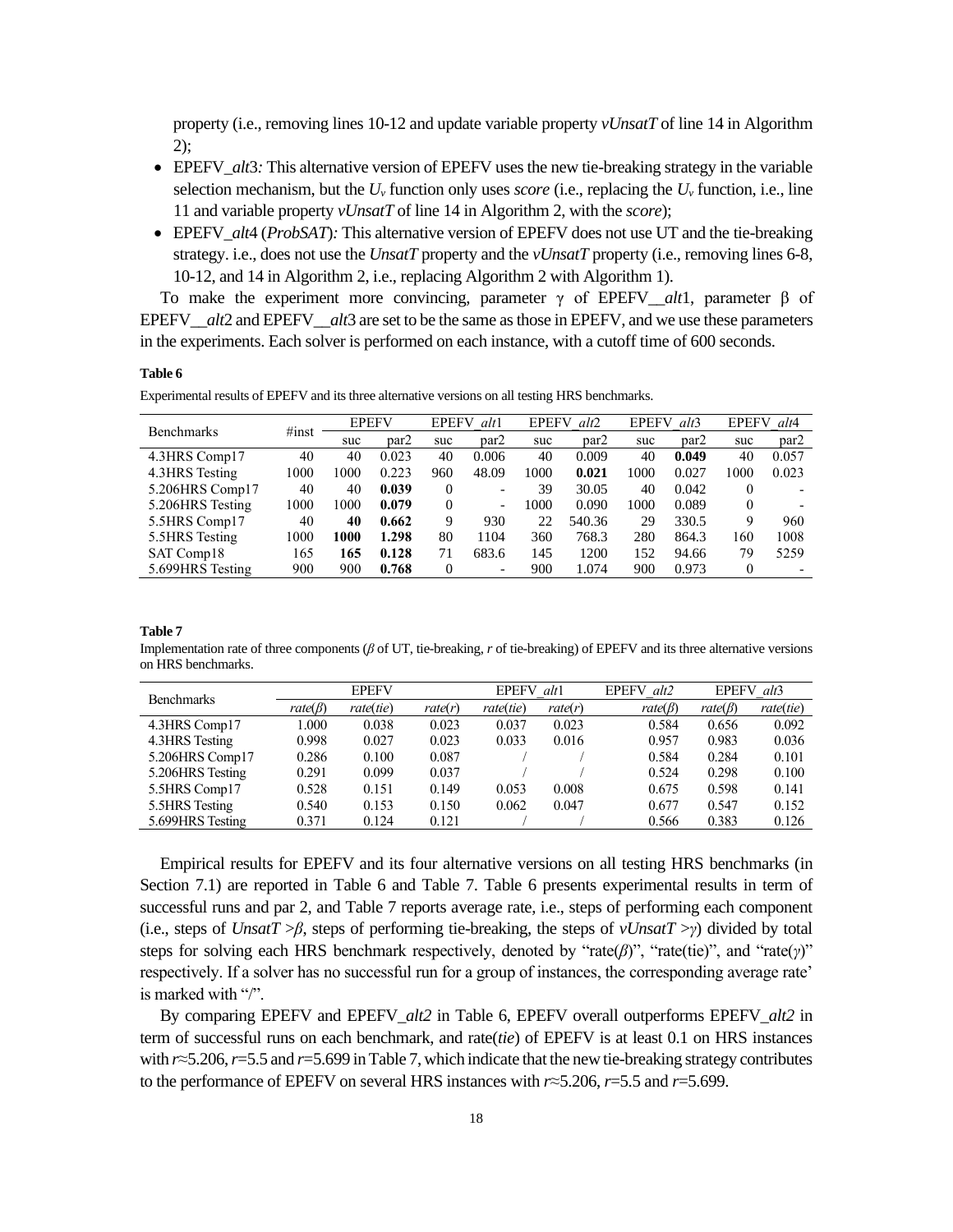The comparative results of EPEFV\_*alt2* and EPEFV\_*alt4* shows that EPEFV\_*alt2* performs better than EPEFV\_*alt4* on all testing HRS benchmarks, and according to Table 7, the rate(*β*) of EPEFV\_*alt2* is larger than 0.50 for each benchmark, which indicates that *UnsatT* property improves ProbSAT on several HRS instances with *r*=4.3, *r*≈5.206, *r*=5.5 and *r*=5.699. Then the comparison between EPEFV and EPEFV*\_alt*3 in Table 6 illustrates that EPEFV performs better than EPEFV*\_alt*3 on all testing HRS benchmarks except for the 4.3HRS Testing benchmark. However, the rate(*tie*) of EPEFV*\_alt*3 is similar to the rate(*tie*) of EPEFV for each benchmark. Thus, we confirm that *vUnsatT* property plays a significantly important role in EPEFV.

As can be seen from Table 6, the comparison between EPEFV and EPEFV*\_alt*1, EPEFV*\_alt*2 and EPEFV *alt*<sup>3</sup> shows that EPEFV outperforms its four alternative versions in terms of par 2 on HRS instances with  $r=5.206$ ,  $r=5.5$  and  $r=5.699$ , where the rate(*γ*) is at least 0.03, while it has similar performance as EPEFV*\_alt*2 on HRS instances with *r*=4.3, where the rate(*γ*) is smaller than 0.03. We conjecture that the *vUnsatT* property becomes ineffective when the rate(*γ*) is smaller than 0.03. Furthermore, we will theoretically analyze the influence of *vUnsatT* property on the new tie-breaking strategy.

For a clause c, suppose  $c = \{v_1, v_2, v_3\}$ , EPEFV runs to step *s*, min $\{vUnsatT(v_1, s), vUnsatT(v_2, s)\}$ *s*), *vUnsatT*( $v_3$ , *s*)}= *vUnsatT*( $v_2$ , *s*), max{*vUnsatT*( $v_1$ , *s*), *vUnsatT*( $v_2$ , *s*), *vUnsatT*( $v_3$ , *s*)}=  $vUnsatT(v_1, s)$ . If EPEFV needs to perform the new tie-breaking strategy, then EPEFV will select a variable with the maximum  $U_\nu$  value. The difference between  $U_\nu$  ( $v_1$ , *s*) and  $U_\nu$  ( $v_2$ , *s*) is denoted by **∆12***U*.

 $\Delta_{12}U = U_{\nu} (v_1, s) - U_{\nu} (v_2, s).$ 

Based on Theorem 1, we can easily obtain the difference between *vUnsatT* and *UnsatT*, denoted by ∆, respectively as follows:

 $\Delta_1 = vUnsatT(v_1, s-1)$ - *UnsatT* (*c*, *s*-1)

 $\Delta_{2=V}$ *UnsatT* ( $v_2$ , *s*-1)- *UnsatT* (*c*, *s*-1)

Let  $\Delta_{\text{max}}$  be the maximum difference between *vUnsatT* and *UnsatT* in *c*, i.e.,

 $\Delta_{\text{max}}=\Delta_1$ 

Then Let  $\Delta_{12}$ *score* be the difference between *score* ( $v_1$ , *s*) and *score* ( $v_2$ , *s*), and the difference between  $\Delta_1$  and  $\Delta_2$  is  $\Delta_{12}$ , thus

 $\Delta_{12}U = U_{\nu} (v_1, s) - U_{\nu} (v_2, s)$ 

 $=$  *score*  $(v_1, s) + vUnsatT(v_1, s)/\gamma$ - *score*  $(v_2, s) + vUnsatT(v_2, s)/\gamma$ 

 $=$  *score*  $(v_1, s)$ - *score*  $(v_2, s)$ + $(vUnsatT \, v_1, s)$ -  $vUnsatT \, (v_2, s)$ / $\gamma$ 

*=***∆12***score*+( *UnsatT* (*c*, *s-*1)+ ∆1- *UnsatT* (*c*, *s-*1)- ∆2)/ *γ*

=**∆12***score*+∆12/*γ*≤**∆12***score*+∆max/*γ*.

We calculate the difference between  $U_v$  ( $v_1$ , *s*) and  $U_v$  ( $v_2$ , *s*), which is related to  $\Delta_{12}$ *score* and *γ* as well as ∆12. When ∆12 is equal to or larger than *γ*, *vUnsatT* property is able to influence the EPEFV algorithm, i.e., when ∆max is smaller than *γ*, EPEFV depends only on the *score* function of each variable. These maximum  $\Delta_{\text{max}}$  values are listed in Table 5 for each class with EPEFV running to step 10000.

It is shown in Table 5that the maximum ∆max values of HRS instances with *r*≈5.206, *r*=5.5, and *r*=5.699 are larger than both HRS instances with *r*=4.3 for each variable size. Thus, the larger the *vUnsatT* value is, the more likely the rate( $\gamma$ ) is at least 0.03, the more effective the EPEFV algorithm will be.

Thus, EPEFV generally is better than its all four alternative versions, which indicates the effectiveness of all components of the proposed EFV heuristic.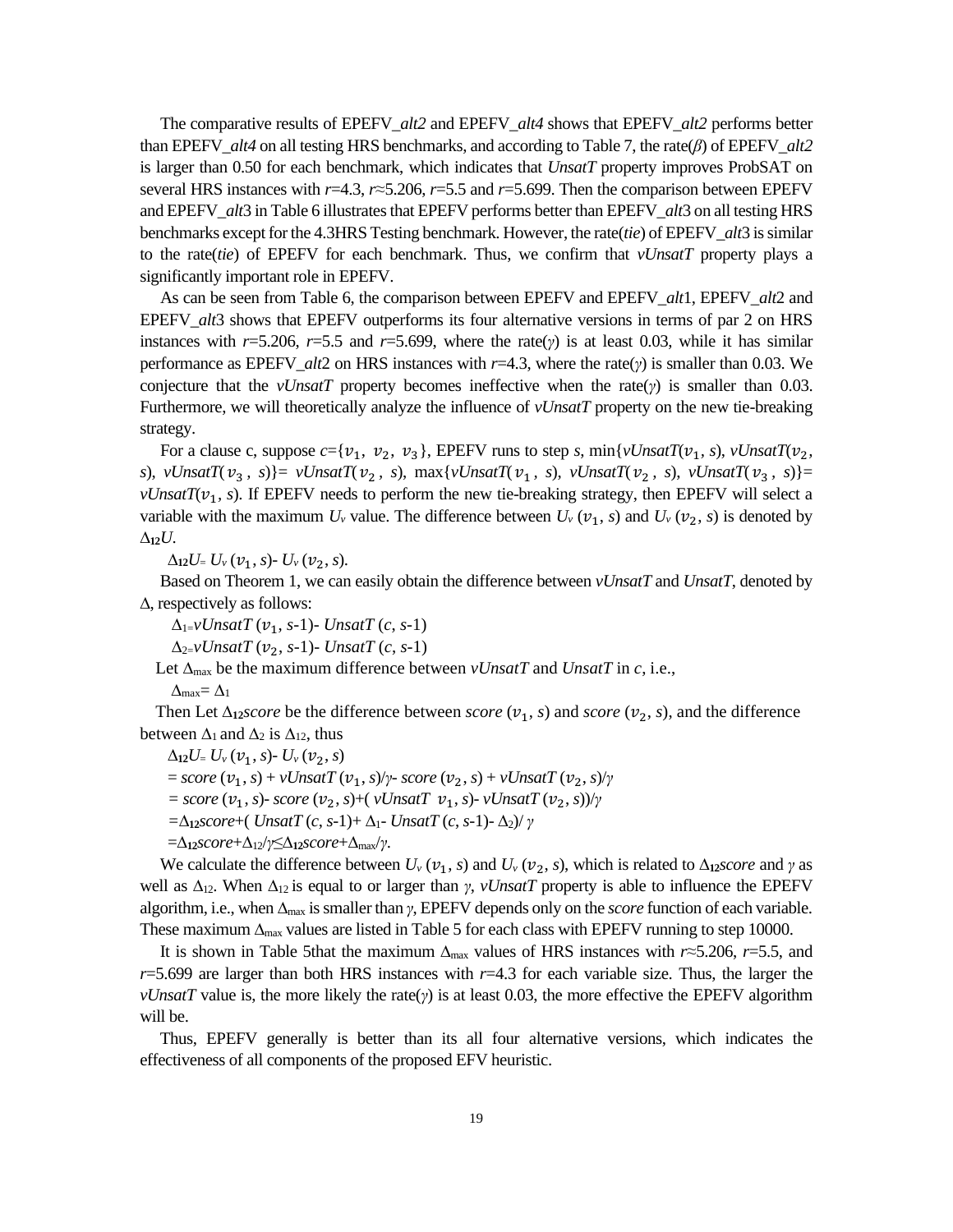### 9.2 Main Differences between EPEFV and ProbSAT

Although the EPEFV algorithm is conceptually related to the ProbSAT algorithm [6], there exist major differences between EPEFV and ProbSAT. In this subsection, we summarize these major differences as follows:

- **Clause weighting scheme**: EPEFV employs a new clause weighting scheme that only works on the unsatisfied clauses containing the flipping variable, while ProbSAT does not use any clause weighting schemes.
- **Clause selection component**: To give a higher priority to HSC-UT, the EPEFV algorithm applies a biased random walk strategy to select an HSC-UT, while the ProbSAT algorithm uses a standard random walk strategy.
- **Variable selection mechanism**: If the current variable selected based on probability is the same as the last flipped variable, the EPEFV algorithm prefers to select a variable to be flipped by the new tie-breaking strategy preferring the variable with the greatest *Uv*, while the ProbSATalgorithm does not distinguish the current variable selected and the last flipped variable, if it simply uses the probability function *f* to pick the variable to be flipped.
- **Empirical performance on HRS benchmarks**: Overall, as can be seen clearly from the extensive experiments illustrated in Tables 2- 5 as well as Table 6, the EPEFV algorithm generally performs much better than the ProbSAT algorithm on a wide range of HRS benchmarks, indicating that the significant performance improvements of EPEFV over ProbSAT are due to the above major differences between these two SLS algorithms.

### 9.3 Main differences between UT and SWT, PAWS

As the popular clause weighting schemes SWT [14] and PAWS [49] have been successfully applied to SLS algorithms for solving SAT problems, in this subsection, we discuss the main differences between UT and SWT, PAWS for solving HRS instances. Before getting into the details of discussion, we first introduce two clause weighting schemes:

- **PAWS weighting scheme**. PAWS has been used prominently in SLS algorithms for *picking a variable* to be flipped [16, 35]. The weight of each clause is a positive integer and is initiated as 1. When a local optimum is reached, the clause weights are updated as follows. With probability *p*, for each satisfied clause whose weight is large than one, its weight is decreased by one; with probability (1-*p*), the weights of all unsatisfied clauses are increased by one.
- **SWT weighting scheme**. SWT has been used successfully in SLS algorithms for *picking a variable* to be flipped [14]. SWT resembles in some respect the SAPS scheme [26]. The clause weights are updated for solving SAT by SWT as follow: all clause weights are initialized as 1; whenever SWT is called, the weights of all unsatisfied clauses are increased by one; further, if the average weight  $\overline{w}$  exceeds a threshold *γ*, it smooths all clause weights as  $w(c) = p \cdot w(c) + (1-p) \cdot \overline{w}$ , where  $0 \le p \le 1$ .

On the one hand, although conventional PAWS and SWT strategies are utilized to pick a variable (such as CSCCSat, Score2SAT, Sparrow, and so on), they become ineffective for solving HRS instances. In order to demonstrate the effectiveness of components in the clause weighting scheme UT, we conduct experiments to compare EPEFV with the two alternative versions in the following.

• EPEFV *alt*5*:* This alternative version of EPEFV utilizes PAWS rather than the new clause weighting scheme (i.e., replacing the UT with the PAWS, i.e., line 14 in Algorithm 2, with the PAWS).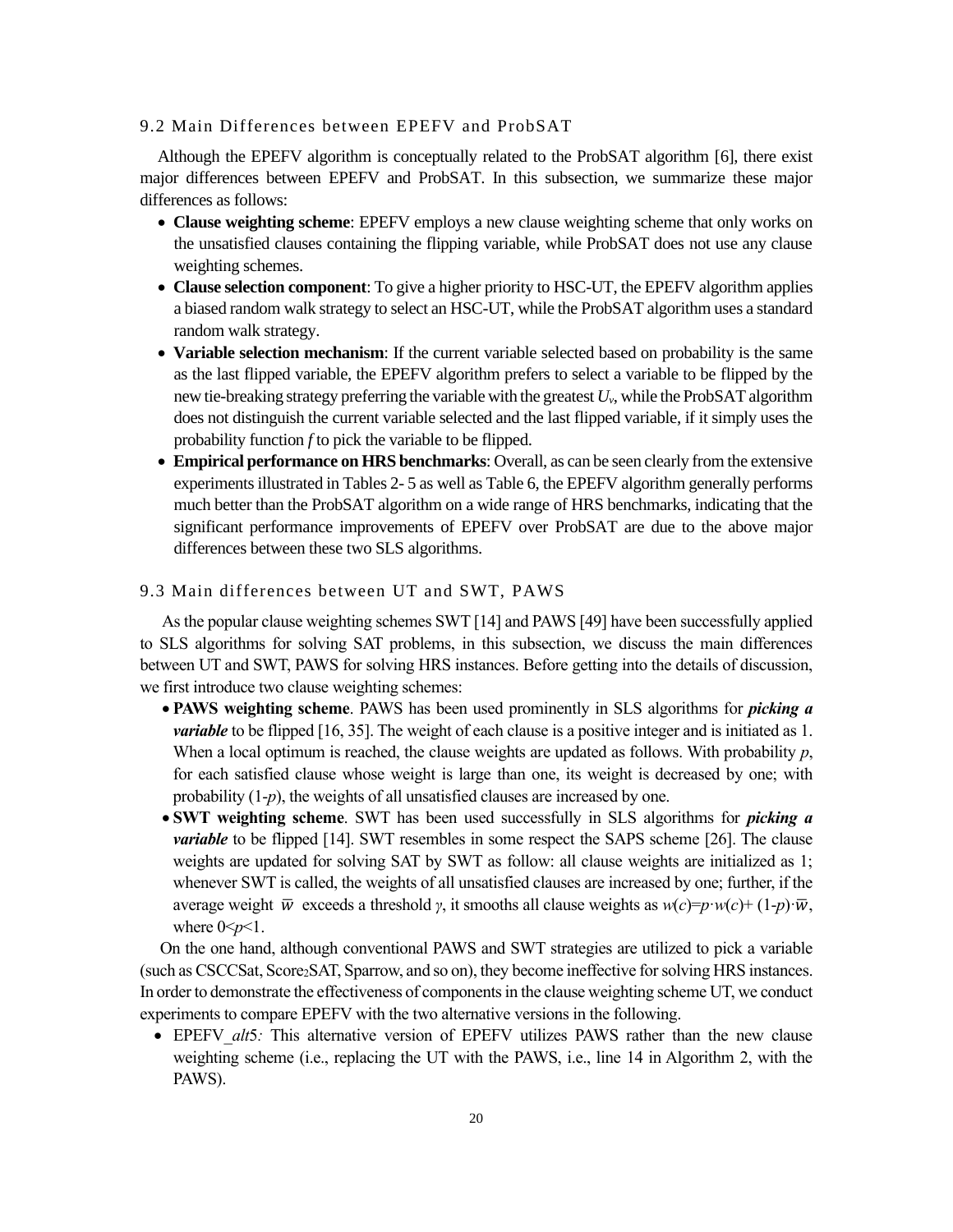• EPEFV *alt*6*:* This alternative version of EPEFV utilizes SWT instead of the new clause weighting scheme (i.e., replacing the UT with the SWT, i.e., line 14 in Algorithm 2, with the SWT).

The parameter settings are determined according to our experience for EPEFV's two alternative versions. The parameter settings found for EPEFV\_alt5 and EPEFV\_alt6 are summarized in Table 8, and we use these parameter settings in the subsequent empirical study.

| The parameter settings for EPEFV alt5 and EPEFV alt6 on HRS benchmarks with $r=4.3$ , $r=5.206$ , $r=5.5$ and $r=5.699$ . |                                                                                |      |            |     |            |      |     |  |  |
|---------------------------------------------------------------------------------------------------------------------------|--------------------------------------------------------------------------------|------|------------|-----|------------|------|-----|--|--|
|                                                                                                                           |                                                                                |      | EPEFV alt5 |     | EPEFV alt6 |      |     |  |  |
| Instance types                                                                                                            | variable sizes<br>$n \leq 600$<br>$n \geq 600$<br>$n \leq 600$<br>$n \geq 600$ |      |            |     |            |      |     |  |  |
| 4.3HRS                                                                                                                    |                                                                                | 1100 | 100        | 0.2 | 1000       | 200  | 0.9 |  |  |
|                                                                                                                           |                                                                                | 200  | 200        | 0.9 | 100        | 700  | 0.7 |  |  |
| 5.206HRS                                                                                                                  |                                                                                | 800  | 220        | 0.9 | 320        | 400  | 0.7 |  |  |
|                                                                                                                           |                                                                                | 800  | 80         | 0.6 | 800        | 80   | 0.6 |  |  |
|                                                                                                                           | $n \leq 600$                                                                   | 1500 | 30         | 0.1 | 900        | 1000 | 0.4 |  |  |
| 5.5HRS/5.699HRS                                                                                                           | n > 600                                                                        | 800  | 2000       | 0.1 | 200        | 1200 | 0.2 |  |  |

**Table 8**

**Table 9**

Experimental results of EPEFV and its two alternative versions on all testing HRS benchmark.

| <b>Benchmarks</b> |         | <b>EPEFV</b> |       |     | EPEFV alt5               | <b>EPEFV</b><br>alt <sub>6</sub> |       |
|-------------------|---------|--------------|-------|-----|--------------------------|----------------------------------|-------|
|                   | numbers | suc          | par2  | suc | par2                     | suc                              | par2  |
| 4.3HRS Comp17     | 40      | 40           | 0.023 | 40  | 0.012                    | 40                               | 0.028 |
| 4.3HRS Testing    | 1000    | 1000         | 0.223 | 960 | 48.05                    | 1000                             | 0.406 |
| 5.206HRS Comp17   | 40      | 40           | 0.039 | 0   | $\overline{\phantom{0}}$ | 0                                |       |
| 5.206HRS Testing  | 1000    | 1000         | 0.079 | 0   | $\overline{\phantom{0}}$ | 0                                |       |
| 5.5HRS Comp17     | 40      | 40           | 0.662 | 9   | 987.6                    | 9                                | 987.6 |
| 5.5HRS Testing    | 1000    | 1000         | 1.298 | 80  | 1104                     | 80                               | 1104  |
| SAT Comp18        | 165     | 165          | 0.125 | 76  | 649.5                    | 76                               | 647.7 |
| 5.699HRS Testing  | 900     | 900          | 0.768 | 0   |                          |                                  |       |

Empirical results for EPEFV and its two alternative versions on all testing HRS benchmarks (in Section 7.1) are reported in Table 9. As can be seen from Table 9, due to the replacement of the SWT or PAWS by the UT, EPEFV*\_alt*5 and EPEFV*\_alt*6 perform much worse than the EPEFV on the testing HRS instances with *r*=4.3, *r*=5.206, *r*=5.5, and *r*=5.699, although EPEFV*\_alt*5 is faster than EPEFV on solving HRS instances with  $r=4.3$  and  $n \le 600$ , which indicates the effectiveness of the new clause weighting scheme UT and confirms that the proposed EFV heuristic contributes the performance of EPEFV on such instances.

We discuss the main differences between UT and SWT, PAWS in detail as follows.

- **Initial clause weighting scheme**: The initial clause weights of UT are set to be 1 for just the unsatisfied clauses under the initial assignment, while that of SWT and PAWS are set to be 1 for all clauses.
- **Object to update clause weighting scheme**: The clause weighting scheme UT only works for the unsatisfied clauses *containing the current flipping variable*, while SWT works for all unsatisfied clauses and PAWS works for all unsatisfied clauses or satisfied clauses.
- **Goal to activate the clause weighting scheme:** The clause weighting scheme UT is activated to pick a clause, while conventional SWT and PAWS are activated to select a variable (noting that SWT and PAWS are activated to select a clause in EPEFV*\_alt*5 and EPEFV*\_alt*6 respectively).
- **Empirical performance on HRS benchmarks**: According to the experimental results presented in Table 9, EPEFV generally outperforms EPEFV*\_alt*5 and EPEFV*\_alt*6 in terms of metrics, and thus SWT and PAWS are likely unsuitable for solving HRS instances, indicating that UT gains a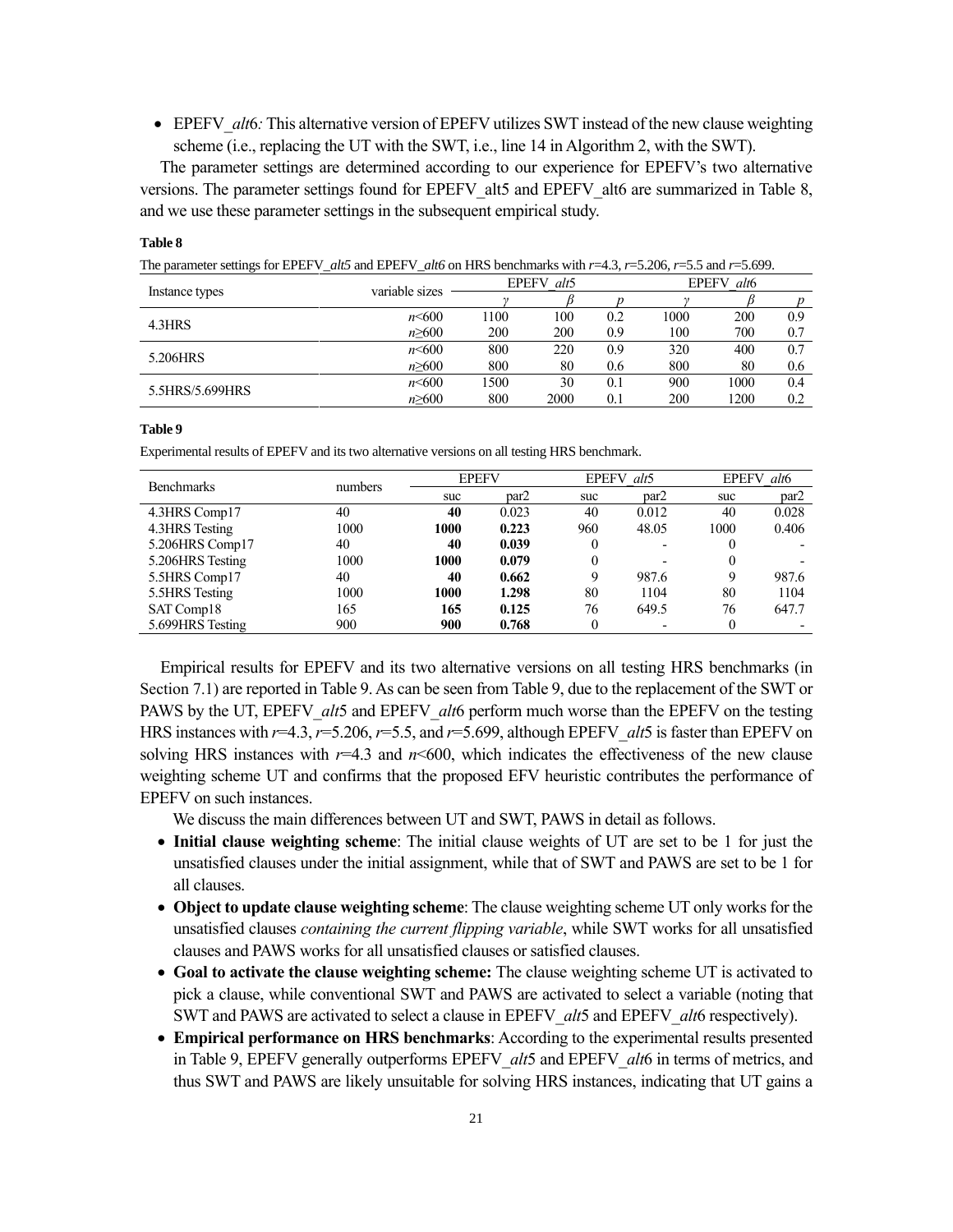significant improvement over SWT and PAWS for HRS instances with *r*=4.3, *r*≈5.206, *r*=5.5, and *r*=5.699.

### **10.Conclusions and Future Work**

In this work, a new selection heuristic with emphasis on the flipping variable, called EFV, was introduced to improve SLS algorithms for solving the HRS as well as URS with long clauses. By incorporating the EFV heuristic into one of the SLS solver ProbSAT, a new SLS algorithm named EPEFV (**E**xtended **P**robability strategy with **E**mphasis on the **F**lipping **V**ariable) was proposed to solve HRS and URS with long clauses.

To demonstrate the effectiveness and the robustness of the EPEFV algorithm, we first evaluated EPEFV on the HRS benchmarks including the latest HRS benchmarks from the random track of SAT Competitions in 2017 and 2018, and additional a broad range of randomly generated HRS benchmarks. Our experimental results showed that EPEFV significantly outperformed the SLS algorithms namely Dimetheus, ProbSAT, YalSAT, Score<sub>2</sub>SAT and the complete algorithms including Cadical, MapleLCMDist- ChronoBT, gluhack, and SparrowToRiss on all those HRS benchmarks, indicating that EPEFV established a new state-of-the-art on SLS and complete algorithms for solving HRS in terms of success rate and efficiency. Particularly, on several HRS instances with *r*=4.3, *r*≈5.206, *r* =5.5, and *r* =5.699, the results showed that the current SLS as well as the complete algorithms either have limited success rates or could not find solutions quickly (e.g., within the cutoff time of 600 CPU seconds), but EPEFV algorithm is able to solve all these HRS benchmarks with 100% success rate and efficient within a few seconds.

Secondly, we conducted experiments on URS benchmarks to compare the EPEFV with state-ofthe-art SLS competitors. The experimental results showed that EPEFV significantly outperformed these SLS competitors on solving URS instances with long clauses from the random track of SAT Competitions in 2016 and 2017.

Furthermore, we perform more empirical evaluations to analyze the effectiveness of the EFV heuristic, where the experimental results confirmed the effectiveness of each underlying component in the EFV heuristic and demonstrated that the EFV heuristic contributes to the performance of EPEFV on HRS benchmarks. Also, we conducted empirical evaluations to compare the influence of different clause weighting schemes on the EPEFV, and the experimental results showed that UT is the most suitable clause weighting scheme on the EPEFV algorithm for solving the HRS problems.

Based on the above evaluations, it was clearly evidenced and concluded that the EPEFV can be considered as a new state-of-the-art SLS solver for HRS instances and URS instances with long clauses (The most advanced solvers can only effectively solve URS instances, and the most advanced complete solvers can only effectively solve HRS instances). In further work, we would like to study the flexibility of the proposed EFV heuristic and apply the EFV heuristic to other SLS algorithms and carry out deeper work along this direction. We would also like to combine the EPEFV algorithm and other solvers to achieve better performance on solving HRS instances. A significant research issue is to improve SLS algorithms for structured instances and constrained satisfaction as well as graph search problems by the proposed new heuristics.

### **Acknowledgements**

This work is supported by the National Natural Science Foundation of China (Grant No. 61673320), Sichuan Science and Technology Program (Grant No. 2020YJ0270), Humanities and Social Sciences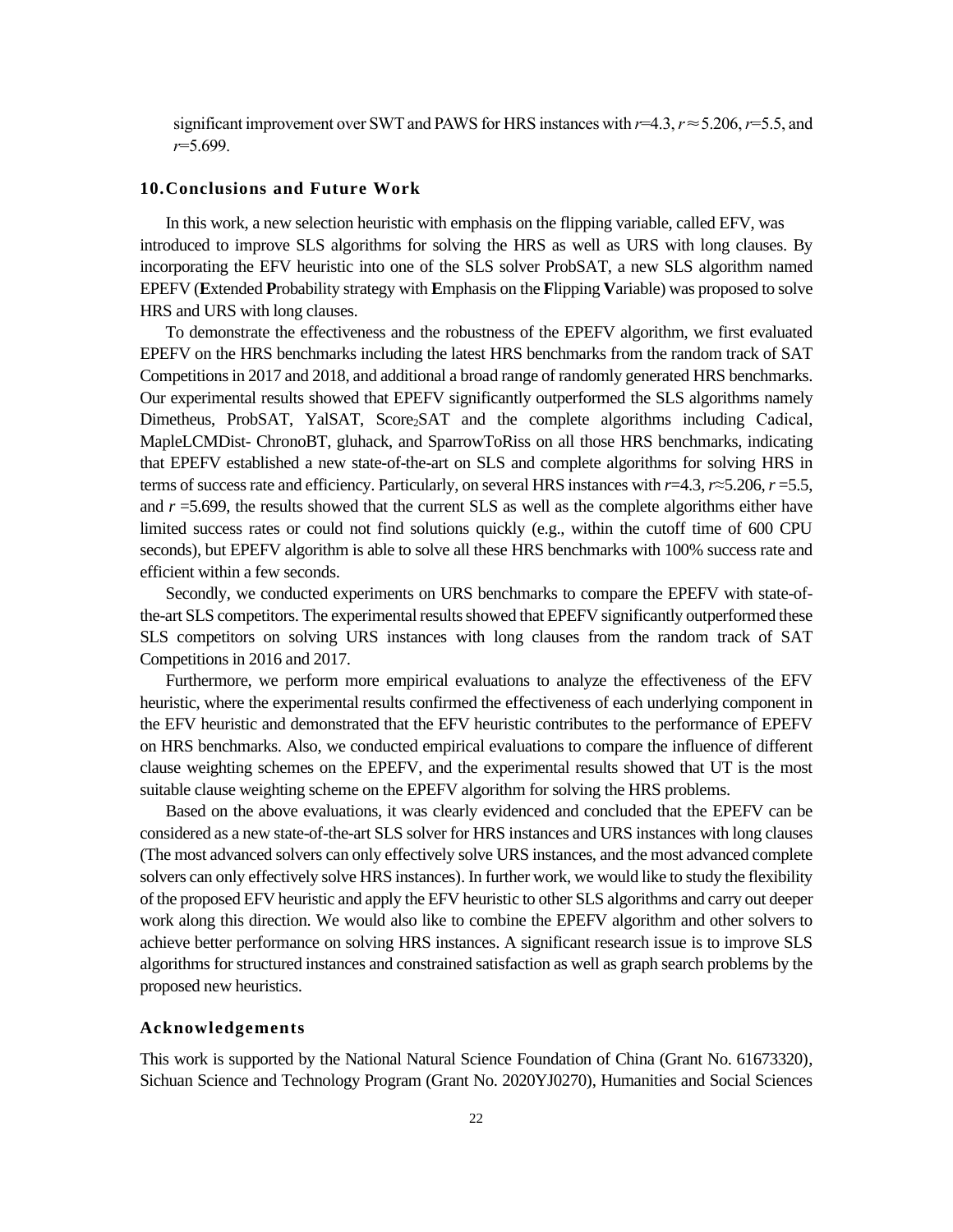Research Project of the Ministry of Education of China (Grant No. 20XJCZH016), and the Fundamental Research Funds for the Central Universities (Grant No. 2682019ZT16, Grant No. 2682020CX5). The authors would like to thank Tomas Balyo for providing the HRS generator.

# **References**

- [1] Achlioptas, D. (2009). Random satisfiability. In Handbook of Satisfiability, pp. 245–270.
- [2] Balint, A. (2014). Engineering stochastic local search for the satisfiability problem (Doctoral dissertation, Universität Ulm).
- [3] Gu, J., Purdom, P. W., Franco, J., & Wah, B. W. (1997). Algorithms for the satisfiability (SAT) problem: A survey. In Satisfiability (SAT) Problem, DIMACS, American Mathematical Society, 1997, pp, 19-151.
- [4] Balint, A. and Fröhlich, A. (2010). Improving stochastic local search for sat with a new probability distribution. In Pro. of SAT-2010, pp. 10–15.
- [5] Balint, A. and Schöning, U. (2012). Choosing probability distributions for stochastic local search and the role of make versus break. In Pro. of SAT-2012, pp. 16–29.
- [6] Balint, A. and Schöning, U. (2018). ProbSAT. In Pro. of SAT-2018: Solver and Benchmark Descriptions, pp. 35.
- [7] Balint, A. and Manthey, N. (2018). SparrowToRiss. In Proc. of SAT 2018: Solver and Benchmark Descriptions, pp, 38-39.
- [8] AlKasem, H. H., & Menai, M. E. B. (2020). Stochastic local search for Partial Max-SAT: an experimental evaluation. Artificial Intelligence Review, pp. 1-42.
- [9] Balyo, T, Chrpa L. (2018). Using Algorithm Configuration Tools to Generate Hard SAT Benchmarks. In Proceedings of Eleventh Annual Symposium on Combinatorial Search, pp. 133-137.
- [10] Barthel, W., Hartmann, A. K., *et al* (2002). Hiding solutions in random satisfiability problems: A statistical mechanics approach. Physical review letters, vol. 88, no. 18, pp. 188701.
- [11] Biere A. (2017). Cadical, lingeling, plingeling, treengeling and yalsat entering the sat competition 2017. In Pro. of SAT-2017: Solver and Benchmark Descriptions, pp.14-15.
- [12] Bearden S R B , Pei Y R , Ventra M D (2020). Efficient solution of Boolean satisfiability problems with digital memcomputing. Scientific Reports, vol.10, no.1.
- [13] Luo C, Cai S, Su K, Wu W (2015). Clause states based configuration checking in local search for satisfiability. IEEE Trans. Cybern., vol. 45, no. 5, pp. 1028–1041.
- [14] Cai, S., & Su, K. (2013). Local search for Boolean Satisfiability with configuration checking and subscore. Artif. Intell. 204, 75-98.
- [15] Cai, S., & Su, K. (2013). CCAnr. In Pro. of SAT-2013: Solver and Benchmark Descriptions, pp. 16–17.
- [16] Cai, S., Luo, C., & Su, K. (2014). Scoring functions based on second level score for k-SAT with long clauses. Journal of Artificial Intelligence Research, vol. 51, pp. 413-441.
- [17] Cai, S. & Luo, C. (2017). Score2SAT: Solver description. In Pro. of SAT-2017: Solver and Benchmark Descriptions, pp. 34.
- [18] Alouneh, S., Al Shayeji, M. H., & Mesleh, R. (2019). A comprehensive study and analysis on SATsolvers: advances, usages and achievements. Artificial Intelligence Review, vol.52, no. 4, pp. 2575- 2601.
- [19] Deshpande, A. & Layek, R. (2019). Fault detection and therapeutic intervention in gene regulatory networks using SAT solvers. BioSystems, vol. 179, pp.55-62.
- [20] Duong, T. T. N., Pham, D. N., Sattar, A., & Newton, M. H. (2013). Weight-enhanced diversification in stochastic local search for satisfiability. In Proc. of IJCAI 2013, pp.524-530.
- [21] Gableske, O. (2016). Sat solving with message passing. PhD dissertation, Ulm University, Germany.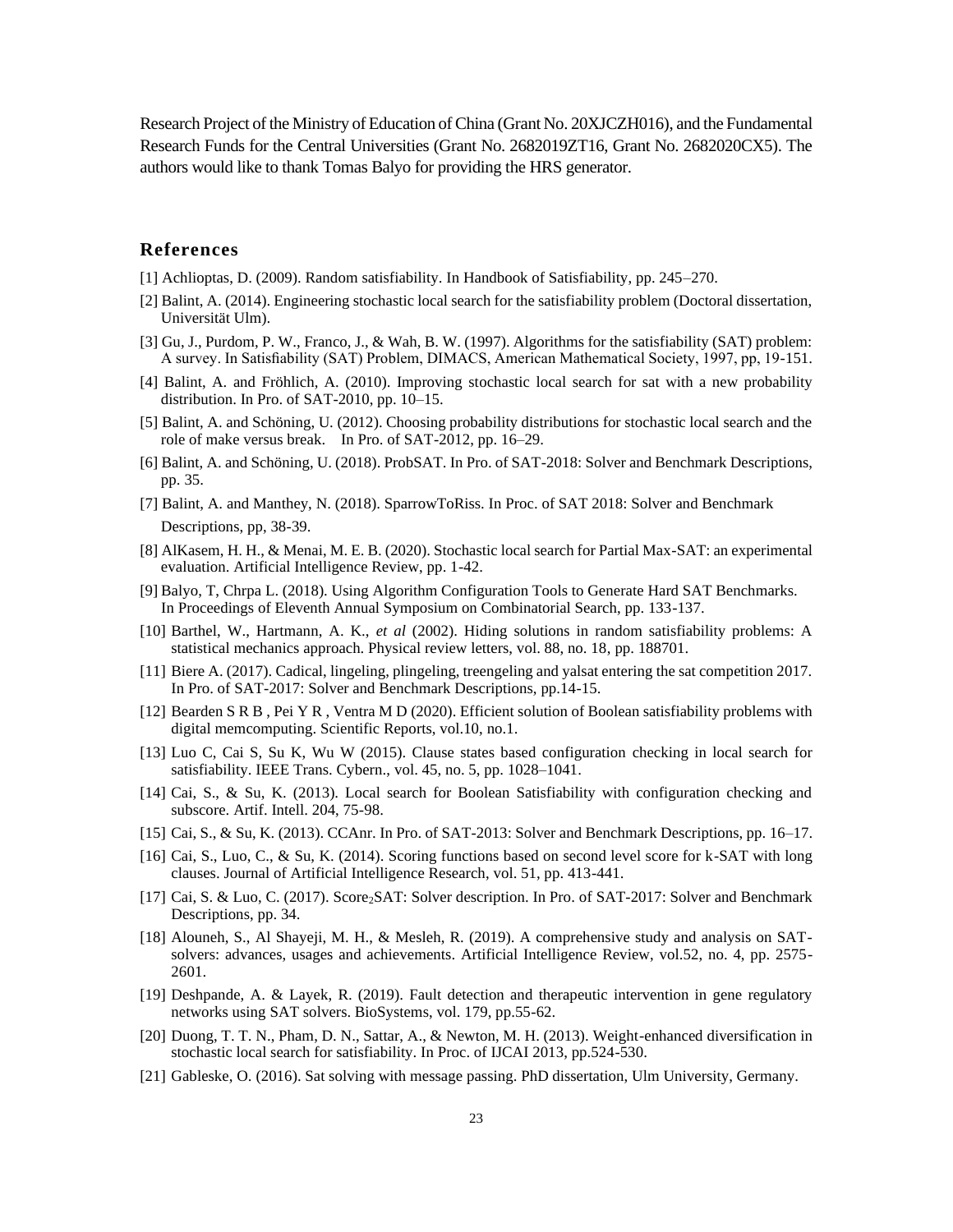- [22] Gableske, O. (2018). Dimetheus. In Pro. of SAT-2018: Solver and Benchmark Descriptions, pp. 20-21.
- [23] Hoos, HH. (2002). An adaptive noise mechanism for WalkSAT. In Pro. of AAAI'02, pp. 655–660.
- [24] Fu, H., Wu, G., Liu, J., & Xu, Y. (2020). More efficient stochastic local search for satisfiability. Applied Intelligence, pp.1-20.
- [25] Barthel, W., Hartmann, A. K., Leone, M., et al (2002). Hiding solutions in random satisfiability problems: A statistical mechanics approach. Physical review letters, vol. 88, no. 18, pp. 188701, 2002.
- [26] Hutter, F., Tompkins, D. A., & Hoos, H. H. Scaling and probabilistic smoothing: Efficient dynamic local search for SAT. In Proc. of CP 2002, pp, 233-248.
- [27] Kirkpatrick, S., & Selman, B. (1994). Critical behavior in the satisfiability of random Boolean formulae. Science, 264, 1297–1301
- [28] Biere A. (2019). CADICAL at the SAT Race 2019. In Pro. of SAT-2019: Solver and Benchmark Descriptions, pp. 8-9.
- [29] König, B., Maxime, N. & Dennis, N. (2018). CoReS: A Tool for Computing Core Graphs via SAT/SMT Solvers. In Pro. of Graph Transformation, pp. 37-42
- [30] Kroc, L., Sabharwal, A., & Selman, B. (2010). An empirical study of optimal noise and runtime distributions in local search. In Proc. of SAT-10, pp. 346–351.
- [31] Li, C. & Li Y. (2012). Satisfying versus falsifying in local search for satisfiability (poster presentation). In Proc. of SAT-2012, pp. 477–478.
- [32] Li, C. & Huang, W. (2005). Diversification and determinism in local search for satisfiability. In Pro. of SAT'05, pp. 158–172.
- [33] Liang, J., Ganesh, V., Poupart, P., Czarnecki, K. (2016). Learning rate based branching heuristic for sat solvers. In Proc. of SAT-2016, pp. 123-140.
- [34] Liang, J., Ganesh, V., Poupart, P., Czarnecki, K. (2017). An empirical study of branching heuristics through the lens of global learning rate. In Proc. of SAT-2017, pp. 119-135.
- [35] Luo, C., Cai, S., Wu, W., & Su, K. (2014). Double configuration checking in stochastic local search for satisfiability. In Pro. of AAAI-2014, pp. 2703-2709.
- [36] Luo, C., Cai, S., Wu, W., and Su, K. (2016). CSCCSat2014. In Pro. of SAT-2016: Solver and Benchmark Descriptions, pp. 10.
- [37] Luo, C., Cai, S. and Su, K.. (2016). DCCAlm. In Pro. of SAT-2016: Solver and Benchmark Descriptions, pp. 11.
- [38] Cai, S., Y., Hou, W. and Wang, H. (2019). Towards faster local search for minimum weight vertex cover on massive graphs. Inf. Sci., 471, 64–79.
- [39] Luo, C., Cai, S., Su, K.. & Huang, W. (2017). CCEHC: An Efficient Local Search Algorithm for Weighted Partial Maximum Satisfiability (Extended Abstract). In Proc. of IJCAI, pp, 5030-5034.
- [40] Kyrillidis, A., Shrivastava, A., Vardi, M., & Zhang, Z. (2020, April). FourierSAT: A Fourier Expansion-Based Algebraic Framework for Solving Hybrid Boolean Constraints. In Proc. of IJCAI 2020, pp. 1552- 1560.
- [41] Manthey, N. (2012). Coprocessor 2.0: a flexible cnf simplifier. In Proc. of SAT-2012, pp. 436–441.
- [42] Mavrovouniotis, M., Müller, F. & Yang, S. (2017). Ant colony optimization with local search for dynamic traveling salesman problems. IEEE Trans. Cybern, vol. 47, no. 7, pp. 1743-1756.
- [43] Mitchell, D., Selman, B., & Levesque, H. (1992). Hard and easy distributions of SAT problems. In Proc. of AAAI, Vol. 92, pp. 459-465.
- [44] Zha, A. (2018). GluHack. In Proc. of SAT-2018: Solver and Benchmark Descriptions, pp. 26.
- [45] Ouimet, M., & Lundqvist, K. (2007). Automated verification of completeness and consistency of abstract state machine specifications using a SAT solver. Electronic Notes in Theoretical Computer Science, 190(2), 85-97.
- [46] Ryvchin, V. & Nadel, A. (2018). MapleLCMDistChronoBT. In Proc. of SAT-2018: Solver and Benchmark Descriptions, pp. 29.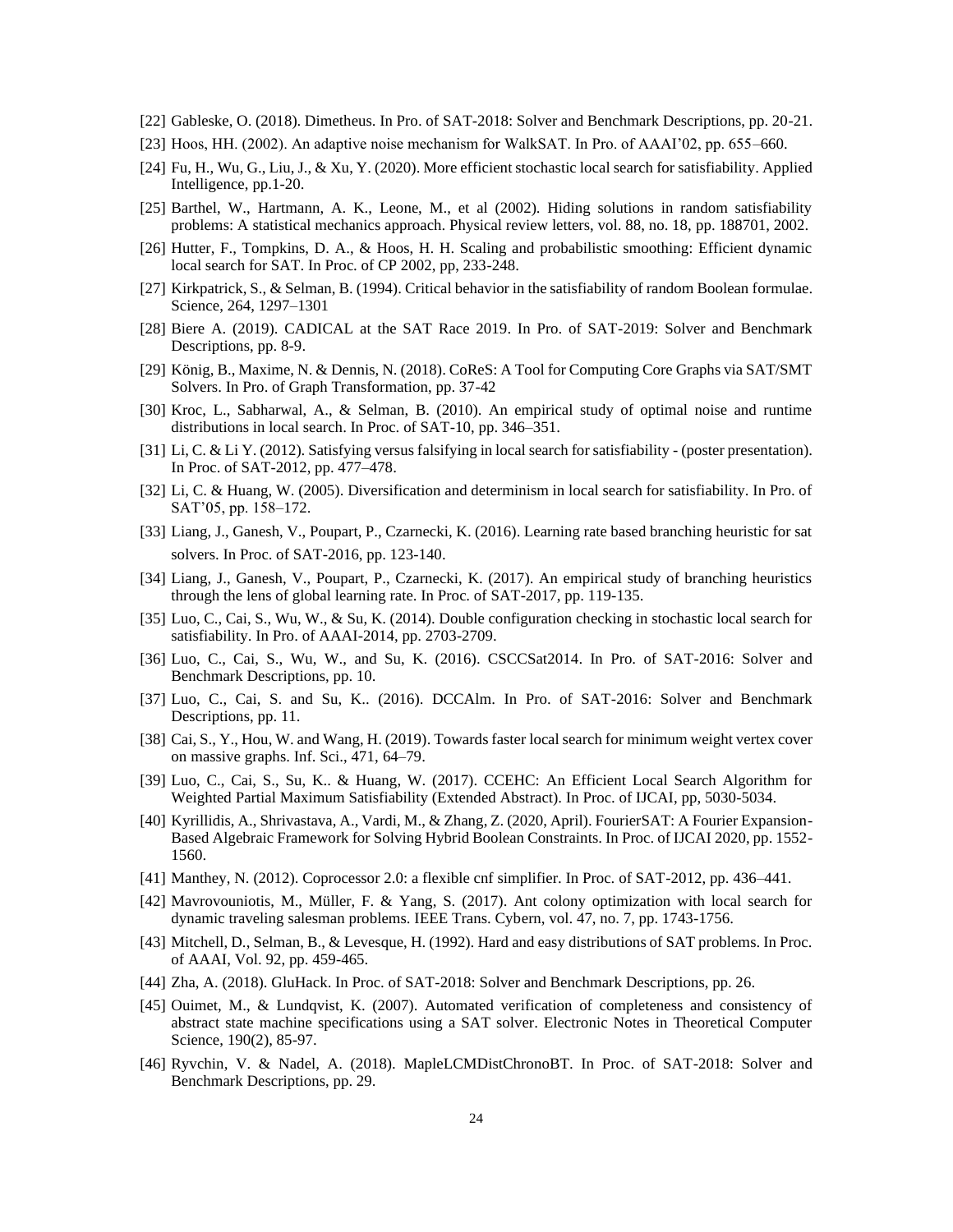- [47] Selman, B., Kautz, H. A., & Cohen, B. (1994). Noise strategies for improving local search. In Proc. of AAAI 1994, pp, 337–343.
- [48] Selman, B. (1995). Stochastic search and phase transitions: AI meets physics. In Proc. of IJCAI (1), pp. 998-1002.
- [49] Thornton, J. (2005). Clause weighting local search for SAT. Journal of Automated Reasoning, 35(1-3), 97-142.
- [50] Wu, Z., & Wah, B. W. An efficient global-search strategy in discrete Lagrangian methods for solving hard satisfiability problems. In Proc. of AAAI/IAAI, 2000, pp, 310-315.

# **Appendix**

This appendix section provides all the tables involved in the experimental section in the paper.

#### **Table 1**

Computational results on the HRS instances with *r*=4.3.

|           |           | Score <sub>2</sub> SAT | YalSAT | Dimetheus | ProbSAT | gluHack                  | <b>STR</b> | <b>MBT</b>     | Cadical                  | <b>EPEFV</b> |
|-----------|-----------|------------------------|--------|-----------|---------|--------------------------|------------|----------------|--------------------------|--------------|
| Benchmark | Instance  | suc                    | suc    | suc       | suc     | suc                      | suc        | suc            | suc                      | suc          |
|           | Class     | par2                   | par2   | par2      | par2    | par2                     | par2       | par2           | par2                     | par2         |
|           |           | 50                     | 50     | 50        | 50      | 50                       | 50         | 50             | 50                       | 50           |
|           | $n = 400$ | 0.003                  | 0.08   | 0.021     | 0.002   | 261.2                    | 0.090      | 102.6          | 274.6                    | 0.004        |
|           |           | 50                     | 50     | 50        | 50      | 50                       | 50         | 50             | 50                       | 50           |
|           | $n=420$   | 0.012                  | 0.014  | 0.033     | 0.002   | 481.1                    | 0.080      | 390.6          | 481.7                    | 0.010        |
|           |           | 50                     | 50     | 50        | 50      | 30                       | 50         | 40             | 40                       | 50           |
|           | $n = 440$ | 0.020                  | 0.072  | 0.326     | 0.448   | 4778                     | 0.351      | 2464           | 2616                     | 0.130        |
|           |           | 50                     | 50     | 50        | 50      | 50                       | 50         | 30             | 50                       | 50           |
|           | $n=460$   | 0.012                  | 0.020  | 0.017     | 0.006   | 1572                     | 0.078      | 4241           | 278.7                    | 0.012        |
| 4.3HRS    |           | 50                     | 50     | 50        | 50      | 40                       | 50         | 30             | 50                       | 50           |
| Comp17    | $n = 480$ | 0.006                  | 0.204  | 0.017     | 0.012   | 2481                     | 0.079      | 4780           | 181.3                    | 0.012        |
|           |           | 50                     | 50     | 50        | 50      | 20                       | 50         | 30             | 50                       | 50           |
|           | $n = 500$ | 0.003                  | 0.002  | 0.016     | 0.009   | 6481                     | 0.068      | 4314           | 575.8                    | 0.002        |
|           |           | 50                     | 50     | 50        | 50      | 30                       | 50         | 30             | 40                       | 50           |
|           | $n = 520$ | 0.010                  | 0.010  | 0.014     | 0.009   | 4939                     | 0.088      | 4765           | 2360                     | 0.002        |
|           |           | 50                     | 50     | 50        | 50      | 20                       | 50         | 10             | 20                       | 50           |
|           | $n = 540$ | 0.014                  | 0.006  | 0.013     | 0.006   | 6908                     | 0.101      | 8034           | 6225                     | 0.010        |
|           |           | 400                    | 400    | 400       | 400     | 290                      | 400        | 270            | 350                      | 400          |
|           | Overall   | 0.020                  | 0.017  | 0.057     | 0.062   | 3481                     | 0.117      | 3641           | 1625                     | 0.023        |
|           |           | 200                    | 200    | 200       | 200     | 40                       | 200        | $\mathbf{0}$   | 80                       | 200          |
|           | $n = 600$ | 0.007                  | 0.004  | 0.009     | 0.007   | 976.5                    | 0.051      | $\blacksquare$ | 794.0                    | 0.014        |
|           |           | 200                    | 200    | 200       | 200     | $\mathbf{0}$             | 200        | $\mathbf{0}$   | $\boldsymbol{0}$         | 200          |
|           | $n = 700$ | 0.019                  | 0.023  | 0.033     | 0.010   | $\overline{\phantom{a}}$ | 0.165      | ÷.             |                          | 0.028        |
|           | $n = 800$ | 200                    | 200    | 200       | 200     | $\boldsymbol{0}$         | 200        | $\overline{0}$ | $\boldsymbol{0}$         | 200          |
| 4.3HRS    |           | 0.052                  | 0.019  | 0.055     | 0.030   | $\blacksquare$           | 0.373      | ÷,             | $\blacksquare$           | 0.771        |
| Testing   | $n = 900$ | 200                    | 200    | 200       | 200     | $\mathbf{0}$             | 200        | $\mathbf{0}$   | $\boldsymbol{0}$         | 200          |
|           |           | 0.044                  | 0.028  | 0.022     | 0.072   | $\overline{\phantom{a}}$ | 1.120      | $\overline{a}$ | $\overline{\phantom{a}}$ | 0.281        |
|           | $n=1000$  | 200                    | 200    | 200       | 200     | $\boldsymbol{0}$         | 200        | $\mathbf{0}$   | $\boldsymbol{0}$         | 200          |
|           |           | 0.016                  | 0.010  | 0.022     | 0.002   | $\sim$                   | 0.172      | ÷.             | $\overline{\phantom{a}}$ | 0.022        |
|           | Overall   | 1000                   | 1000   | 1000      | 1000    | 40                       | 1000       | $\mathbf{0}$   | 80                       | 1000         |
|           |           | 0.028                  | 0.017  | 0.028     | 0.024   | 1347                     | 0.376      |                | 1119                     | 0.223        |

*Experiments on the HRS instances with r*=4.3

**Table 1 in the Appendix** presents the comparative results of EPEFV with its SLS competitors Score2SAT, YalSAT, Dimetheus as well as ProbSAT and complete competitors gluHack, STR, MBT and Cadical on 4.3HRS Comp17 benchmark and 4.3HRS testing benchmark. According to **Table 1 in**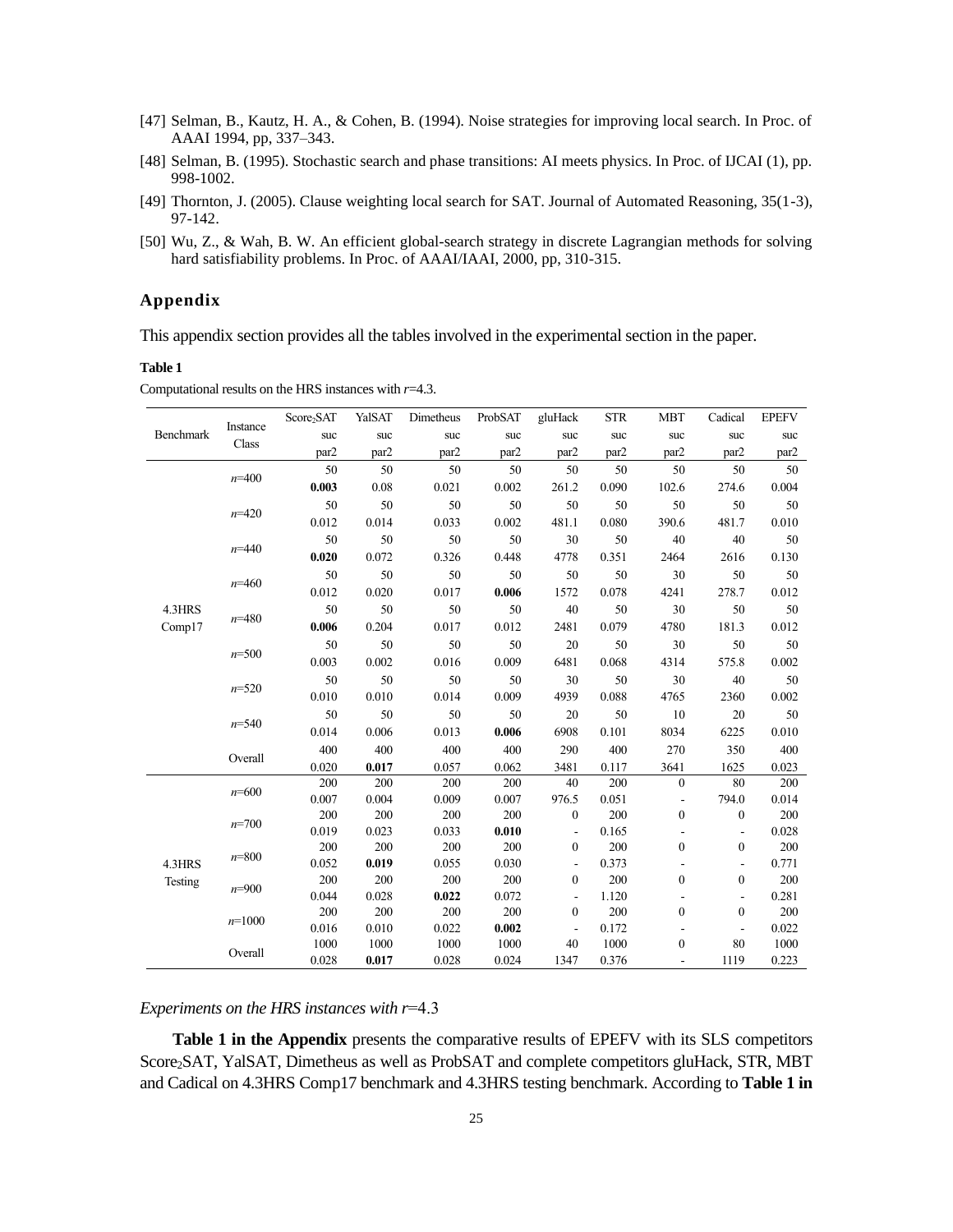**the Appendix**, EPEFV outperforms all complete competitors gluHack, MBT and Cadical in terms of metrics. Although EPEFV is slower than Score<sub>2</sub>SAT, Dimetheus, YalSAT and ProbSAT in terms of par 2, EPEFV, Score<sub>2</sub>SAT, YalSAT, Dimetheus and ProbSAT show the same performance in terms of successful runs. Overall, EPEFV outperforms STR in terms of par 2.

### **Table 2**

|           | Instance  | Score <sub>2</sub> SAT | YalSAT           | Dimetheus                | ProbSAT                  | gluHack      | <b>STR</b> | <b>MBT</b>   | Cadical                  | <b>EPEFV</b> |
|-----------|-----------|------------------------|------------------|--------------------------|--------------------------|--------------|------------|--------------|--------------------------|--------------|
| Benchmark |           | suc                    | suc              | suc                      | suc                      | suc          | suc        | suc          | suc                      | suc          |
|           | Class     | par2                   | par2             | par2                     | par2                     | par2         | par2       | par2         | par2                     | par2         |
|           |           | $\mathbf{0}$           | $\overline{0}$   | $\mathbf{0}$             | $\mathbf{0}$             | 50           | 50         | 50           | 50                       | 50           |
|           | $n = 400$ |                        | L,               | $\overline{a}$           | $\overline{\phantom{m}}$ | 45.87        | 2.052      | 4.698        | 15.96                    | 0.034        |
|           |           | $\mathbf{0}$           | $\mathbf{0}$     | $\mathbf{0}$             | $\mathbf{0}$             | 50           | 50         | 50           | 50                       | 50           |
|           | $n = 420$ |                        | ٠                | ٠                        | $\overline{\phantom{a}}$ | 19.72        | 0.976      | 16.27        | 114.0                    | 0.032        |
|           |           | 20                     | $\mathbf{0}$     | $\mathbf{0}$             | $\boldsymbol{0}$         | 50           | 50         | 50           | 50                       | 50           |
|           | $n = 440$ | 6000                   |                  |                          | $\overline{a}$           | 44.83        | 0.659      | 35.70        | 147.4                    | 0.034        |
|           |           | $\boldsymbol{0}$       | $\boldsymbol{0}$ | $\mathbf{0}$             | $\boldsymbol{0}$         | 50           | 50         | 50           | 50                       | 50           |
|           | $n=460$   |                        | ٠                |                          | $\overline{\phantom{a}}$ | 259.2        | 0.964      | 32.61        | 128.2                    | 0.042        |
| 5.206HRS  |           | 10                     | $\mathbf{0}$     | $\bf{0}$                 | $\boldsymbol{0}$         | 50           | 50         | 50           | 50                       | $50\,$       |
| Comp17    | $n = 480$ | 8000                   |                  |                          | $\overline{\phantom{a}}$ | 526.1        | 13.75      | 23.55        | 703.9                    | 0.038        |
|           |           | $\boldsymbol{0}$       | $\boldsymbol{0}$ | $\mathbf{0}$             | $\boldsymbol{0}$         | 50           | 50         | 50           | 50                       | $50\,$       |
|           | $n = 500$ |                        |                  | $\overline{\phantom{0}}$ | ÷,                       | 278.2        | 1.505      | 44.37        | 915.0                    | 0.038        |
|           |           | $\mathbf{0}$           | $\mathbf{0}$     | $\bf{0}$                 | $\boldsymbol{0}$         | 40           | 50         | 50           | 50                       | 50           |
|           | $n = 520$ |                        |                  |                          | $\overline{a}$           | 2656         | 17.17      | 38.44        | 1587                     | 0.050        |
|           |           | $\boldsymbol{0}$       | $\boldsymbol{0}$ | $\mathbf{0}$             | $\boldsymbol{0}$         | 40           | 50         | 50           | 30                       | 50           |
|           | $n = 540$ |                        |                  |                          | $\overline{a}$           | 3074         | 8.603      | 345.5        | 5819                     | 0.044        |
|           |           | 30                     | $\mathbf{0}$     | $\mathbf{0}$             | $\boldsymbol{0}$         | 380          | 400        | 400          | 380                      | 400          |
|           | Overall   | 9250                   | L,               | $\overline{\phantom{a}}$ | $\overline{a}$           | 863.2        | 5.709      | 67.64        | 1179                     | 0.039        |
|           |           | $\theta$               | $\theta$         | $\theta$                 | $\theta$                 | 80           | 200        | 120          | 80                       | 200          |
|           | $n = 600$ |                        | L,               | $\overline{\phantom{a}}$ | $\overline{a}$           | 815.2        | 11.25      | 537.8        | 1870                     | 0.048        |
|           |           | $\mathbf{0}$           | $\mathbf{0}$     | $\mathbf{0}$             | $\mathbf{0}$             | $\mathbf{0}$ | 200        | 33           | 40                       | 200          |
|           | $n = 700$ |                        | ٠                |                          |                          | ÷,           | 11.81      | 1035         | 1515                     | 0.058        |
|           |           | $\mathbf{0}$           | $\mathbf{0}$     | $\mathbf{0}$             | $\mathbf{0}$             | $\mathbf{0}$ | 160        | 40           | $\boldsymbol{0}$         | 200          |
| 5.206HRS  | $n = 800$ |                        |                  | ٠                        |                          | ÷,           | 273.0      | 1075         | $\sim$                   | 0.089        |
| Testing   |           | $\mathbf{0}$           | $\mathbf{0}$     | $\overline{0}$           | $\mathbf{0}$             | $\mathbf{0}$ | 120        | $\mathbf{0}$ | $\mathbf{0}$             | 200          |
|           | $n = 900$ |                        | ٠                | ٠                        |                          | ٠            | 505.2      |              | $\overline{\phantom{a}}$ | 0.091        |
|           |           | $\mathbf{0}$           | $\mathbf{0}$     | $\mathbf{0}$             | $\mathbf{0}$             | $\mathbf{0}$ | 120        | $\mathbf{0}$ | $\boldsymbol{0}$         | 200          |
|           | $n=1000$  |                        |                  |                          |                          | ÷,           | 504.5      |              | L,                       | 0.110        |
|           |           | $\mathbf{0}$           | $\boldsymbol{0}$ | $\mathbf{0}$             | $\boldsymbol{0}$         | 80           | 800        | 193          | 120                      | 1000         |
|           | Overall   |                        |                  |                          | $\overline{a}$           | 323.2        | 261.2      | 1010         | 1642                     | 0.079        |

Computational results on the HRS instances with *r*=5.206.

*Experiments on the HRS instances with r*≈*5.206*

**Table 2 in the Appendix** presents the experimental results of EPEFV and its competitors on the 5.206HRS Comp17 benchmark and 5.206HRS Testing benchmark. EPEFV stands out as the best solver in terms of successful runs and par 2 on these benchmarks. Overall, EPEFV solves each instance within one second. It is even more promising that EPEFV is over 146 times faster than STR in overall 5.206HRS Comp17 benchmarks. It is promising to see the performance of EPEFV remains surprisingly good on 5.206HRS testing benchmark, where its competitors show rather poor performance, especially for SLS solvers. For 5.206HRS testing benchmark, on all 1000 instances, EPEFV found the solution for 1000 of them, while the results for Score2SAT, YalSAT, Dimetheus, ProbSAT, gluHack, Cadical, MBT and STR are only 0, 0, 0, 0, 80, 120, 193 and 800 respectively. Furthermore, EPEFV succeeded in 200 runs for the HRS instances with *n*=900 and *n*=1000, although the competitor STR solves 120 runs on these two classes of instances, whereas all other competitors failed to find a solution for any of these instances.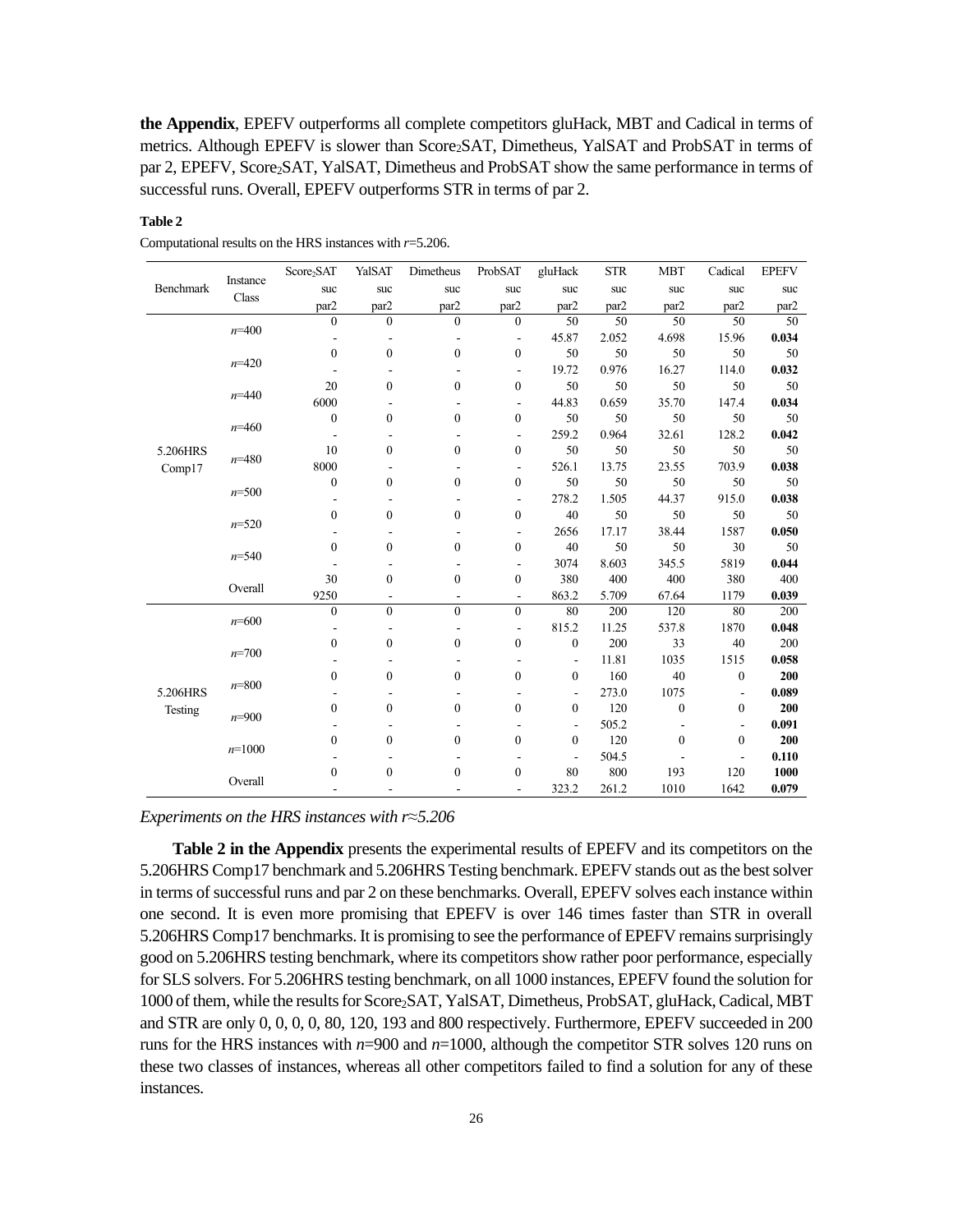STR won the random track of SAT Competition 2018 and gluHack also exhibits good performance on this benchmark, so it is challenging to improve such performance over STR and gluHack on the HRS instances with *r*=5.206. Indeed, to the best of our knowledge, all 5.206HRS testing instances are solved for the first time. Given the good performance of EPEFV on the 5.206HRS Testing benchmark with 1000 variables, it is very likely to be able to solve larger HRS instances with *r*=5.206. The experimental results show that EPEFV algorithm achieves the advanced performance on HRS instances with *r*=5.206.

|                  |           | Score <sub>2</sub> SAT | YalSAT                   | Dimetheus        | ProbSAT                  | gluHack        | <b>STR</b>       | <b>MBT</b> | Cadical        | <b>EPEFV</b> |
|------------------|-----------|------------------------|--------------------------|------------------|--------------------------|----------------|------------------|------------|----------------|--------------|
| <b>Benchmark</b> | Instance  | suc                    | suc                      | suc              | suc                      | suc            | suc              | suc        | suc            | suc          |
|                  | Class     | par2                   | par2                     | par2             | par2                     | par2           | par2             | par2       | par2           | par2         |
|                  |           | 10                     | 10                       | 10               | 10                       | 50             | 50               | 50         | 50             | 50           |
|                  | $n=400$   | 800                    | 800                      | 800              | 800                      | 8.608          | 154.3            | 2.153      | 4.938          | 0.468        |
|                  |           | 20                     | 20                       | 20               | 20                       | 50             | 50               | 50         | 50             | 50           |
|                  | $n=420$   | 6000                   | 6000                     | 6000             | 6000                     | 3.801          | 102.6            | 2.217      | 3.424          | 0.548        |
|                  |           | $\boldsymbol{0}$       | $\boldsymbol{0}$         | $\boldsymbol{0}$ | $\boldsymbol{0}$         | 50             | 50               | 50         | 50             | 50           |
|                  | $n = 440$ |                        | $\overline{\phantom{a}}$ |                  | $\overline{\phantom{a}}$ | 6.723          | 194.1            | 5.583      | 4.090          | 0.628        |
|                  |           | 10                     | 10                       | 10               | 10                       | 50             | 50               | 50         | 50             | 50           |
|                  | $n=460$   | 8000                   | 8000                     | 8000             | 8000                     | 33.22          | 157.4            | 3.616      | 23.80          | 0.746        |
| 5.5HRS           |           | 10                     | 10                       | 10               | 10                       | 50             | 50               | 50         | 50             | 50           |
| Comp17           | $n = 480$ | 8000                   | 8000                     | 8000             | 8000                     | 29.7           | 149.0            | 3.599      | 8.626          | 0.570        |
|                  |           | 10                     | 20                       | 20               | 20                       | 50             | 50               | 50         | 50             | 50           |
|                  | $n = 500$ | 8000                   | 6000                     | 6000             | 6000                     | 45.72          | 122.4            | 3.370      | 17.05          | 0.460        |
|                  |           | 20                     | 10                       | 10               | 10                       | 50             | 50               | 50         | 50             | 50           |
|                  | $n = 520$ | 6000                   | 8000                     | 8000             | 8000                     | 33.91          | 158.5            | 5.128      | 19.82          | 0.850        |
|                  |           | 10                     | 10                       | 10               | 10                       | 50             | 50               | 50         | 50             | 50           |
|                  | $n = 540$ | 8000                   | 8000                     | 8000             | 8000                     | 37.54          | 169.8            | 4.610      | 40.08          | 1.022        |
|                  |           | 90                     | 90                       | 90               | 90                       | 400            | 400              | 400        | 400            | 400          |
|                  | Overall   | 7750                   | 7750                     | 7750             | 7750                     | 24.90          | 151.0            | 3.785      | 15.23          | 0.662        |
|                  | $n = 600$ | 40                     | 40                       | 40               | 40                       | 160            | 200              | 400        | 200            | 200          |
|                  |           | 960.0                  | 960.0                    | 960.0            | 960.0                    | 296.0          | 5.812            | 4.002      | 136.0          | 0.781        |
|                  | $n=700$   | 40                     | 40                       | 40               | 40                       | 120            | 140              | 200        | 200            | 200          |
|                  |           | 960.0                  | 960.0                    | 960.0            | 960.0                    | 581.4          | 363.6            | 62.33      | 157.3          | 0.950        |
|                  | $n = 800$ | 40                     | 40                       | 40               | 40                       | $\mathbf{0}$   | 40               | 160        | 40             | 200          |
| 5.5HRS           |           | 960.0                  | 960.0                    | 960.0            | 960.0                    | $\blacksquare$ | 960.4            | 254.7      | 1065           | 1.396        |
| Testing          | $n = 900$ | 40                     | 40                       | 40               | 40                       | 40             | 80               | 160        | $\mathbf{0}$   | 200          |
|                  |           | 960.0                  | 960.0                    | 960.0            | 960.0                    | 1050           | 722.2            | 350.0      | $\blacksquare$ | 1.594        |
|                  | $n=1000$  | $\boldsymbol{0}$       | $\boldsymbol{0}$         | $\mathbf{0}$     | $\boldsymbol{0}$         | 40             | $\boldsymbol{0}$ | 200        | $\Omega$       | 200          |
|                  |           |                        |                          |                  | $\overline{\phantom{a}}$ | 1072           |                  | 119.3      | $\blacksquare$ | 1.767        |
|                  | Overall   | 160                    | 160                      | 160              | 160                      | 360            | 460              | 920        | 440            | 1000         |
|                  |           | 1008                   | 1008                     | 1008             | 1008                     | 839.8          | 650.3            | 158.1      | 751.6          | 1.298        |

#### **Table 3**

|  |  | Computational results on the HRS instances with $r=5.5$ . |  |
|--|--|-----------------------------------------------------------|--|
|  |  |                                                           |  |

*Experiments on the HRS instances with r=5.5*

**Table 3 in the Appendix** summarizes the experimental results on the 5.5HRS Comp17 benchmark and 5.5HRS Testing benchmark. It is clear that EPEFV shows significantly better performance than all its competitors on the whole benchmark. EPEFV is the only solver that solves all 5.5HRS Comp17 benchmark and 5.5HRS random benchmark in all runs. Also, EPEFV outperforms its competitors in terms of par 2, which is more obvious as the instance size increases. In particular, on the instances with *n*=1000, which are of the large size on 5.5HRS Testing benchmark, the runtime of EPEFV is 2 orders of magnitudes less than that of complete solvers, and 3 orders of magnitudes less than that of SLS solvers, which illustrates its robustness. The experimental results show that EPEFV achieves the advanced performance on HRS instances with *r*=5.5.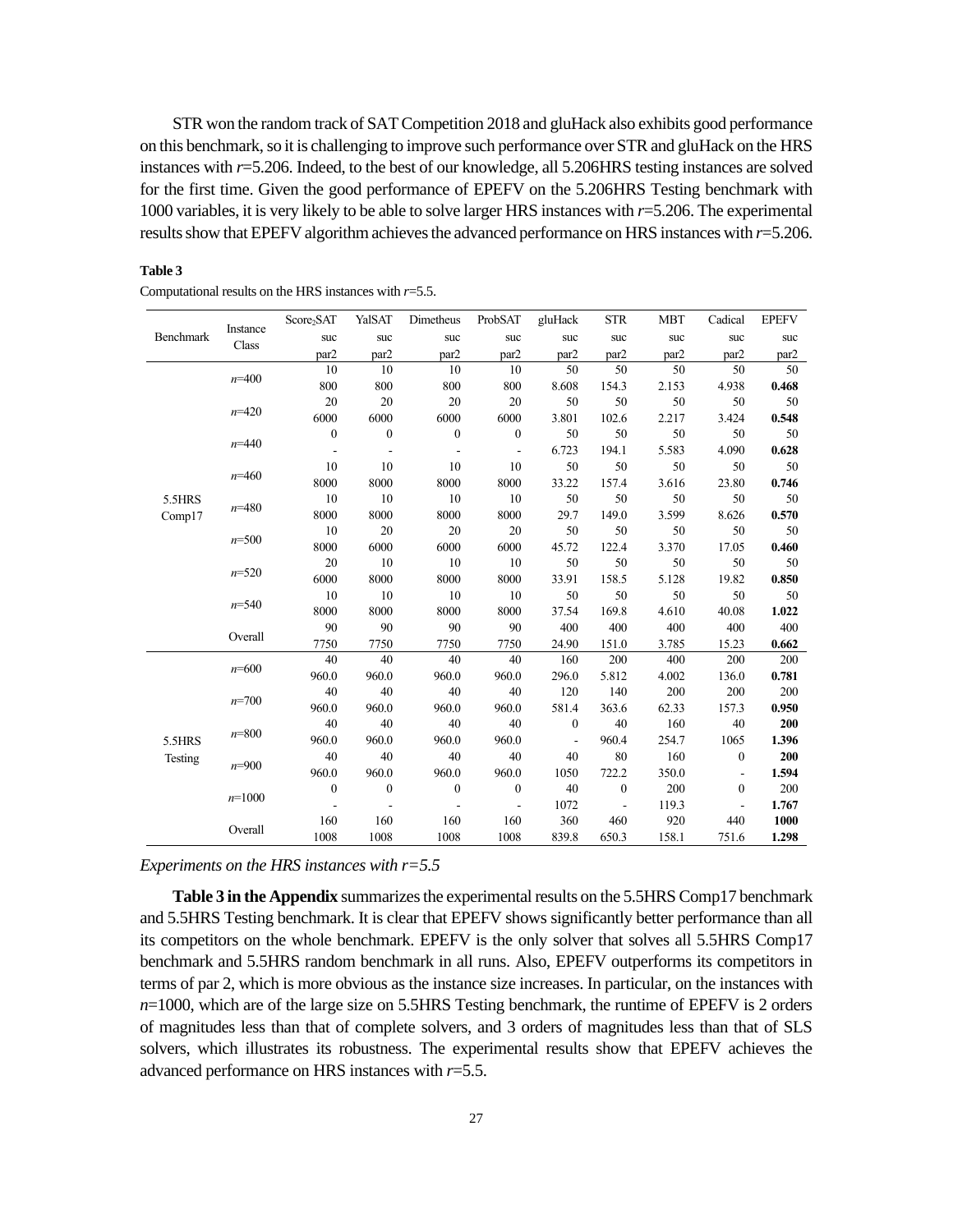|                   | Score <sub>2</sub> SAT | YalSAT           | Dimetheus        | ProbSAT          | gluHack          | <b>STR</b> | <b>MBT</b>       | Cadical          | <b>EPEFV</b> |
|-------------------|------------------------|------------------|------------------|------------------|------------------|------------|------------------|------------------|--------------|
| Instance<br>Ratio | suc                    | suc              | suc              | suc              | suc              | suc        | suc              | suc              | suc          |
|                   | par <sub>2</sub>       | par <sub>2</sub> | par <sub>2</sub> | par <sub>2</sub> | par <sub>2</sub> | par2       | par <sub>2</sub> | par <sub>2</sub> | par2         |
| $r = 4.3$         | 55                     | 55               | 55               | 55               | 55               | 55         | 55               | 55               | 55           |
|                   | 0.001                  | 0.001            | 0.007            | 0.013            | 10.98            | 0.052      | 8.636            | 53.76            | 0.007        |
| $r = 5.206$       | 33                     | 27               | 12               | 12               | 55               | 55         | 55               | 55               | 55           |
|                   | 4000                   | 5228             | 7858             | 7985             | 3.425            | 1.020      | 3.281            | 7.436            | 0.019        |
| $r = 5.5$         | 12                     | 12               | 12               | 12               | 55               | 55         | 55               | 55               | 55           |
|                   | 7818                   | 7818             | 7818             | 7818             | 2.035            | 136.4      | 1.744            | 1.067            | 0.356        |
|                   | 100                    | 94               | 79               | 79               | 165              | 165        | 165              | 165              | 165          |
| Overall           | 3939                   | 4349             | 5526             | 5259             | 5.476            | 45.82      | 4.544            | 21.13            | 0.128        |

**Table 4** Computational results on the **SAT Comp18** benchmark.

*Experiments on the SAT Comp18 benchmark*

To investigate the performance of EPEFV on random HRS benchmarks with various ratio, we compare it with its SLS and complete competitors on all HRS instances with *r*=4.3, *r*=5.206 and *r*=5.5 from SAT Competition 2018. **Table 4 in the Appendix** reports the number of solved instances and par 2 for each solver on each HRS benchmark. Since ProbSAT is the basic framework of EPEFV, we first compare these two solvers. As shown in **Table 4 in the Appendix**, ProbSAT solves 79 HRS instances, while EPEFV solves 165 HRS instances, which is 2 times as that solved by ProbSAT in overall HRS instances.

EPEFV solved more instances than all SLS competitors. Overall, EPEFV solved 165 HRS instances, compared to 79 for Dimetheus, and 94 for YalSAT, and 100 for Score<sub>2</sub>SAT. Further observation shows that, although EPEFV solves the same number of? instances as the ones solved by all complete competitors and SparrowToRiss, EPEFV is about 36 times faster than MBT (MBT performs the least time among those competitors). In particular, EPEFV has similar performance with Score2SAT, YalSAT and Dimetheus on HRS instances with  $r=4.3$ , and significantly outperforms gluHack, STR, MBT and Cadical on HRS instances with *r*=4.3, *r*=5.206 and *r*=5.5.

| Instance  | Score <sub>2</sub> SAT | YalSAT           | Dimetheus        | ProbSAT      | gluHack  | <b>STR</b>       | <b>MBT</b> | Cadical          | <b>EPEFV</b> |
|-----------|------------------------|------------------|------------------|--------------|----------|------------------|------------|------------------|--------------|
| Class     | suc                    | suc              | suc              | suc          | suc      | suc              | suc        | suc              | suc          |
|           | par <sub>2</sub>       | par <sub>2</sub> | par <sub>2</sub> | par2         | par2     | par <sub>2</sub> | par2       | par <sub>2</sub> | par2         |
| $n=200$   | $\Omega$               | $\Omega$         | $\theta$         | $\theta$     | 100      | 100              | 100        | 100              | 100          |
|           |                        |                  |                  |              | 0.027    | 42.01            | 1.217      | 0.109            | 0.202        |
|           |                        |                  | $\Omega$         | $\theta$     | 100      | 100              | 100        | 100              | 100          |
| $n=300$   |                        |                  |                  |              | 0.437    | 94.28            | 1.688      | 1.098            | 0.282        |
|           |                        | 0                | 0                | $\mathbf{0}$ | 100      | 100              | 100        | 100              | 100          |
| $n=400$   |                        |                  |                  |              | 2.372    | 213.5            | 1.994      | 3.497            | 0.471        |
|           |                        | 0                | 0                | $\mathbf{0}$ | 100      | 100              | 100        | 100              | 100          |
| $n = 500$ |                        |                  |                  |              | 34.44    | 228.2            | 2.862      | 8.975            | 0.607        |
|           |                        | 0                | 0                | 0            | 60       | 80               | 100        | 100              | 100          |
| $n = 600$ |                        |                  |                  |              | 509.5    | 444.1            | 8.714      | 104.8            | 0.783        |
|           |                        | 0                | 0                | $\mathbf{0}$ | 100      | 40               | 100        | 59               | 100          |
| $n = 700$ |                        |                  |                  |              | 190.4    | 855.9            | 153.6      | 542.3            | 0.910        |
|           |                        | 0                | 0                | $\mathbf{0}$ | 40       | $\theta$         | 100        | $\theta$         | 100          |
| $n = 800$ |                        |                  |                  |              | 804.8    |                  | 104.97     |                  | 1.025        |
|           |                        | 0                | $\Omega$         | $\theta$     | $\Omega$ | 0                | 80         | $\mathbf{0}$     | 100          |
| $n = 900$ |                        |                  |                  |              |          |                  | 367.7      |                  | 1.246        |
|           |                        | 0                | 0                | $\theta$     | 0        | 0                | 20         | $\theta$         | 100          |
| $n=1000$  |                        |                  |                  |              |          |                  | 974.2      |                  | 1.388        |
|           |                        |                  |                  |              |          |                  |            |                  |              |
| Overall   |                        |                  | 0                | $\theta$     | 600      | 520              | 800        | 559              | 900          |
|           |                        |                  |                  |              | 438.1    | 608.7            | 179.7      | 473.4            | 0.768        |

Computational results on the **5.699HRS Testing** benchmark.

**Table 5**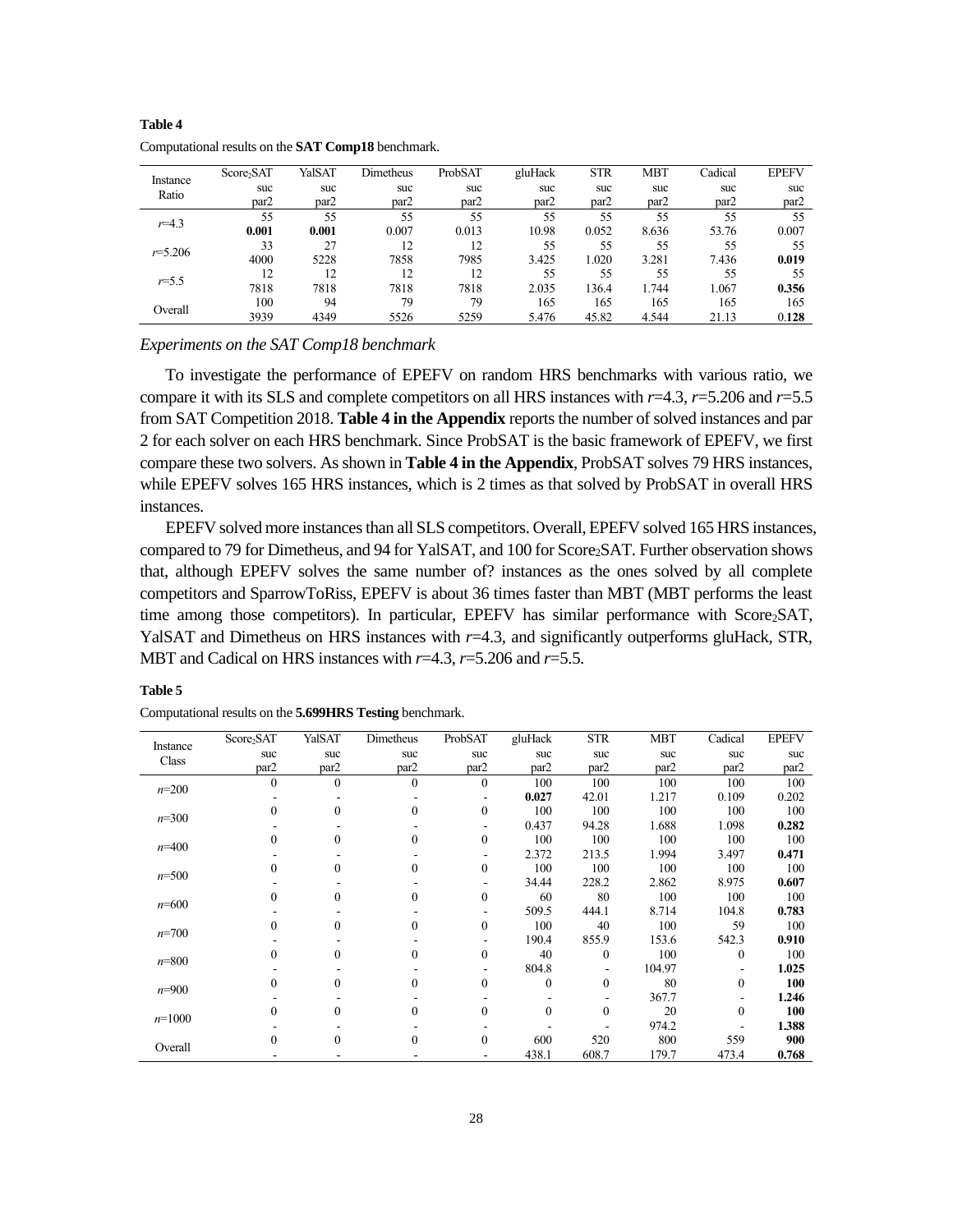#### *Experiments on the 5.699HRS testing benchmark*

**Table 5 in the Appendix** reports the experimental results for each solver on 5.699HRS testing benchmark. For the instances with *n*=200, EPEFV is slower than gluHack, but EPEFV and gluHack solved the same number of instances. For the instances with  $n=300$ ,  $n=400$ ,  $n=500$ ,  $n=600$  and  $n=700$ , EPEFV and MBT solved the same number of instances, but EPEFV has less accumulative run time. For the instances with *n*=900 and *n*=1000, EPEFV solved the most instances. Especially, EPEFV shows significantly superior performance than its competitors on the instances with  $n=1000$ , where it solved 100 instances, while MBT solved 20 instances and other competitors failed to find a solution for any of these instances. Overall, EPEFV solved 900 instances, compared to 0, 0, 0, 0, 600, 520, 559 and 800 instances for Score2SAT, YalSAT, Dimetheus, ProbSAT, gluHack, STR, Cadical and MBT respectively.

#### **Table 6**

| Computational results on the SAT Competition 2017 benchmark. |
|--------------------------------------------------------------|
|--------------------------------------------------------------|

|                | Variable sizes and ratios   |     | Dimetheus | YalSAT<br>ProbSAT |      |     | Score <sub>5</sub> AT |     | <b>EPEFV</b>         |                                        |                  |
|----------------|-----------------------------|-----|-----------|-------------------|------|-----|-----------------------|-----|----------------------|----------------------------------------|------------------|
| Instance types |                             | suc | par2      | suc               | par2 | suc | par2                  | suc | par <sub>2</sub>     | suc<br>170<br>130<br>201<br>120<br>621 | par <sub>2</sub> |
| 5-SAT          | $n \leq 600$ , $r = 21.117$ | 121 | 7032      | 132               | 6829 | 130 | 6880                  | 140 | 6655                 |                                        | 6074             |
|                | $n=250000, r<21.117$        | 130 | 3755      | 110               | 4526 | 120 | 4147                  | 80  | 6231<br>5582<br>5756 | 3667                                   |                  |
|                | $n \leq 200$ , $r = 87.79$  | 181 | 5552      | 181               | 5791 | 170 | 5957                  | 193 |                      |                                        | 5499             |
| 7-SAT          | $n=50000, r<87.79$          | 160 | 2117      | 110               | 4514 | 90  | 5517                  | 110 |                      |                                        | 4015             |
|                | Overall                     | 592 | 5173      | 533               | 5713 | 510 | 5890                  | 534 | 6077                 |                                        | 5138             |
|                |                             |     |           |                   |      |     |                       |     |                      |                                        |                  |

### *Experiments on the SAT Competition 2017 benchmark*

**Table 6 in the Appendix** presents the results of the performance of EPEFV compared with the current SLS solvers on all URS instances with long clauses from SAT Competition 2017. The results show that for huge 7-SAT instances with  $n=50000$  and  $r<87.79$ , the performance of EPEFV and Dimetheus are similar and better than that of other competitors, and for the remaining instances class, EPEFV significantly outperforms its competitors in terms of successful runs and par 2.

Especially, EPEFV succeeds in a few more runs than ProbSAT and Score<sub>2</sub>SAT on random 5-SAT instances at phase transition. EPEFV succeeds in 170 runs, compared to 132 for ProbSAT and 140 for Score2SAT. Further observation shows that EPEFV succeeds in 201 runs, compared to 181 for Dimetheus and ProbSAT and 193 for Score<sub>2</sub>SAT on random 7-SAT instances at phase transition. Overall, EPEFV succeeds in 621 runs, whereas none of its competitors succeeds in more than 600 runs with the cutoff time, which illustrates its robustness.

### **Table 7**

|                 |     | Dimetheus |     | ProbSAT |     | YalSAT |     | Score <sub>5</sub> SAT |     | <b>EPEFV</b>     |
|-----------------|-----|-----------|-----|---------|-----|--------|-----|------------------------|-----|------------------|
| Instances class | suc | suc       | suc | par2    | suc | par2   | suc | par <sub>2</sub>       | suc | par <sub>2</sub> |
| $5-SAT-200$     |     | 4506      |     | 4505    |     | 4513   |     | 4502                   |     | 4500             |
| 5-SAT-250       | 10  | 5009      | 10  | 5158    | 10  | 5247   |     | 5517                   |     | 5518             |
| 5-SAT-300       | 10  | 5171      |     | 6116    | 10  | 5283   |     | 6060                   | 10  | 5381             |
| Overall         | 31  | 4895      | 29  | 5260    |     | 5014   | 29  | 5360                   | 30  | 5133             |

Computational results on the **5-SAT medium** benchmark.

### *Experiments on the 5-SAT medium benchmark*

**Table 7 in the Appendix** reports the experimental results for each solver on 5-SAT medium benchmark. For medium 5-SAT instances with *n*=200, EPEFV gives the best performance. Overall, EPEFV significantly outperforms ProbSAT and Score2SAT on this benchmark, and has similar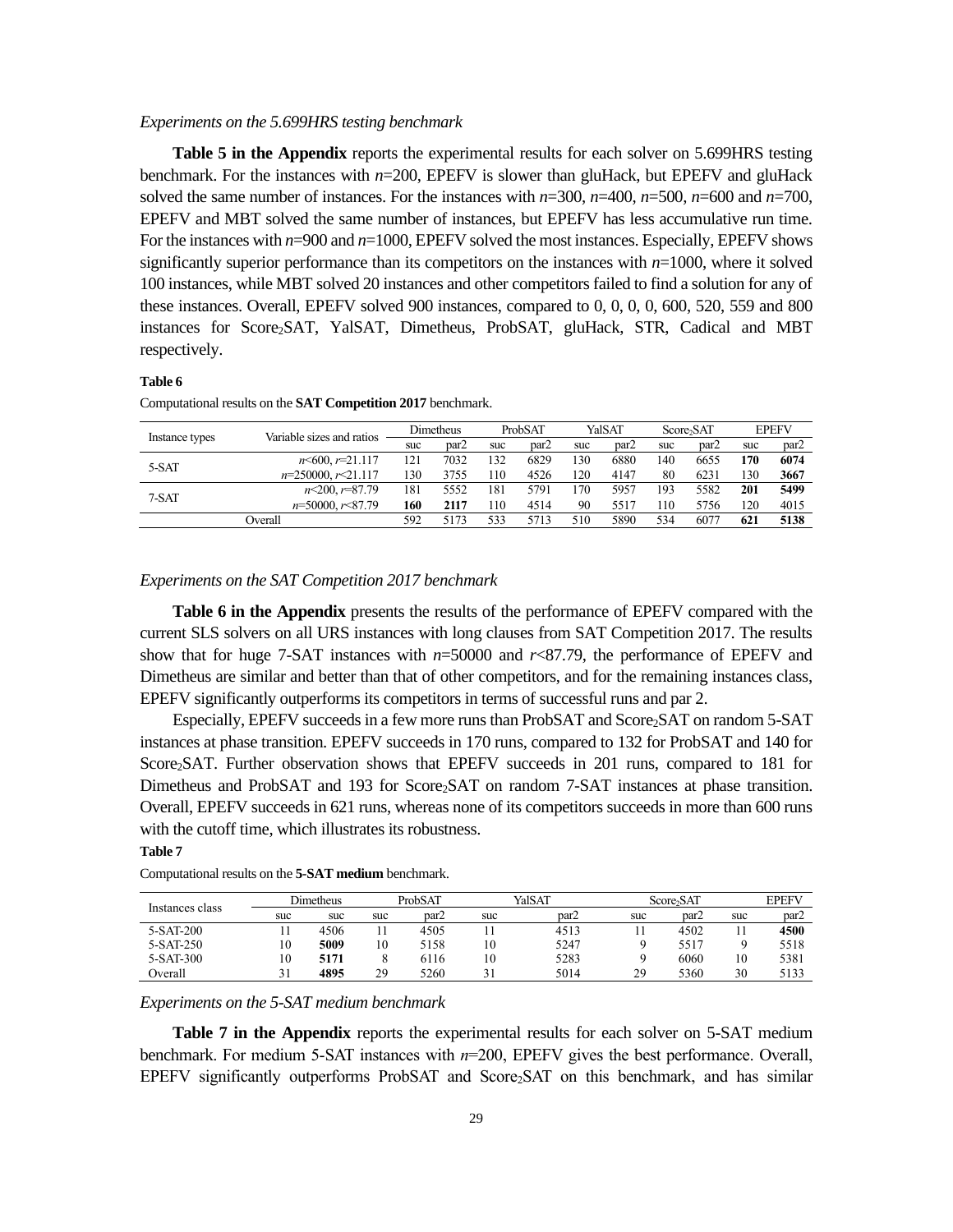performance as the best solver Dimetheus, solving only one less instance.

#### **Table 8**

Computational results on the **7-SAT medium** benchmark.

| Instances class | Dimetheus |      |                      | ProbSAT | YalSAT |      |         | Score <sub>5</sub> SAT |     | <b>EPEFV</b>     |
|-----------------|-----------|------|----------------------|---------|--------|------|---------|------------------------|-----|------------------|
|                 | suc       | suc  | suc                  | suc     | suc    | suc  | suc     | par <sub>2</sub>       | suc | par <sub>2</sub> |
| $7-SAT-100$     | 12        | 4057 | 12<br>$\overline{1}$ | 4044    | 12     | 4044 | 12<br>∸ | 4043                   |     | 4503             |
| $7-SAT-110$     | 11        | 4562 |                      | 4559    |        | 4749 |         | 4580                   |     | 5518             |
| $7-SAT-120$     | 10        | 5432 |                      | 5969    | 10     | 5451 | 10      | 5242                   | 10  | 5381             |
| Overall         | 33        | 4690 | 32                   | 4857    | 33     | 4857 | 33      | 4622                   | 30  | 5134             |

*Experiments on the 7-SAT medium benchmark*

**Table 8 in the Appendix** presents the results of the performance of EPEFV compared with the current SLS solvers on the 7-SAT medium benchmark. As can be seen from **Table 8**, EPEFV has similar performance with all SLS competitors on this benchmark.

### **Table 9**

Computational results on the **SAT Competition 2016** benchmark.

| Instances               | Dimetheus |      |     | ProbSAT |     | YalSAT           |     | Score <sub>2</sub> SAT |     | <b>EPEFV</b> |
|-------------------------|-----------|------|-----|---------|-----|------------------|-----|------------------------|-----|--------------|
| class                   | suc       | par2 | suc | par2    | suc | par <sub>2</sub> | suc | par <sub>2</sub>       | suc | par2         |
| $5-SAT$<br>$r = 21.115$ | 131       | 6891 | 141 | 6716    | 130 | 6913             | 132 | 6797                   | 150 | 6445         |
| 7-SAT<br>$r = 87.79$    | 180       | 5876 | 180 | 5762    | 152 | 6401             | 179 | 6298                   | 180 | 5759         |
| Overall                 | 311       | 6383 | 321 | 6239    | 282 | 6657             | 31. | 4808                   | 330 | 6102         |

*Experiments on the SAT Competition 2016 medium benchmark*

**Table 9 in the Appendix** presents the experimental results of EPEFV and its competitors on URS instances at phase transition from SAT Competition 2016. Since EPEFV is based on ProbSAT, we first compare these two solvers. As can be seen form **Table 9**, EPEFV succeeds in more runs than ProbSAT on all instances calssess. Overall, ProbSAT succeeds in 321 runs, while EPEFV succeeds in 330 runs. EPEFV succeeds in a few more runs than its competitors. Overall, EPEFV succeeds in 330 runs, compared to 311 for both Dimetheus and Score2SAT and 282 for YalSAT.

#### **Table 10**

Computational results on the huge *k*-SAT instances with *k*=5, 7.

| $k$ -SAT | Instances class                   |     | Dimetheus | ProbSAT      |                          |              | YalSAT                   |              | Score <sub>2</sub> SAT |     | <b>EPEFV</b> |
|----------|-----------------------------------|-----|-----------|--------------|--------------------------|--------------|--------------------------|--------------|------------------------|-----|--------------|
|          |                                   | suc | par2      | suc          | par <sub>2</sub>         | suc          | par <sub>2</sub>         | suc          | par2                   | suc | par2         |
|          | 5-SAT- $r=18.0$<br>$n = 250000$   | 50  | 673.2     | 48           | 819.0                    | 50           | 344.7                    | 50           | 3780                   | 50  | 904.2        |
| $5-SAT$  | 5-SAT- $r=18.2$<br>$n=250000$     | 50  | 464.6     | $\mathbf{0}$ | $\overline{\phantom{0}}$ | 46           | 1635                     | $\mathbf{0}$ | ٠                      | 50  | 1632         |
|          | 5-SAT- $r=18.4$<br>$n=250000$     | 50  | 741.8     | $\theta$     | ٠                        | $\mathbf{0}$ | $\overline{\phantom{a}}$ | $\theta$     | ٠                      | 50  | 2120         |
|          | overall                           | 150 | 626.5     | 48           | 7073                     | 96           | 4260                     | 50           | 7927                   | 150 | 1552         |
|          | $7-SAT - r = 64.0$<br>$n = 50000$ | 50  | 114.7     | 50           | 37.68                    | 21           | 6363                     | 50           | 1890                   | 50  | 103.7        |
| $7-SAT$  | $7-SAT - r = 65.0$<br>$n = 50000$ | 50  | 392.3     | 47           | 797.4                    | $\mathbf{0}$ | $\overline{\phantom{a}}$ | 41           | 5220                   | 50  | 235.5        |
|          | $7-SAT - r = 66.0$<br>$n = 50000$ | 50  | 449.8     | $\theta$     | -                        | $\mathbf{0}$ | ۰                        | $\theta$     | ۰                      | 50  | 1080         |
|          | Overall                           | 150 | 318.9     | 97           | 3812                     | 21           | 10721                    | 91           | 6303                   | 150 | 473.1        |